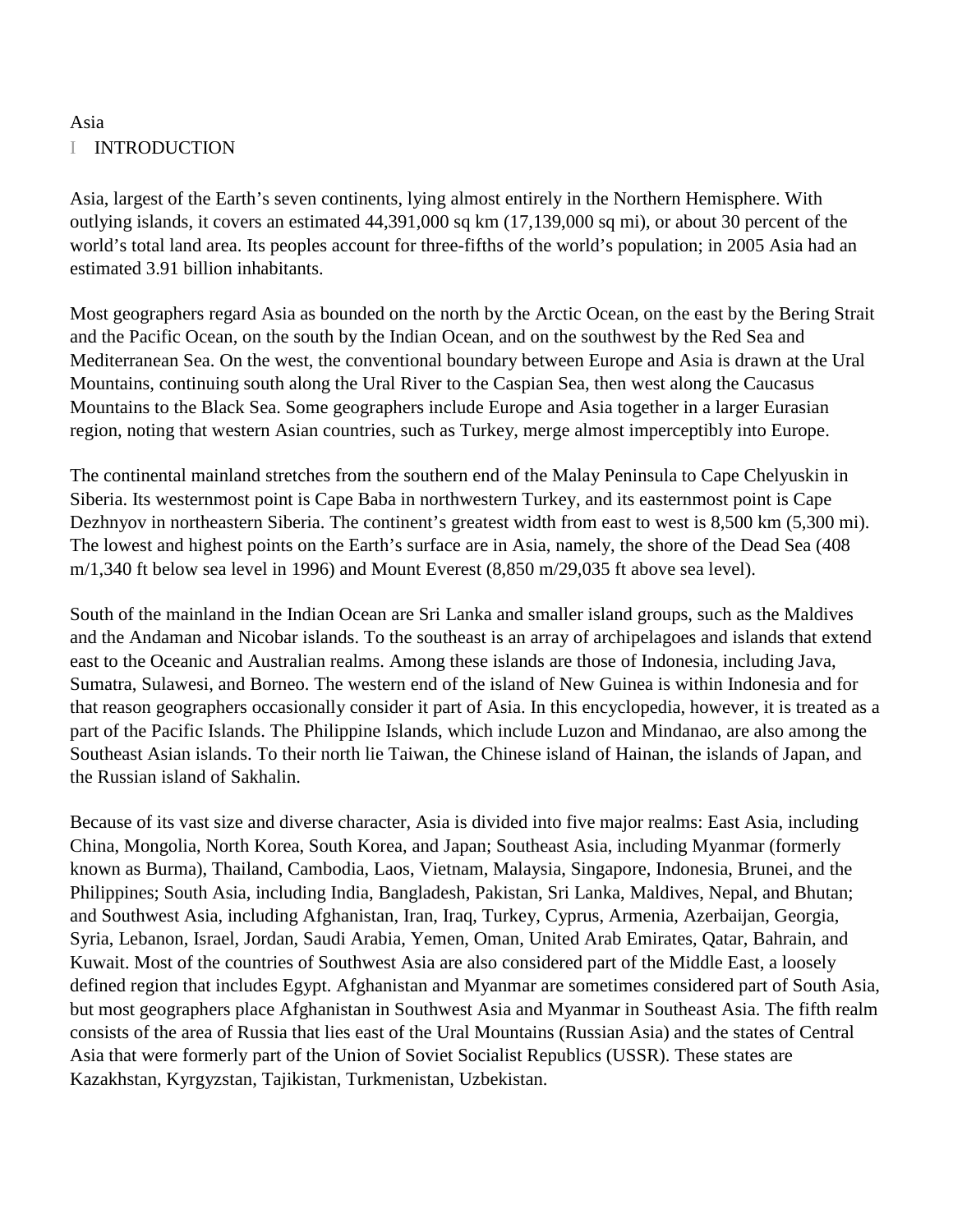The continent may also be divided into two broad cultural realms: that which is predominantly Asian in culture (East Asia, Southeast Asia, and South Asia) and that which is not (Southwest Asia, Central Asia, and Russian Asia). There is enormous cultural diversity within both regions, however.

# II THE NATURAL ENVIRONMENT

As the largest continent, Asia contains some of the world's most spectacular natural features, including high mountain ranges, vast plateaus, majestic river basins, and lakes and inland seas. The centerpiece is the high mountains of the Himalayas and the associated Tibetan Plateau (Qing Zang Gaoyuan). To the far north are vast plateau regions of Siberia and open waterways such as Lake Baikal. Located in an arc around the eastern rim of the continent are the plateaus of China, dissected by great rivers, including the Yangtze River (Chang Jiang). In South Asia, the Deccan Plateau dominates India. Toward the west is the Arabian Peninsula, and in a northwesterly direction are the steppes of Central Asia.

## A Geological History

According to the theory of plate tectonics, the crust of the Earth's surface is made up of vast continental and oceanic plates. These are in constant motion, rubbing and pushing against one another, moving only small amounts each year. The Eurasian continental plate is the largest. It is composed of some of the most ancient rocks on Earth, originating in Precambrian time from 4.65 billion to 570 million years ago. These ancient materials can today be found in eastern Siberia, throughout the Arabian Peninsula, and in India south of the Indus and Ganges rivers.

A huge sea called Tethys covered most of the interior of Eurasia during the Paleozoic and Mesozoic eras, which lasted from 570 million to 65 million years ago. Thick deposits of sediment formed on the seafloor, eventually becoming the layers of rock that form the geological features of the present day.

The Indian subcontinent broke off from the southeastern corner of the African continental plate during the Cretaceous period. It drifted in a northeasterly direction and collided with the larger Eurasian plate, slipping partly underneath it. The impact created an enormous "deep" that eventually filled with sediments and became the Gangetic Plain. The collision also generated enormous pressure on the southern edge of the Eurasian plate, causing this region to crumple; this forced an uplift of rock that created the Himalayas, the world's highest mountain system.

The Pacific Ocean plate drifted westward, scraping along the Eurasian plate and slipping under its coastal edge. This created the islands of Japan, Taiwan, the Kurils, the Ryūkyūs, and the Philippines. Southeast Asia lies at the intersection of the Eurasian, Pacific Ocean, and Indian Ocean plates. Over time the contact between these plates created the mountain ranges of mainland Southeast Asia. The continued slow movement of the plates causes friction and instability deep below the Earth's surface, producing volcanoes and earthquakes.

## B Surrounding Waters and Islands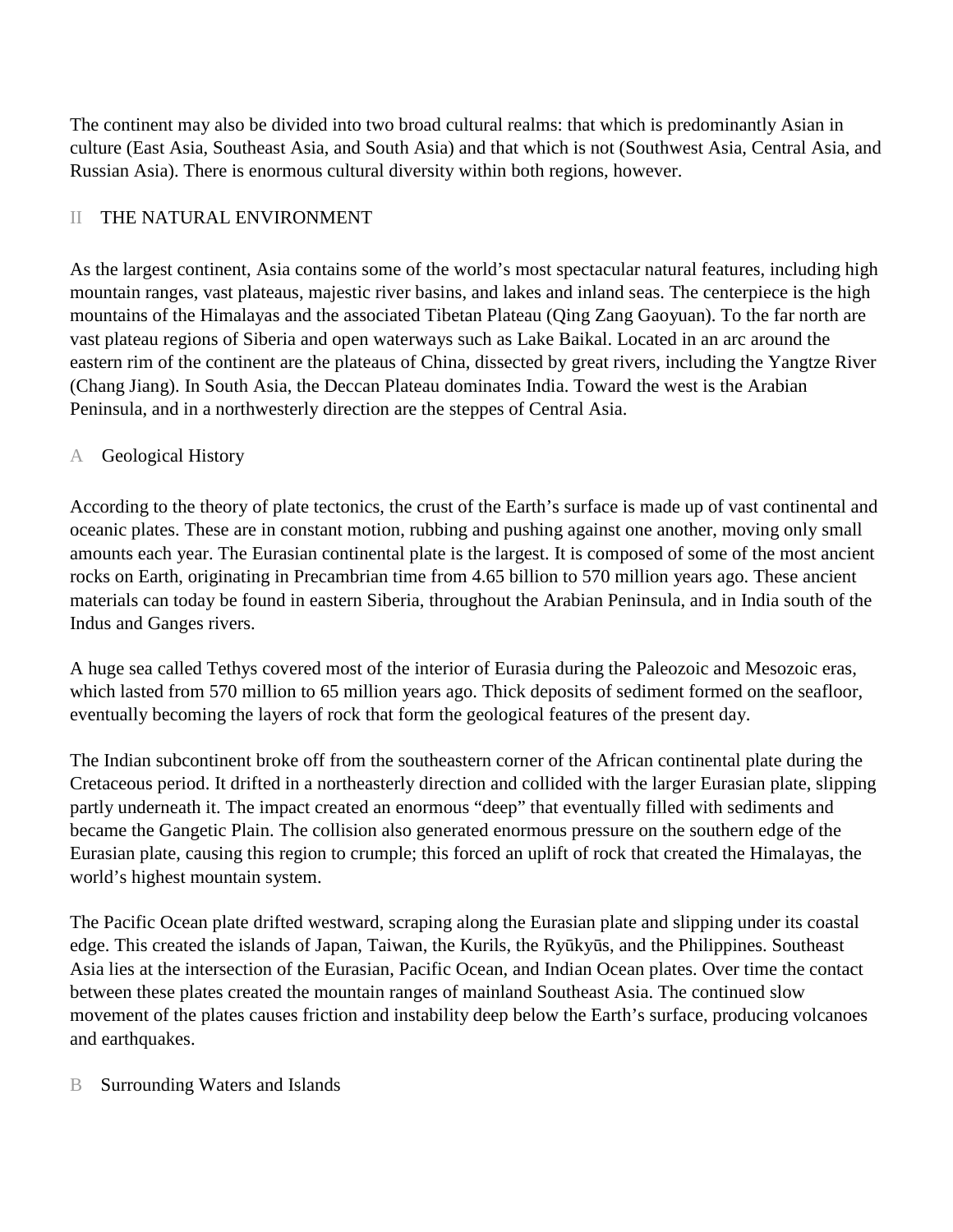Asia is bounded on three sides by oceans: the Arctic to the north, the Pacific to the east, and the Indian to the south. Many seas, bays, and gulfs indent the continent's coastline, which is 62,000 km (39,000 mi) long.

The most prominent seas along the northeastern rim of Asia are the Bering Sea in the far north between Asia and North America; the Sea of Okhotsk, located west of the Kamchatka Peninsula and north of the Kuril Islands; the Sea of Japan (East Sea), which fills the gap between Japan and the Asian mainland; and the Yellow Sea, situated between China and Korea. The Kuril Islands, Japan's major islands of Hokkaidō, Honshū, Shikoku, and Kyūshū and Taiwan run along a thread from north to south.

The South China Sea lies adjacent to Southeast Asia, linking mainland countries to the Philippines and Indonesia. The Gulf of Tonkin sits between Vietnam and China's Hainan Island, while the narrow Strait of Malacca separates the Indonesian island of Sumatra from the Malay Peninsula. Java Island lies across the Java Sea from Borneo, the world's third largest island after Greenland and New Guinea. To the southeast is the Timor Sea separating the Asian island of Timor from the Australian continent.

The Indian subcontinent is flanked by the Bay of Bengal on the east and the Arabian Sea on the west. The island of Sri Lanka and the much smaller Maldives and Nicobar Islands trail away to the south.

The Arabian Sea's Gulf of Aden, the Red Sea, the Mediterranean Sea, and the Black Sea form an arc along the western rim of Asia, providing natural boundaries with Africa and Europe. The Suez Canal, an artificial waterway excavated in the mid-19th century, provides a passage for ships between the Mediterranean and Red seas. The Persian Gulf provides Saudi Arabia, Iraq, and Kuwait access to the Arabian Sea.

## C Plains and Deserts

Plains occupy more land area in Asia than any other type of physical feature. Most of the western and northeastern parts of Russian Asia consist of plains. Other large plains include those of the Tigris and Euphrates rivers in Southwest Asia, the Ganges River in northern India, the Mekong River in Southeast Asia, and the Yangtze River in China.

Deserts are a feature of the Asian interior north of the Himalayas and large parts of Southwest Asia, especially the Arabian Peninsula. There the Syrian Desert, a plateau strewn with rock and gravel, spreads through southern Syria, northeastern Jordan, and western Iraq. Farther to the south, in southern Saudi Arabia, lies the Rub' al Khali (Empty Quarter). It is the largest continuous body of sand in the world.

Large deserts are also spread throughout Central Asia. The Garagum (Turkic for "black sand") occupies most of Turkmenistan. Southern Kazakhstan and northern Uzbekistan share the Qyzylkum (Turkic for "red sand"), which lies southeast of the Aral Sea.

Stretching east across Mongolia and into China's Inner Mongolia Autonomous Region is the Gobi, a cold, high plateau with an average elevation of 900 m (3,000 ft). Southwest of the Gobi is the Takla Makan Desert in the Xinjiang Uygur Autonomous Region of China. Both deserts are in the rain shadow of the Himalayas, which blocks the movement of moist air from the Indian Ocean.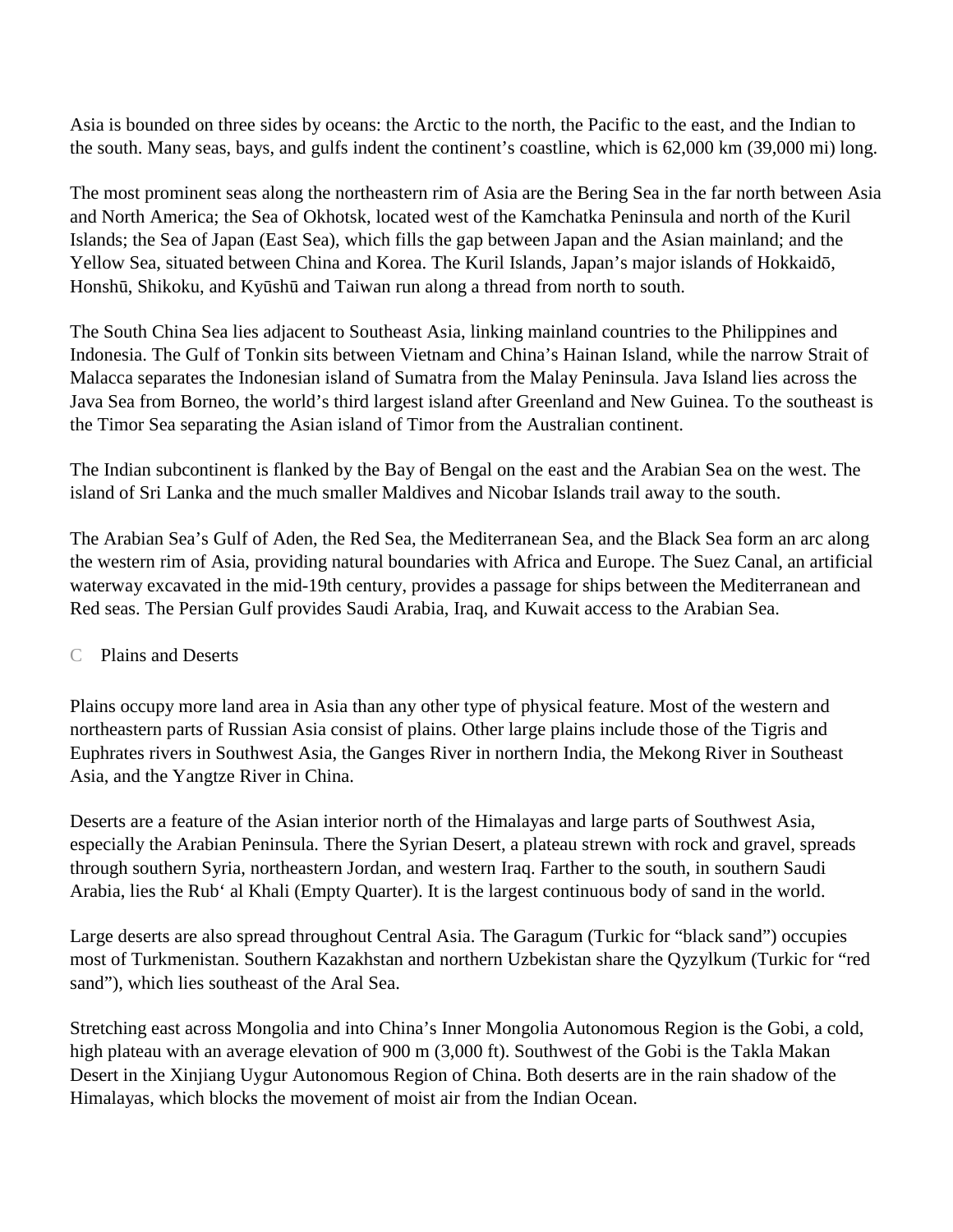## D Mountain Ranges

Asia's mightiest mountain ranges radiate in great sweeping arcs from the Pamirs of Central Asia, a highland region where Tajikistan, Afghanistan, and China intersect. Southeast of the Pamirs are the Himalayas, spanning 2,400 km (1,500 mi) from the border between India and Pakistan in the west to the border between India and Myanmar in the east. The Karakorum Range lies just north of the western Himalayas. These two ranges contain all but two of the world's highest peaks, including Mount Everest, which lies on the border between Tibet and Nepal. Smaller mountain ranges extend southward from the eastern Himalayas into the Indochinese Peninsula.

East and northeast of the Pamir knot, the Kunlun Mountains and the Tian Shan extend for more than 1,600 km (1,000 mi) into China. To the west, extending into central Afghanistan, is the Hindu Kush. Ranges connected to the Hindu Kush then extend into northern Iran, where they are known as the Elburz Mountains. A branch of the Elburz becomes the Caucasus Mountains between Europe and Asia.

A low range of mountains extends southwestward from the Pamir knot into western Pakistan, where they are known as the Sulaimān Range. These mountains then continue northwestward through Iran into southern Turkey, where they are known as the Taurus Mountains.

Other important mountain ranges of Asia, such as the low Nan Ling hills in central and southern China, are not directly connected to the high mountain chains that meet at the Pamirs.

## E Plateaus

Several plateaus lie between the mountain ranges of Central Asia. The highest is the Tibetan Plateau, often referred to as the Roof of the World, which is bounded by the Kunlun Mountains and the Himalayas. About 1,300,000 sq km (500,000 sq mi) of this plateau lies at an elevation above 4,300 m (14,000 ft). The principal plateaus of Southwest Asia are the Anatolian Plateau of central Turkey, the Arabian Plateau, and the Iranian Plateau. In South Asia, most of the peninsula of India consists of the great triangular Deccan Plateau. The Yunnan Plateau extends over much of the Indochinese Peninsula and the southwestern part of China. Much of the northern part of Russian Asia is occupied by the Central Siberian Plateau.

F Rivers, Lakes, and Inland Seas

East Asia is the location of the continent's longest river, the Yangtze, which flows 6,300 km (3,900 mi) eastward from Tibet to the East China Sea. The Huang He (Yellow River) also rises in the Tibetan highlands, flowing east across central China to its mouth at the Yellow Sea. The Zhu Jiang (Pearl River) rises in southwestern China and flows through the southern part of the country on its route to the South China Sea.

In Southeast Asia the major rivers flow southward between mountain ranges. The Mekong rises in eastern Tibet and flows southeast to the South China Sea. The Salween also originates in Tibet, where it is called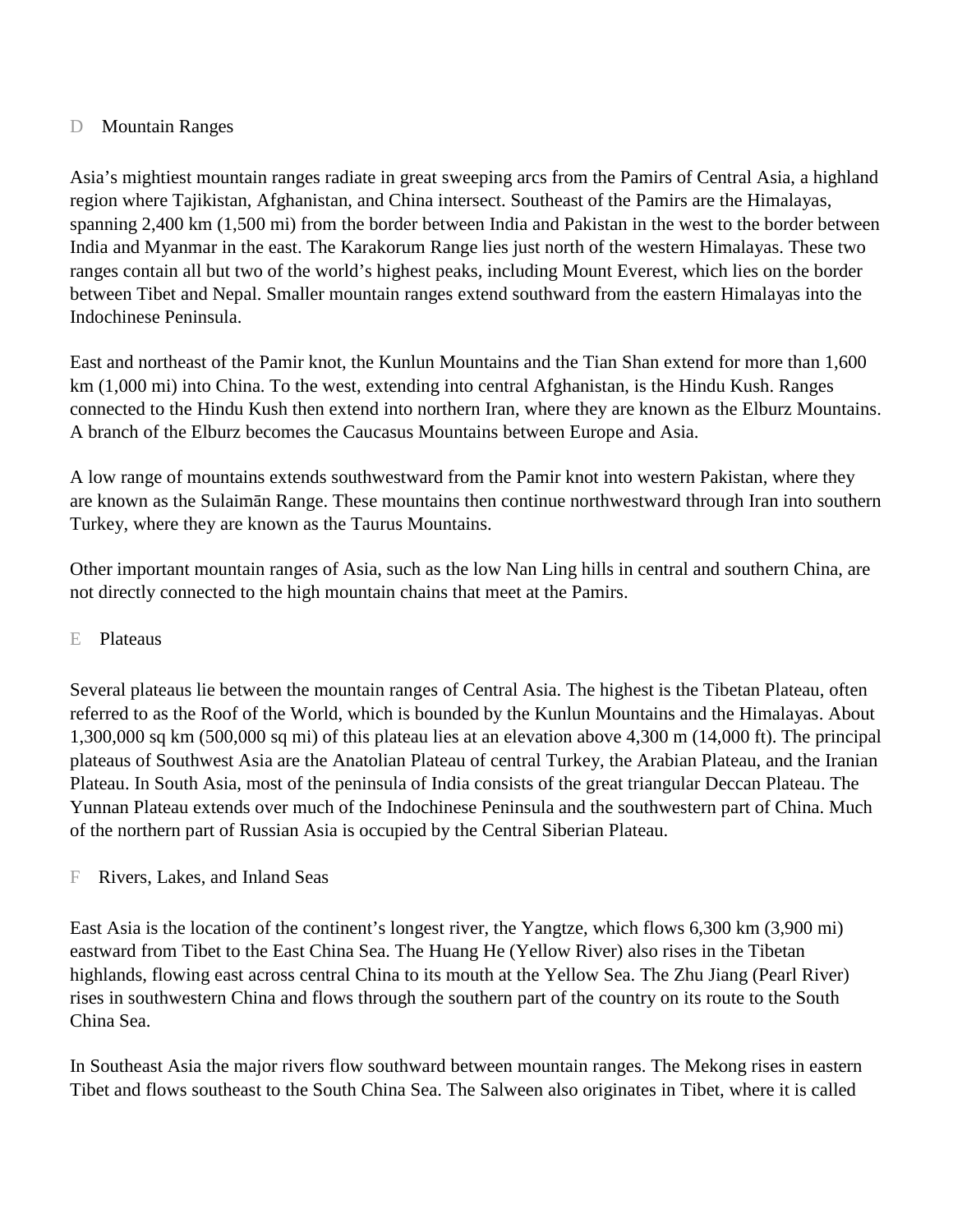the Nu Jiang, flowing south to the Andaman Sea. The Irrawaddy, which rises in the mountains of northern Myanmar, also empties into the Andaman Sea.

The major rivers of South Asia have their sources in the Himalayas. The Ganges rises in the western Himalayas and passes eastward through India. Just north of the Bay of Bengal it joins the Brahmaputra River, which rises beyond the Himalayas and then empties into the bay. The Indus River emerges from the western end of the Himalayas and flows through Jammu and Kashmīr and western Pakistan into the Arabian Sea.

The only large rivers of Southwest Asia are the Tigris and the Euphrates. Both rivers rise in Turkey and flow southward through Syria into Iraq, where they join before emptying into the Persian Gulf.

The three longest rivers of Russian Asia are the Ob', the Yenisey, and the Lena, all of which are more than 3,600 km (2,200 mi) long. These rivers rise in southern Siberia and flow northward into the Arctic Ocean.

River basins in tropical and temperate Asia support the highest population densities. The Gangetic Plain, which lies between the Himalayas and the Deccan Plateau; the basins of the Irrawaddy, Mekong, and Chao Phraya in Southeast Asia; and the basins of China's great rivers, especially the Yangtze, Huang He, and Zhu Jiang rivers, are all densely settled. These valleys have fertile soils for agriculture and the rivers serve as a means of transportation.

Some of Asia's important rivers flow into inland lakes. The Jordan River rises in the mountains of Lebanon and Syria and flows southward into the Dead Sea, a saltwater lake seven times more salty than the ocean. At 408 m (1,340 ft) below sea level, the surface of the Dead Sea is the lowest point on Earth. The Syr Darya and the Amu Darya of Central Asia both drain into the Aral Sea, also a saltwater lake. Since the 1960s the diversion of much water from the Syr Darya and Amu Darya for irrigation has caused the Aral Sea to shrink to less than half its former size. In 1988 the lake split in two, forming the Large Aral Sea, which receives water from the Amu Darya, and the Small Aral Sea, which receives water from the Syr Darya. The decreased water intake has also increased the salt content of the lake. The Caspian Sea is the largest saltwater lake in the world. Lake Balqash in Kazakhstan is another major saltwater lake.

Lake Baikal in southeastern Siberia is the deepest lake in the world and the largest freshwater lake in Asia. The Tônlé Sap, a shallow lake in western Cambodia, is the largest lake in Southeast Asia. It provides a lucrative source of fish for local residents. The Tônlé Sap becomes more than three times its normal size between June and October when floodwaters of the Mekong River empty into the lake.

## G Climates

Most of Asia's climates are similar to the interior and eastern-coast climates of North America at similar latitudes. Like northern Canada, the northernmost areas of Asia have a subpolar climate with very long, cold winters and very short, cool summers.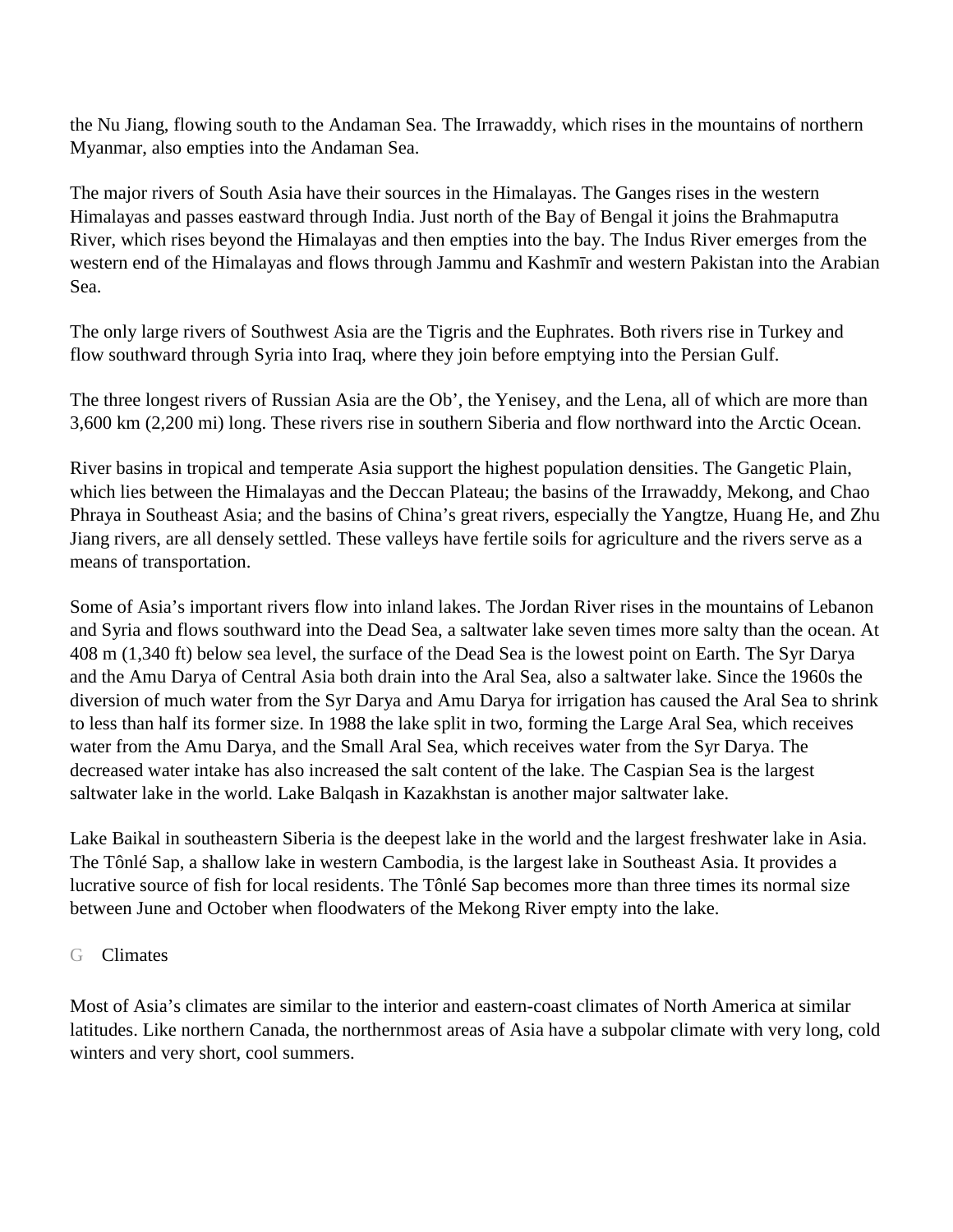A vast area with a subarctic climate lies farther inland and generally southward. It is isolated from the Arctic Ocean and is little influenced by the Pacific because the prevailing winds blow from the west. This area experiences great extremes of temperature. Summers are short, but temperatures can reach as high as 34°C (94°F), and winter temperatures are among the coldest in the world.

South of the subarctic regions is a broad stretch of land having a humid continental climate with short summers. Winters are severe, but summer days are warm or even hot. In Russia, the subarctic region extends from the border with Poland on the west to Siberia on the east, and includes much of the country's best farmland. Northern China and central Japan also have a humid continental climate, but their summers are long. This is similar to the climate of the midwestern United States, although northern China generally has drier winters.

A humid subtropical climate, similar to that of the southeastern United States, occurs in southeastern China and southern Japan. Both areas receive precipitation throughout the year. Northern India south of the Himalayas also has a subtropical climate. Moisture-laden winds called monsoons carry heavy precipitation to the region in summer. The winters are dry. This rainy-and-dry, tropical climate, which is also characteristic of much of Indochina, is influenced by the seasonal movement of air masses. The summer monsoons usually occur between May and October in areas north of the equator. If the monsoons arrive late, the lack of rain may ruin crops or keep them from growing, causing food shortages for millions of people.

India's southwestern coast and the coastal areas and islands of Southeast Asia experience heavy rain throughout the year. Near the equator, this rain results from hot humid air that rises and expands, then cools in the upper atmosphere and condenses into rain (*see* Rain: *Process of Precipitation*). In the coastal areas farther north of the equator, such as the southwestern coast of India, the rainy tropical climate is the result of constant moisture-laden winds coming largely from the sea.

Vast areas of Central and Southwest Asia are arid or semiarid. In Central Asia, mountains and highlands block moisture-bearing winds from the sea.

Only a few areas of Asia have climates that are typical of the west coasts of continents. A portion of Asia bordering on the Mediterranean Sea in Lebanon and Egypt has a subtropical climate with dry summers. This is similar to the climate of southern California.

## H Vegetation

Asia incorporates many different biomes, which are landscapes having similar combinations of climate, vegetation, and animal life.

The northernmost areas of Asia, which experience a subpolar climate, have tundra vegetation consisting of grasses, mosses, and other small plants. Farther inland from the Arctic coast, the tundra gives way to the taiga, a region of vast coniferous forests composed of trees such as spruce, larch, and fir. Farther south, the taiga merges with forests of broadleaf trees, or mixed forests of broadleaf and needleleaf trees.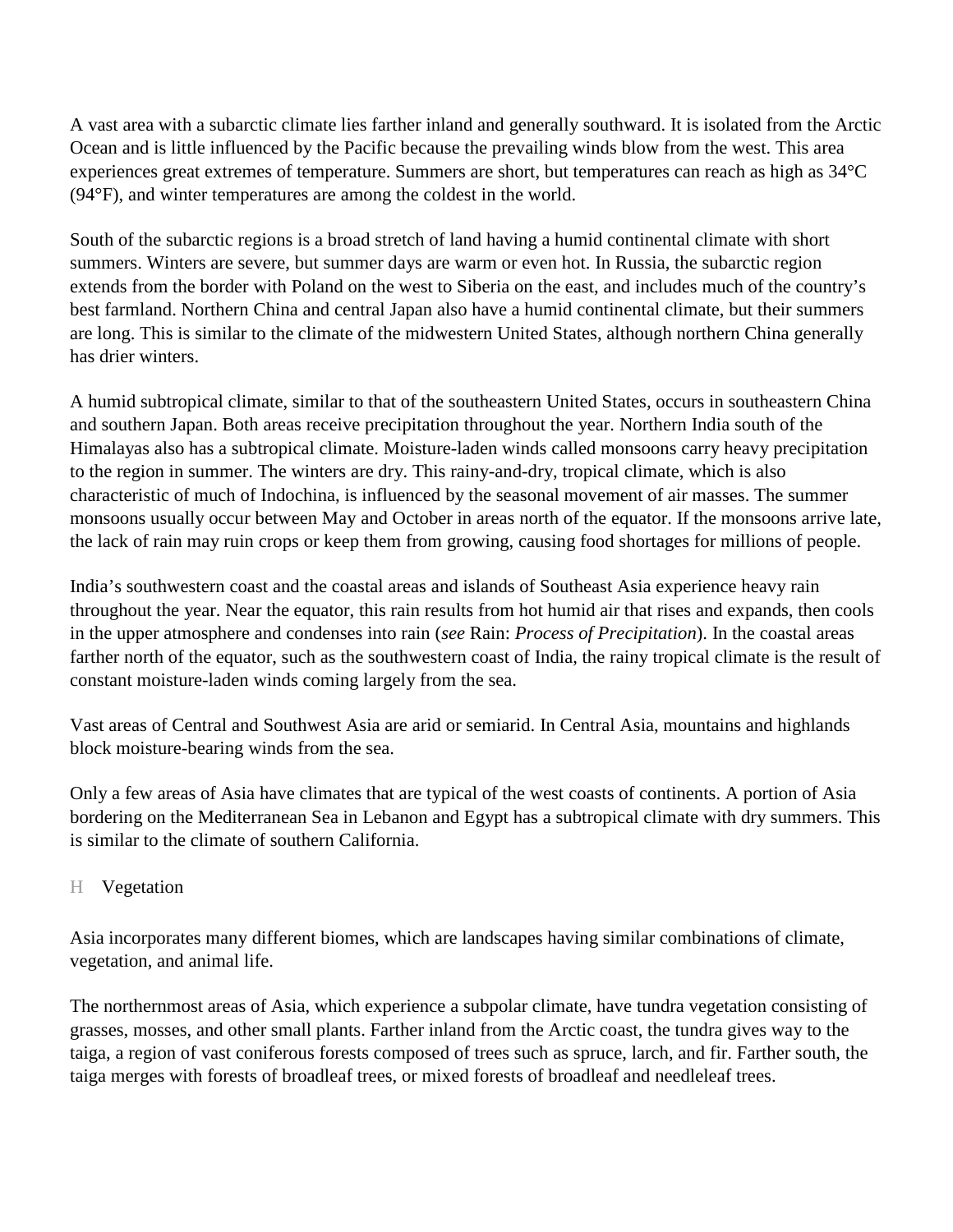In Asia's north central interior the forests merge into vast grasslands, much of which is short, steppe grasses. Large portions of Southwest Asia and the continent's interior have semiarid or desert vegetation. Short grasses and other vegetation that require minimal precipitation surround many of the most barren areas in the deserts.

Although tropical rain forest predominates along the southern coastal strip and on the island of Sri Lanka, the eastern side of South Asia is characterized by semiarid tropical vegetation. The Deccan Plateau has mainly tropical dry forest vegetation.

Mainland and island Southeast Asia once supported extensive areas of tropical rain forest, which thrived in the warm, moist climate. Significant tracts of forest remain in most countries, but legal and illegal harvesting are too rapid to support sustainable regrowth.

Inland from the coastal strips of mainland Southeast Asia and stretching into southern China, tropical seasonal forests predominate. These merge into temperate forests farther north. Around the rim of the Bo Hai gulf the vegetation is chaparral, woody shrubs that grow to 4 m (13 ft) in height.

Asia has three main crop production systems. Across a broad band encompassing the Middle East, Central Asia, much of Russian Asia, and the inner regions of China, subsistence livestock production is the mainstay. Around coastal China, and most of South and Southeast Asia, the major form of agricultural activity is subsistence crop production. Scattered throughout the region—especially in Japan, Southeast Asia, the western parts of Russia, and some fertile patches of the Middle East—are pockets of commercial crop production.

Economically important activities throughout Central Asia and Russia include the production of wheat and other grains, cotton, and vegetables. Southeast Asia and the southern parts of China and India are major rice-growing areas, although grain production and consumption is more common in the northern regions of China and India. Rubber trees and oil palm plantations are significant in Malaysia and Indonesia. Tea plantations are significant in India, Sri Lanka, and Indonesia.

# I Soils

Asia's soils are related mainly to climate and vegetation. In some areas the origins of soils, perhaps from volcanic action or from materials carried by streams, may be more important. Such volcanic or alluvial soils are especially fertile.

The tundra soils of the northernmost part of the continent are acidic and infertile. Many of these areas are underlain by permanently frozen subsoils that never thaw during the brief summers. Subsoils of this type, known as permafrost, cover a very large area in the northern part of Siberia.

South of the tundra, the soils of the taiga are also acidic and relatively infertile. Somewhat less acidic and more fertile soils are found in the mixed forests and the broadleaf forests farther south.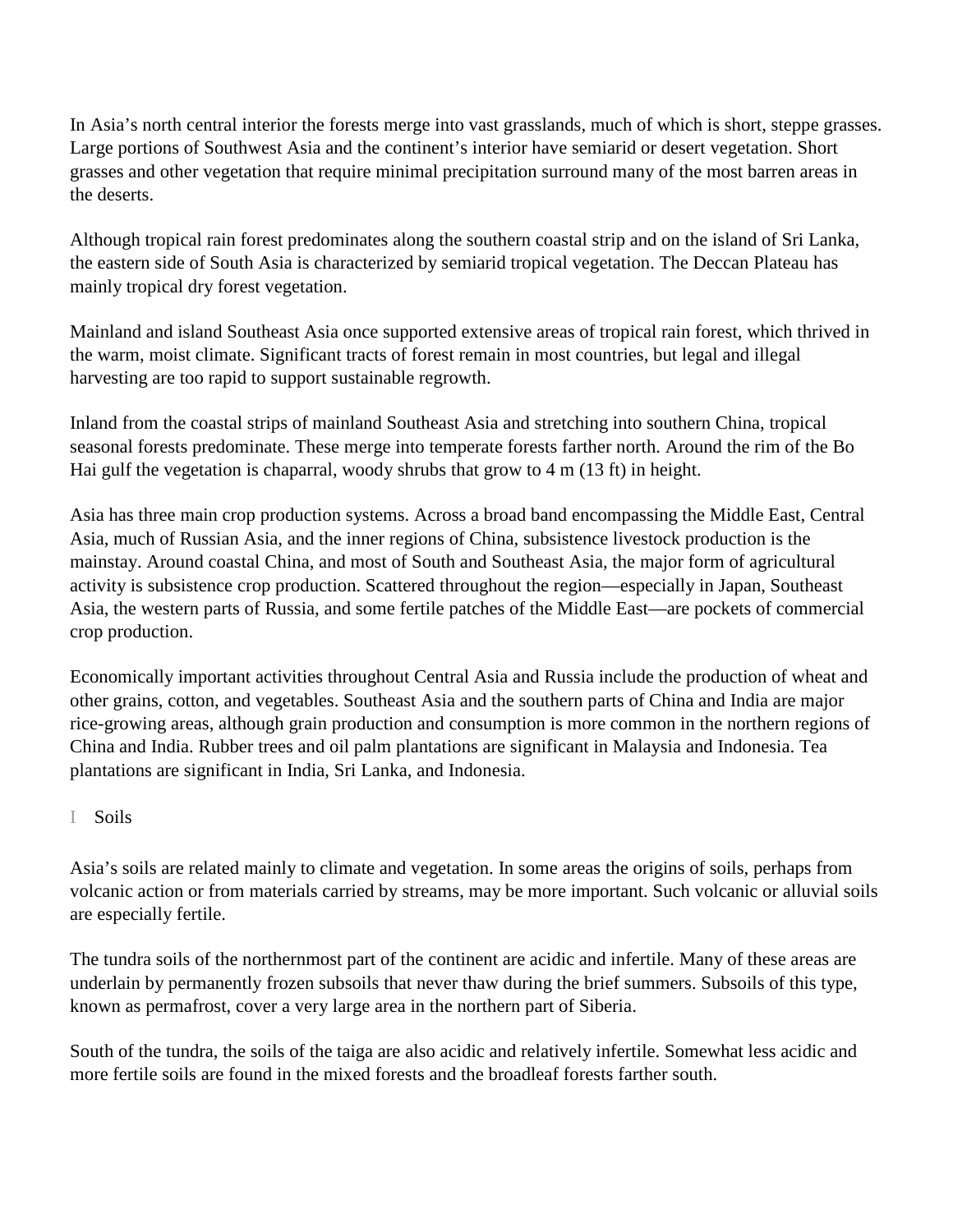Prairie and black chernozem soils are south of the forests. Because these soils developed where there is limited precipitation, their desirable minerals have not been absorbed or washed away, a process known as leaching. These soils are among the most fertile in the world. The best farmland of Russian Asia occurs largely on black soils and on the more inferior soils of the mixed and broadleaf forests.

The unleached soils of the semiarid and arid areas of the continent are often fertile, except where they are too saturated with salts or alkaline minerals. The availability of water for irrigation largely determines their use. Continued irrigation, however, may increase the concentration of salts or alkaline minerals and make the growing of crops impossible.

The soils of the rainy tropics are generally infertile. High precipitation and high temperatures cause most of the valuable minerals to be leached from the soil. Less leaching occurs in the rainy-and-dry tropics and the humid subtropics.

Many of the red and yellow soils of the humid subtropical area of China have been improved by thousands of years of care, which has included the use of compost, or rotted plant refuse. In some semiarid regions of China, however, natural vegetation with deep roots—which kept the soils in place—was cleared for food crops that lacked sufficient root systems and caused the topsoil to become terribly eroded.

# J Animal Life

The great variety of wildlife in Asia includes many species that are unique to the continent. Orangutans, the second tallest of the ape family after gorillas, are found on Borneo and Sumatra. Giant pandas make their home in southwestern China, and snow leopards roam the plateaus and mountains of Central Asia. A rare freshwater seal lives in Lake Baikal. China's Yangtze River is home to a freshwater dolphin threatened by water pollution and increased numbers of motorized river vessels. The Komodo dragon, the world's largest lizard and among the oldest surviving lizards, inhabits a small island in eastern Indonesia.

Asia's wildlife generally can be classified by the particular vegetation zones they inhabit. Reindeer live in the southern tundra region of northern Siberia. Small fur-bearing animals, such as sables and foxes, are plentiful in the taiga forest of Russian Asia. The grasslands are home to antelope and many rodents, including marmots. In the mountainous areas of Central Asia live tiny musk deer. Tigers, one species of which inhabits northern Siberia, are found throughout the tropical rain forests of South and Southeast Asia. This area is also home to rhinoceroses, monkeys, and several subspecies of elephants.

In the hilly regions of Southwest Asia live gazelles. A rare species of antelope known as the oryx is found on the fringes of the desert areas of the Arabian Peninsula. Other animals commonly found in Southwest Asia include wolves and hyenas.

The remote mountainous region of Vietnam adjacent to the border with Laos has yielded some remarkable discoveries of animals previously unknown by scientists. A new species of cattle-like animal, the sao la (vu quang), was discovered in 1993, only the fourth discovery of this kind in the 20th century. Scientists have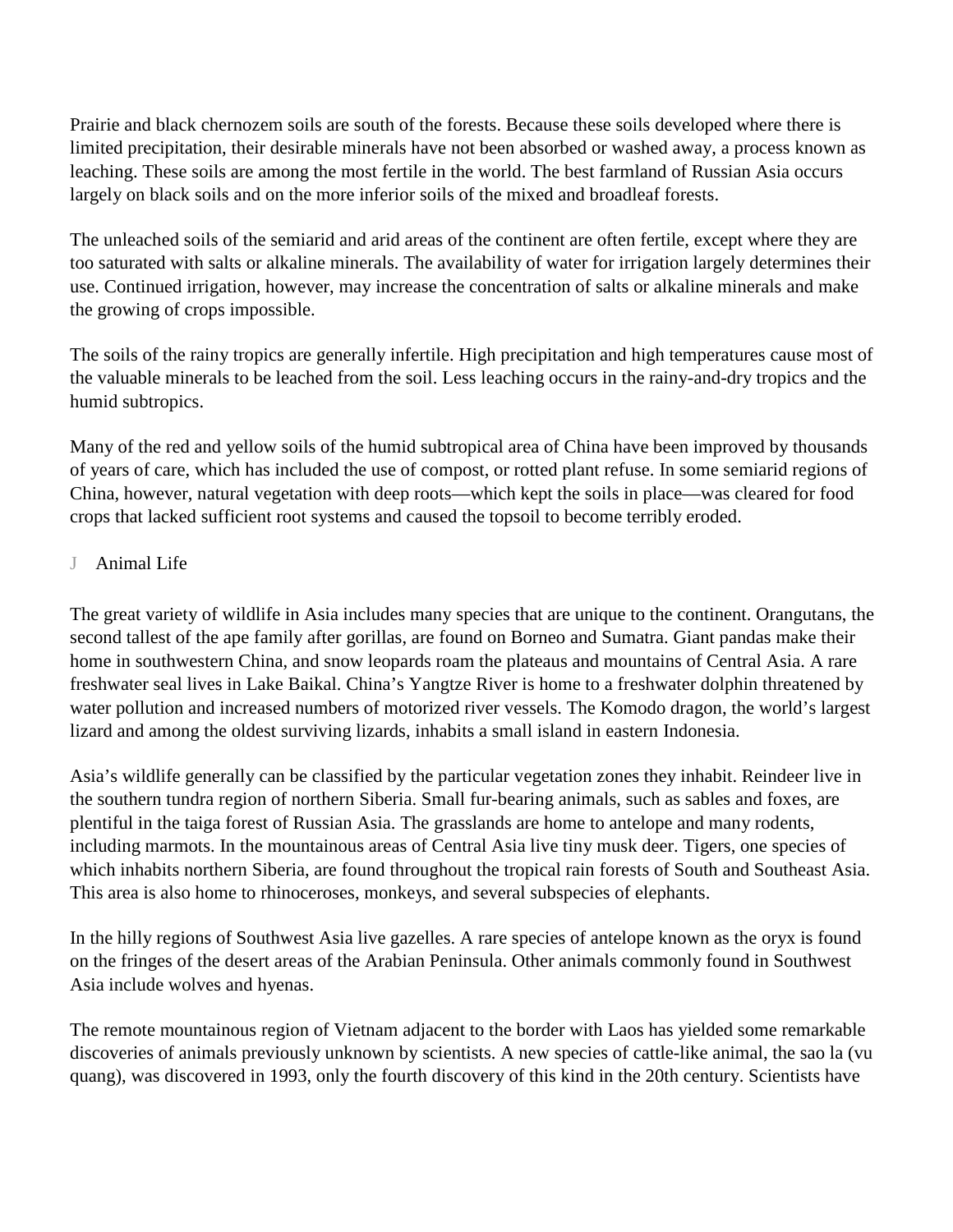discovered other creatures since 1992, including two deerlike animals, the giant muntjac and the quang khem.

Asia's domesticated animals include water buffalo, which are harnessed to plows and carts. Cattle are also used for hauling, especially in India, which has the world's largest cattle population. Most people in India do not eat beef because they belong to the Hindu religion, which considers cows sacred. Pigs are a major source of protein in China, although they are considered unclean in the Islamic countries, which include Pakistan, Afghanistan, and most countries of the Middle East. Sheep are kept across vast areas of semiarid Russian Asia, and reindeer are farmed in the north. People throughout the dry areas of the Middle East use camels.

The bird life of Asia is varied and includes several rare species. In the mountains of northern India lives the lammergeier, a huge bird similar to the vulture, that can obtain a wingspread of almost 3 m (10 ft). Peacocks and birds of paradise are found in the rain forests of Southeast Asia.

The continent of Asia is also home to many of the world's poisonous snakes. Cobras, which are especially common in India, and kraits and vipers, which are found throughout the continent, are the leading poisonous snakes. Numerous other reptiles, such as crocodiles, live in the rivers of Southeast Asia.

## K Insects and Parasites

The tropical climates of large portions of Asia are particularly favorable to the development of insects and of parasites with long, complex life cycles. Tropical walkingsticks can exceed 30 cm (12 in) in length. Malarial organisms and the mosquitoes that carry them are favored by the absence of cold winters and, in rainy tropical areas, by the abundance of precipitation. The deadliest of the malarial organisms, *Plasmodium falciparum,* can survive year round in tropical areas. Filariae, small parasitic roundworms, are common in India and much of Southeast Asia; the parasite can cause elephantiasis, a disease that produces grotesque swellings. Great swarms of locusts are a periodic menace to farming in various areas of the Asian continent, particularly in Southwest Asia.

# L Mineral Resources

Asia is rich in known mineral resources, and additional resources are suspected in some areas, such as Tibet, which are still unexplored geologically. Asia is particularly endowed with energy resources. Petroleum and natural gas are well distributed, but the greatest concentrations of mapped energy fuels are at the head of the Persian Gulf; in parts of Indonesia, especially Sumatra and Borneo; in northern and interior China; on the shores of the Caspian Sea; and in the West Siberian Plain. Large offshore reserves are believed to exist along the coasts of China, Indonesia, Malaysia, and western India.

Since Vietnam's economy began opening to foreign investment in the late 1980s, offshore oil and gas reserves have been tapped for commercial production. China, Taiwan, Vietnam, Brunei, Malaysia, and the Philippines each claim all or part of the Spratly Islands in the South China Sea, an area thought to contain rich energy and mineral reserves.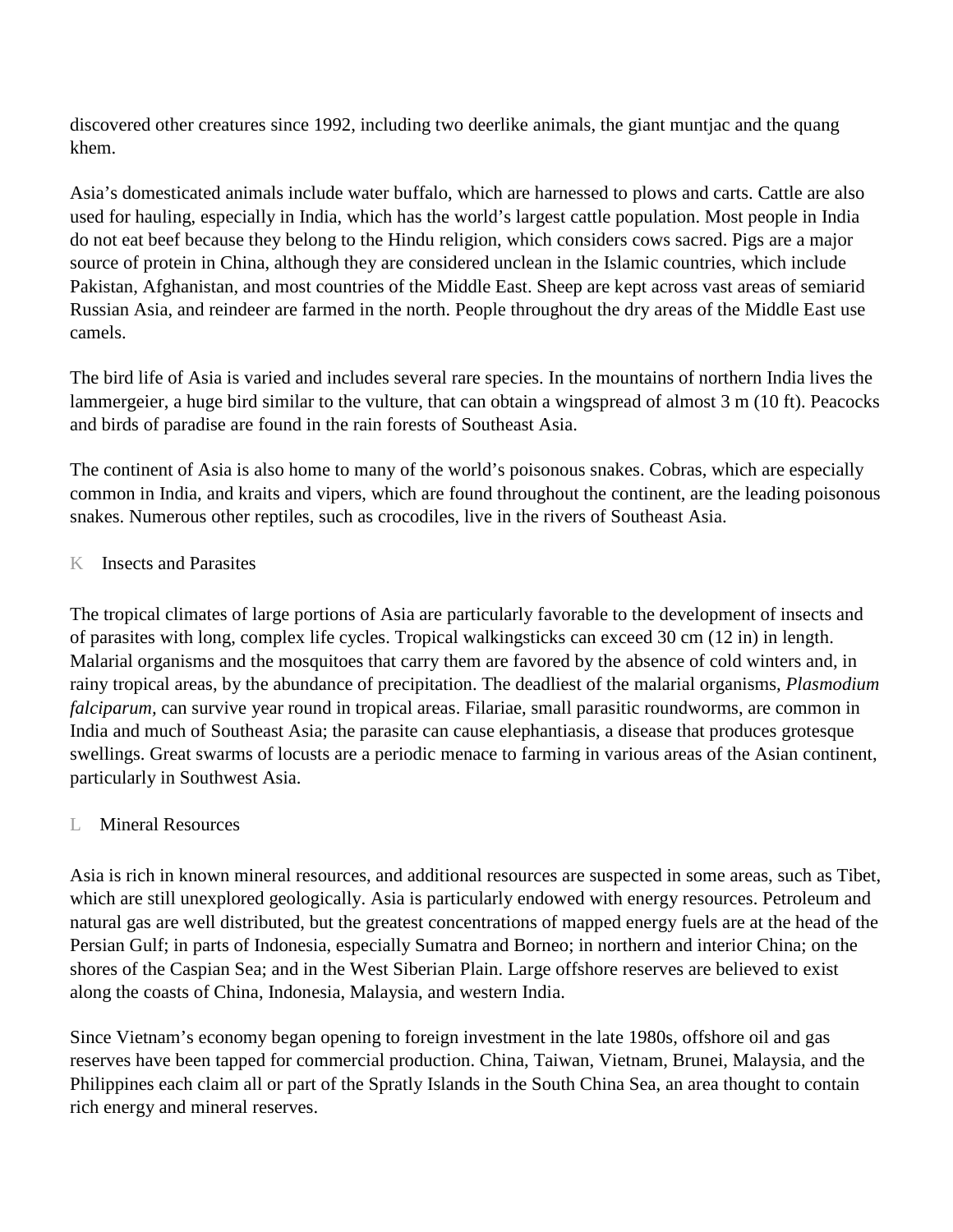Coal exists in great abundance in Siberia, northeastern India, and especially in Shaanxi province in northern China, which contains 30 percent of China's proven reserves. Despite enormous reserves, China is a coal importer because it does not have the capacity to transport sufficient coal from the northern to the southern parts of the country.

With the exception of Turkey, which is a major chromium producer, metallic minerals are relatively scarce in Southwest Asia. China and Siberia are particularly well endowed with mineral resources. Malaysia is rich in tin and India in iron and manganese ores. Indonesia has bauxite, which is used in aluminum production. Gemstones such as diamonds are found in Siberia, and sapphires and rubies occur in South and Southeast Asia. Other important mineral resources include gold, silver, uranium, copper, lead, and zinc. The major manufacturing centers of Asia, such as Japan, Singapore, and Hong Kong, have few or no significant mineral resources.

#### M Environmental Issues

Asian countries share some difficult environmental problems. Among the most significant are land and soil degradation, lessening the land's capacity to sustain life. Desertification is an extreme example of land degradation. Scientists estimate that 10 percent of all land has been transformed from productive use into desert, and another quarter is at risk. The desert regions of the Middle East have been spreading for hundreds of years. Prehistoric forests in the region were destroyed by human habitation. Overgrazing and destruction of surrounding vegetation have continued the desertification of the region.

Deforestation is another serious problem. Closed-canopy tropical rain forests are distributed from northeast India through Southeast Asia and north as far as southern China. From 1960 to 1990 Asia lost nearly onethird of its tropical forests. Both India and the Philippines have less than one-quarter of their original forest cover.

In recent years the rate of forest loss in places such as Cambodia, Laos, and Indonesia has accelerated. The increasing population of people who practice shifting cultivation—also known as slash-and-burn agriculture—has done some damage, but rapid commercial harvesting of the rain forest is now causing the greatest concern. Despite government measures to ban or reduce logging in areas of Southeast Asia, illegal logging continues throughout the region. In some areas it is often with the support of military or guerrilla forces who use the proceeds to support their activities.

The rapid industrialization of countries in East and Southeast Asia has created serious air pollution. Two of the main pollutants produced by the combustion of fossil fuels, which include petroleum and natural gas, are suspended particulate matter (SPM) and sulfur dioxide. These are harmful to the human respiratory tract and cause illnesses such as bronchitis.

Cities in China, especially Beijing, Shenyang, Shanghai, and Xian, have among the highest levels of SPM pollution in the world due to their heavy use of coal for residential and industrial energy. Indian cities, including Delhi, Kolkata, and Mumbai (formerly Bombay), also have high levels of SPM and sulfur dioxide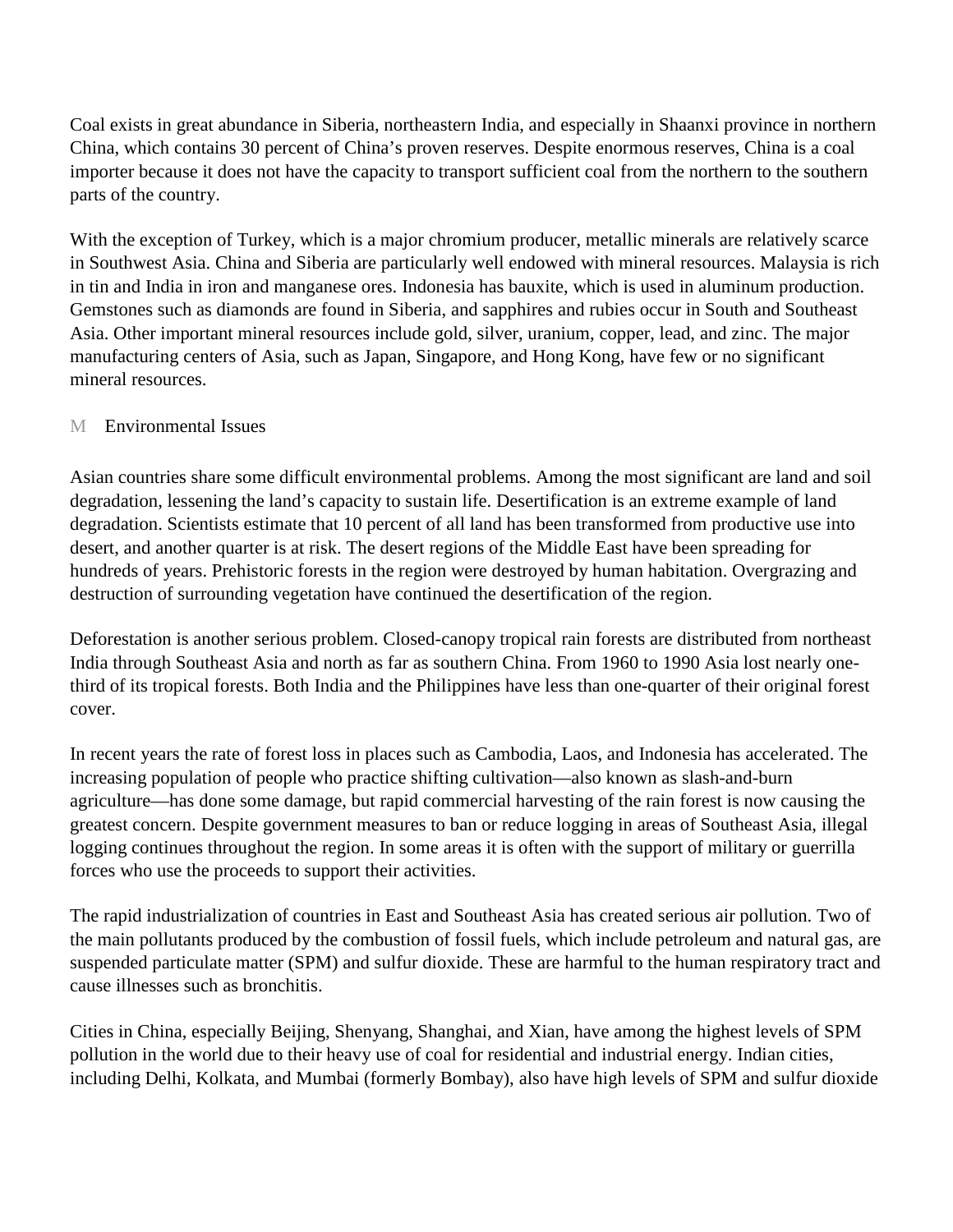from fossil fuel use. Tokyo and other Japanese manufacturing centers have a lesser problem with air pollution because government controls are greater.

Some scientists predict global warming will cause the polar ice caps to melt, raising mean sea levels 230 mm (9 in) by 2050 and 00.50 m (20 in) by 2100. Rising sea levels would have catastrophic consequences for coastal Asian countries. The worst hit would be Bangladesh, where more than 110 million people live in the low-lying Ganges Delta. Already vulnerable to cyclones and tidal waves that inundate the region, 13,000 sq km (5,000 sq mi) of Bangladesh's land area would be lost with a 1 m (3 ft) rise in sea levels. The high population densities of these low-lying areas make resettlement to higher ground impractical.

Environmental consciousness in Asia is growing. Most Asian countries are increasingly implementing more environmental regulations. Economic development, however, remains a greater priority in most developing countries.

## III THE PEOPLE OF ASIA

The people of Asia are more diverse than those of any other continent. They are highly concentrated in a small proportion of the total area, chiefly in the southeast quarter of Asia. In the northern and interior areas, and in most parts of Southwest Asia, the average population densities are low. However, people in these regions live in concentrated areas on river oases, such as the Toshkent oasis, where the actual densities are very high. In Siberia, settlements are located primarily along the Trans-Siberian Railroad and its branches. In East Asia, Southeast Asia, and most of South Asia, people are crowded onto relatively small lowland areas near rivers, where population densities often exceed 580 persons per sq km (1,500 per sq mi). In China, for example, 90 percent of the population is concentrated in the eastern third of the country. Even in highly industrialized Japan, most of the populace is concentrated in small lowlands where the largest cities are located.

A Ethnology and Languages

Chinese, a member of the Sino-Tibetan languages family, is the most commonly spoken language in Asia. More than 1 billion residents of China, plus many of the ethnic Chinese who live throughout Asia, speak Mandarin Chinese or one of the Chinese variants.

Linguists consider Japanese, spoken by 125 million people, and Korean, which has 69 million speakers, to be isolated languages. Some linguists, however, believe they may be related to each other or to languages in the Altaic languages family.

Southeast Asia contains no dominant language. Mainlanders speak Thai, Malay, Khmer, Burmese, Lao, and Vietnamese. In the remoter highlands live tribes who speak other languages. The Hmong (Meo) of the highland regions in northern Laos are an example. Most residents of Malaysia and Indonesia speak a form of Malay, known as Bahasa Malaysia in Malaysia and Bahasa Indonesia in Indonesia. The majority of Indonesians also speak a local language. Residents of Java, for example, speak Sundanese in the western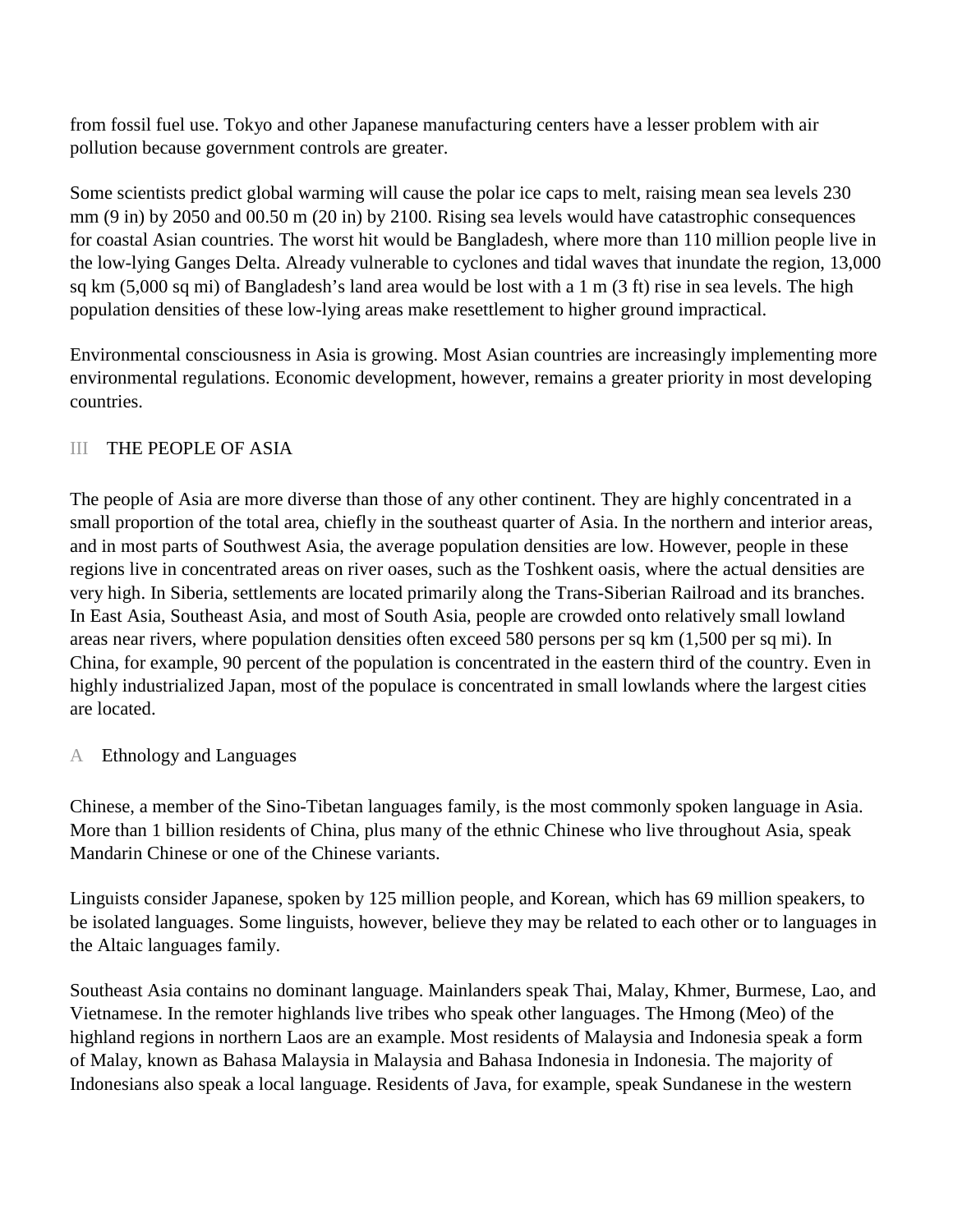part of the island and Javanese in the center and east. With total speakers numbering more than 22 million, Malay belongs to the Austronesian languages family.

In South Asia, millions of people in Pakistan, Jammu and Kashmīr, and northern India speak Urdu or Hindi, which are Indo-Aryan languages and part of the Indo-Iranian languages family. In southern India and in northern Sri Lanka, people speak Dravidian languages such as Tamil and Telugu.

In Southwest Asia, languages of the Afro-Asiatic languages family predominate. People throughout this large region speak Arabic, although in Israel, Hebrew is more widely spoken. Most Iranians speak Persian, an Indo-European language.

Speakers of Turkic languages, a division of the Altaic languages family, are numerous in Central Asia and in western China. Russian, a Slavic language, is the principal language of Siberia and many parts of Russian Asia.

European languages made some inroads from the 16th to the early 20th century when colonial powers controlled parts of Asia. At the present time, however, it is mainly people educated in colonial schools prior to independence who speak Dutch in Indonesia or French in Vietnam, Laos, and Cambodia. English is the exception; increasing numbers of people in Asia speak it. English is an official government language in India, as well as the official language of groups such as the Association of Southeast Asian Nations (ASEAN), which unites seven main Southeast Asian countries.

## B Demography

The continent's total population (2005 estimate) is 3.91 billion. East Asia contains about 40 percent of Asia's population, and South and Central Asia together contain another 40 percent. They are followed by Southeast Asia, with 15 percent of the continent's population, and West Asia, with 5 percent. China and India together contain some 2.3 billion people, or more than one-third of the world's population. Asia's overall population density of 126 persons per sq km (326 per sq mi) of land area is the highest of all continents.

The annual rate of population increase for the continent as a whole is 1.1 percent. The highest growth rates—in excess of 2.5 percent per year—are found in Yemen, Syria, Saudi Arabia, Laos, and Jordan.

Population growth in South Asia is particularly concerning. Although India's growth rate declined during the 1990s, its population is still projected to grow to 1.36 billion by the year 2025. Pakistan and Bangladesh are also expected to grow considerably. Even with significant improvements to family planning, the combined population of the three countries is projected to reach the alarming level of 1.80 billion by 2025 nearly one-quarter of the world's total projected population.

In contrast, a stringent family planning program has reduced China's growth rate to 0.6 percent. Indonesia, the third largest country in Asia, has reduced its population growth rate to 1.5 percent per year, also through effective family planning. Japan, Singapore, and Taiwan have growth rates well below 2 percent.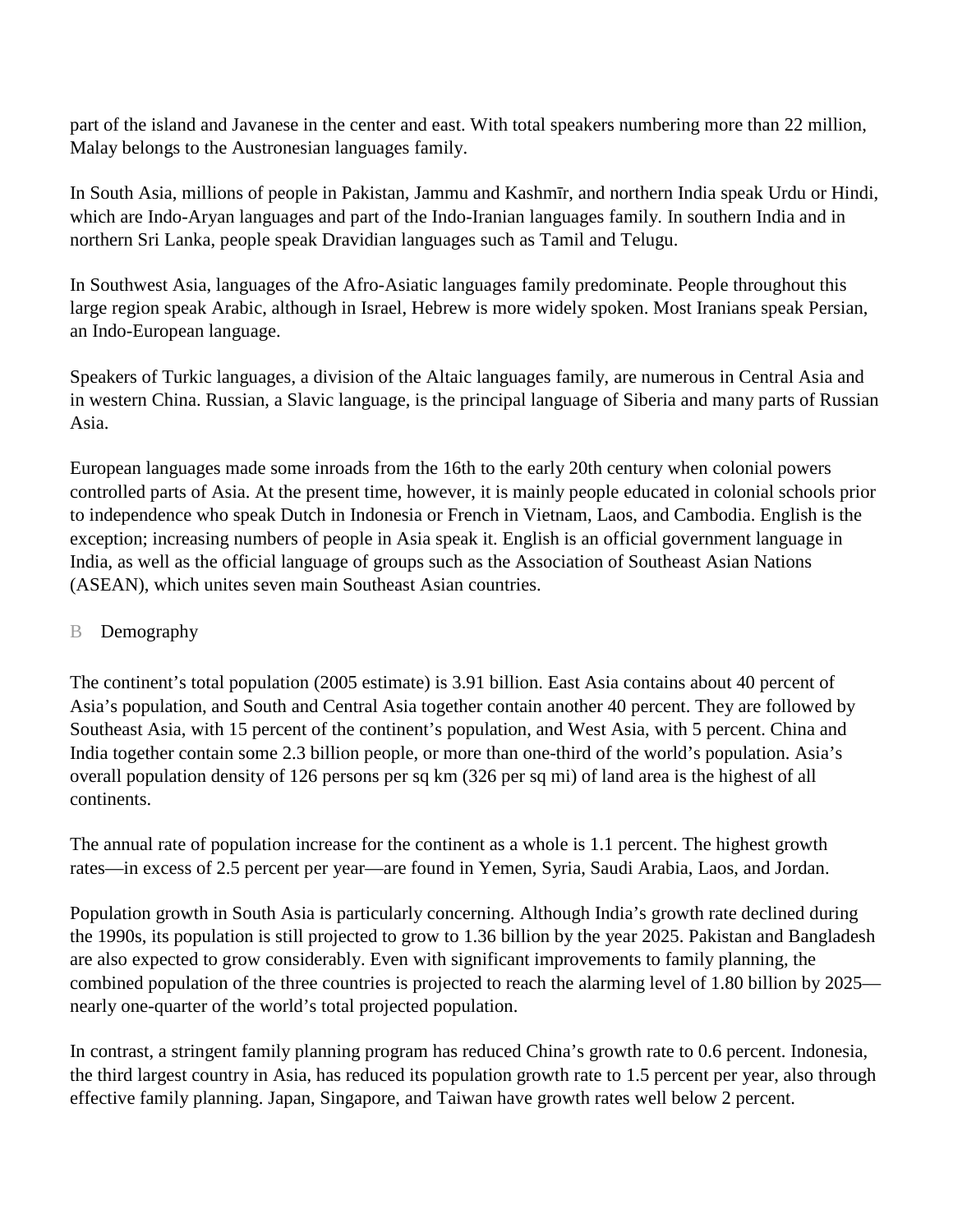Countries that have experienced high growth rates over the last decade have youthful populations. More than 40 percent of the populations of Afghanistan, Bangladesh, Laos, Mongolia, Nepal, and Pakistan are under 16 years of age. The population growth rates will inevitably increase as these children become adults and begin having their own children. On the other hand, less than 25 percent of the populations of Japan, Hong Kong, and Singapore are under 16. The cost of supporting aging populations is a major concern of both Japan and Singapore.

In most Asian countries the majority of the population live in small rural settlements where they work in agriculture or local services and industries linked to agriculture. More than three—quarters of the people in Nepal, Laos, Bangladesh, Sri Lanka, and Thailand are rural dwellers. In Bhutan, more than 90 percent of the population are rural residents.

Urbanization has proceeded rapidly in recent decades. The urban population accounts for a majority in Japan, Taiwan, South Korea, Singapore, Hong Kong, Jordan, Syria, Israel, Iran, Iraq, Saudi Arabia, Kuwait, and the United Arab Emirates. The Philippines and Malaysia also have relatively large urban populations. In total, Asia accounts for more than half the world's urban population. That proportion is expected to increase because Asian cities are generally growing at about twice the rate of overall populations.

South and Southeast Asia are dotted with large cities that developed as a result of European economic and political domination. Among these are Mumbai, Kolkata, Colombo, George Town (Penang), Goa, Hanoi, Ho Chi Minh City (formerly Saigon), Jakarta, Karāchi, Kuala Lumpur, Chennai (formerly Madras), Manila, Phnom Penh, Singapore, Surabaya, and Yangon (formerly known as Rangoon). Only Bangkok is not a former colonial center, but it resembles the others in most other respects. Even in China, many of the larger coastal cities were strongly influenced by European presence. In Japan, more than 77 percent of the population is urban. In most other countries the urban population ranges between 20 percent and 40 percent. In Southwest and Central Asia, ancient traditions of city building were reinforced by Islamic culture, giving rise to cities such as Baghdād, Damascus, İstanbul, Jerusalem, and Tehrān (Teheran). Modern urbanization is reflected in cities such as Ankara, Beirut, Tel Aviv-Yafo (Tel Aviv-Jaffa), and Toshkent. But urban populations are a small proportion of the whole in some countries of Southwest and Central Asia. Concerns about the unequal distribution of population have encouraged governments to develop resettlement policies. Indonesia's transmigration program, which began in the 1960s, has focused on encouraging people to shift from the crowded islands of Java and Bali to more sparsely populated locations in Sumatra, Borneo, Sulawesi, and Papua. In the mid-1990s, however, the program was being scaled back due to high costs and the exhaustion of quality land for resettlement. Malaysia has run a generally successful resettlement scheme. In Vietnam, mismanagement and a lack of adequate funding have caused its resettlement plan to be far less successful.

Fears about the emergence of very large cities have prompted governments to try to harness their rates of growth. Attempts to halt migration to large cities have been generally unsuccessful in market economies. Jakarta was proclaimed a "closed city" in the 1970s, but it had little impact on migrants. In the socialist countries of the region, such as China and Vietnam, controls on migration to cities have been more successful. As these countries have shifted to a market economy, however, previous restrictions on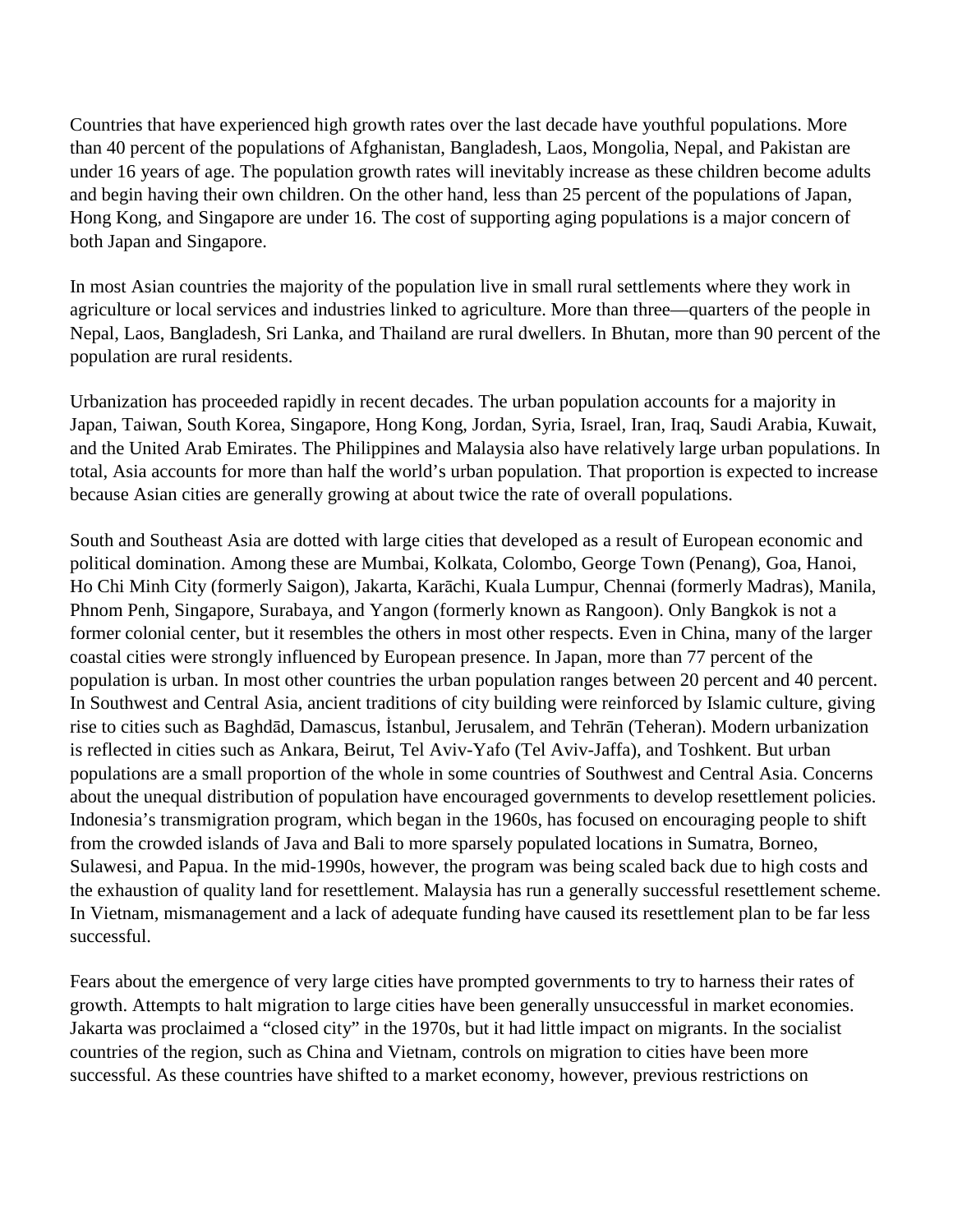population movement have been eroded and cities have become magnets for displaced rural people as in the rest of Asia.

Another strategy has been to divert migrants toward secondary cities and smaller towns. The South Korean government has successfully fostered the growth of industrial cities in the south, such as Gwangju and Daejeon, in order to ease pressure on Seoul. Thailand—concerned by the dominance of Bangkok, where nearly two-thirds of all Thai urban dwellers live—has fostered growth in northern cities such as Chiang Mai. But there has been little impact on Bangkok's population. Likewise, Manila remains the dominant urban center in the Philippines despite attempts to attract industry and people to alternative locations, such as Cebu.

## C Religion

Islam is the dominant religion in most countries of Southwest Asia and in Bangladesh, Pakistan, Malaysia, and Indonesia. Large minorities of Muslims are also found elsewhere in Asia. Non-Muslims in Southwest Asia include Jews in Israel and Christians in Lebanon.

Hinduism is the chief religion of India and on the island of Java in Indonesia. Buddhism, which originated in northeastern India, has only a few adherents there but is now one of the principal religions of Sri Lanka, Myanmar, Thailand, Cambodia, South Korea, Vietnam, and Japan.

Buddhism was also strong in North Korea before 1948 and in Mongolia before 1929 when their Communist governments began partially suppressing religion. Although in 1992 Mongolia shifted to a democratic government that allows greater religious freedom, most Mongolians are now either nonreligious or atheists. Confucianism, which is more a social and moral code than a religion, developed in China but has been largely suppressed by the Communist government. Since the beginning of economic reforms in the 1980s, China has had increased contact with outsiders and religious and Confucian practices have also increased. Buddhist practices continued in Vietnam despite government efforts to suppress them during the 1970s and 1980s; most restrictions have since been lifted.

Japan has a native religion called Shinto. Shinto, which has been mixed with many practices of Buddhism, centers on the worship of ancestors and natural spirits. The religion formerly accepted the divinity of the Japanese emperor, but this aspect of Shinto was abandoned after the Japanese defeat in World War II (1939- 1945).

Christianity, as represented by the Russian Orthodox Church, was the principal religion of Russia prior to the 1922 founding of the Union of Soviet Socialist Republics (USSR), which dissolved in 1991. For most of its existence, the USSR's Communist government discouraged religious practices. In 1990, however, the government lifted restrictions on religious worship and the Russian Orthodox Church reemerged as the major Christian denomination.

Roman Catholic missionaries carried Christianity to the Philippines. Roman Catholic and Protestant missionaries also converted many people in Korea, Japan, India, and among the hill peoples of Myanmar.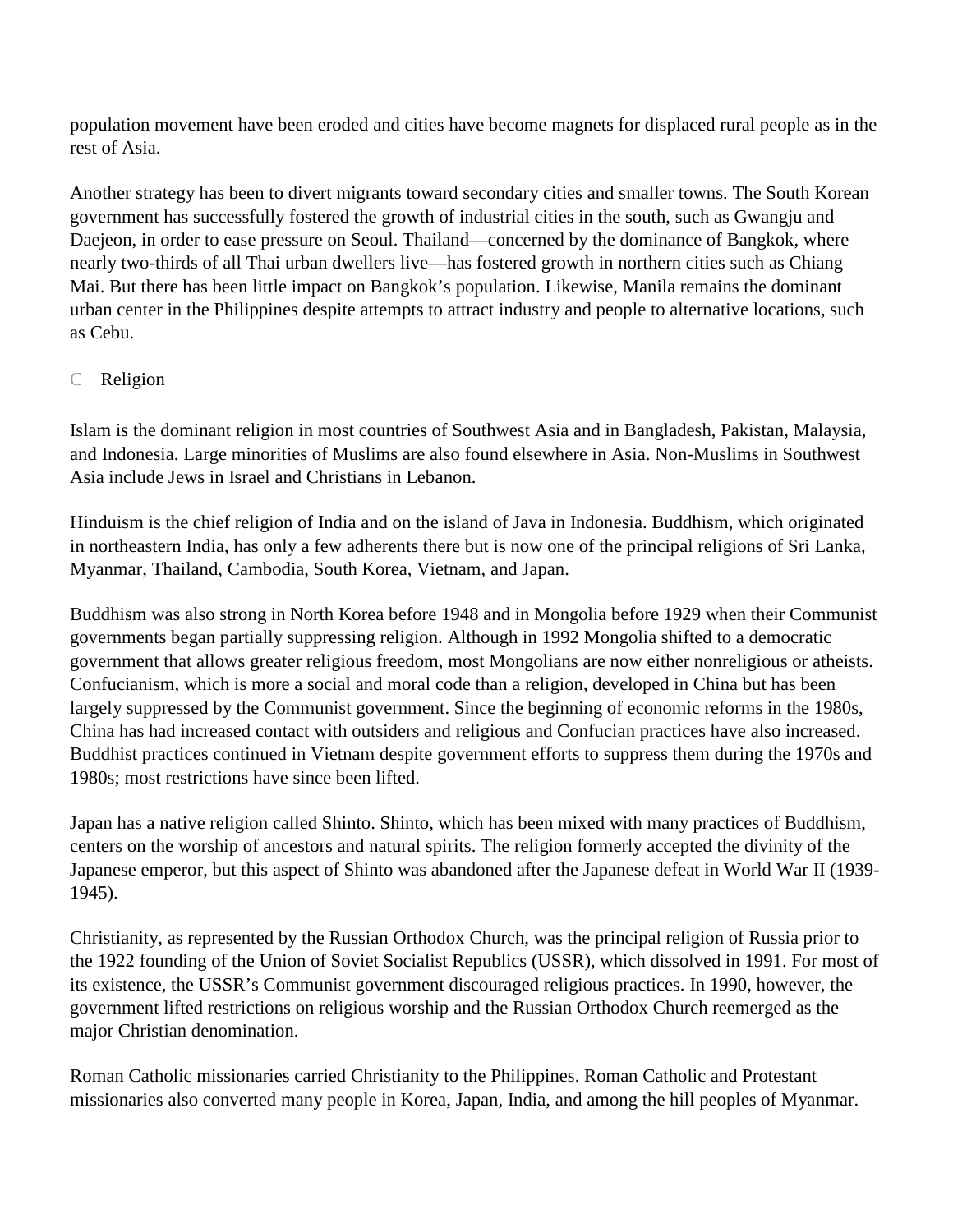Many groups living in remote areas of the Asian continent, such as the Karen and Shan in Myanmar, practice religions unique to their cultures. These religions can be complex, often involving practices of animism, the belief that every object has a spirit.

Religious conflicts simmer throughout Asia and add to regional insecurity. In the Middle East, peace agreements in the 1990s helped lessen the dispute between Israeli Jews and Palestinian Arabs over the Gaza Strip and the West Bank. In the mid-1990s Afghanistan was enmeshed in a civil war between fundamentalist Muslims backed by Pakistan, Uzbekistan, and Arab states, and more moderate Muslims supported by Iran, Russia, India, and Tajikistan. India and Pakistan wrestle over the territory of Jammu and Kashmīr, commonly known as Kashmīr. India claims Kashmīr on historical grounds, whereas Pakistan believes Kashmīr's Muslim population should be in an Islamic state. In Southeast Asia, the Muslim Moro people of Mindanao Island in the Philippines have long fought with the government, arguing for greater autonomy and closer links with fellow Muslims of Malaysia's Sabah state. Although the largest rebel group and the government negotiated a peace agreement that created a Muslim autonomous region in 1996, other rebels have continued fighting. Even with the largest Muslim population in the world, Indonesia finds the strongly Islamic residents of Aceh at the northern end of Sumatra a source of political tensions.

#### D Education

Millions of people throughout Asia are illiterate, which is defined as the inability of people over age 15 to write a short, simple statement about their everyday life. Although fewer than 15 percent of the people in Japan, Hong Kong, Singapore, and South Korea are illiterate, the illiteracy rate in Nepal, Bhutan, Bangladesh, Pakistan, and Yemen is greater than 50 percent. In many areas more women than men are illiterate and sometimes the gap is very wide.

The education systems of most countries have emphasized elementary or primary school instruction. In Southeast and Southwest Asia, elementary instruction is often conducted by religious groups, such as Buddhists and Muslims. Japan, Russia, and Israel have led the development of adequate educational systems. In Japan, nine years of schooling are free and compulsory, and the country has many universities. China's educational system concentrates on the elimination of illiteracy. India has benefited from schools and colleges that were established during the period of British rule; like China, it has stressed mass literacy.

School participation rates vary throughout Asia. In the majority of countries almost all students undertake primary school education, reflecting the priority this has generally been given by governments. There is universal primary education in China, Sri Lanka, Indonesia, and Myanmar. In a handful of South and Southwest Asian countries, such as Bangladesh, Pakistan, and Yemen, only 50 to 75 percent of the schoolaged children are enrolled. Far fewer girls than boys attend primary school in these countries. Secondary education has lower levels of enrollment throughout Asia, and even fewer students attend institutions of higher education.

## E Health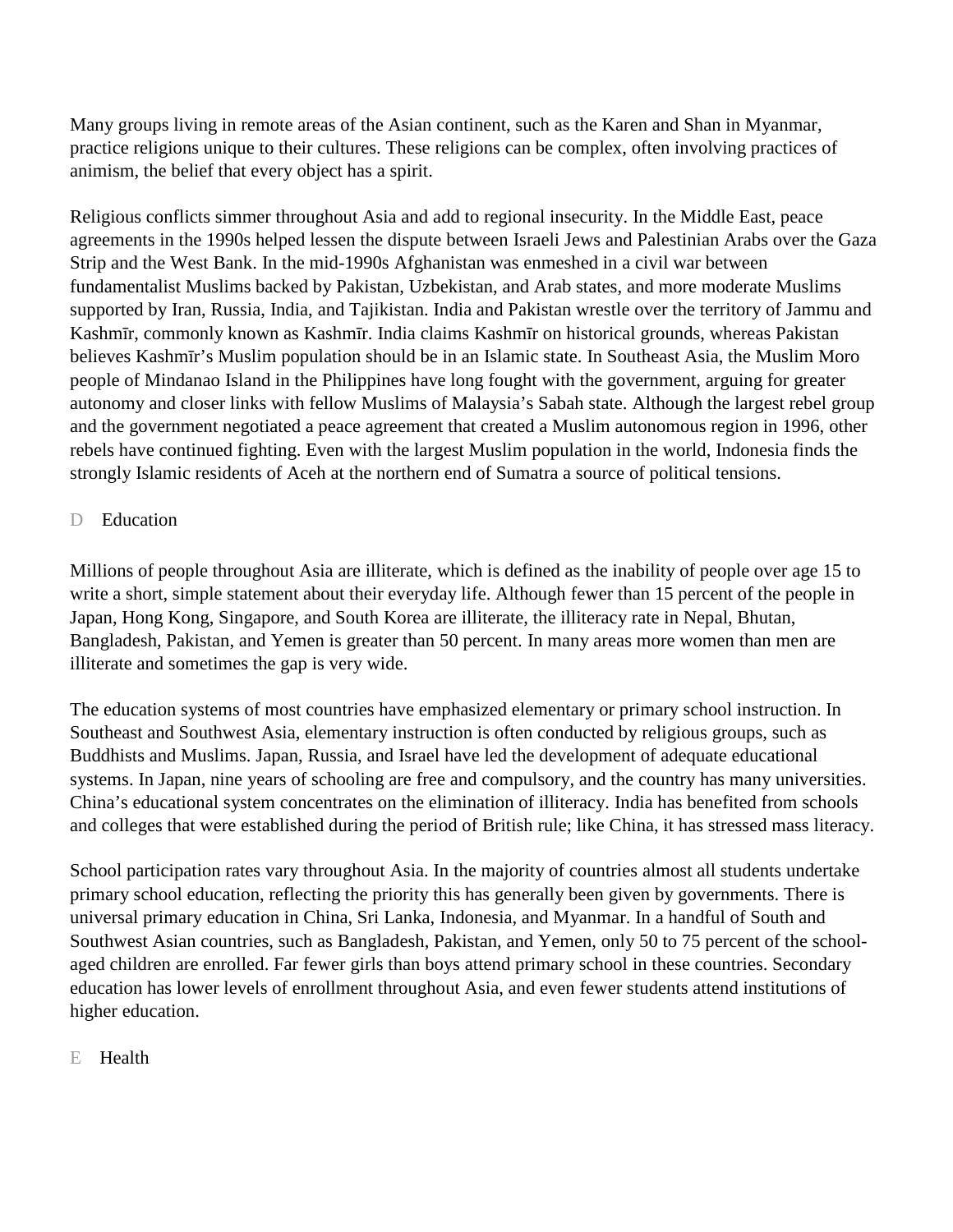Asia has some of the world's major health problems. These are compounded by widespread ignorance of basic sanitation concepts and, in some areas, by high population densities. In Southeast, South, and Southwest Asia, subtropical and tropical climates favor the development and survival of parasites in soils, water, and hosts (insects, animals, and humans that carry the parasites). Streams are often used for sewage disposal in the southern parts of Asia. Where these same streams are also used for drinking and bathing water, they are a source of chronic infections. Sanitary conditions are improving, especially in cities, as international aid programs give high priority to health problems caused by the environment. Construction of better drinking water facilities—together with improved systems of sewage disposal, rubbish collection, and wastewater drainage—is helping create healthier settlements.

Untreated human manure is used as a fertilizer on some farms in East and Southeast Asia, contributing to the spread of disease. In recent years, sanitary practices in China have been greatly improved by first treating human manure before adding it to soils.

The major diseases of Asia include cholera, typhoid fever, scarlet fever, poliomyelitis, amebic and bacillary dysentery, and malaria. Cholera, caused by a bacterium usually transmitted through polluted water, has existed in Asia for centuries.

Elephantiasis, which is common in the tropical areas of India and China, is another disease that occurs in Asia. The parasitic worms that cause this disease are usually carried by mosquitoes, which are also the hosts of the organisms that cause malaria. Although not always successful, enormous efforts have been made to eliminate mosquitoes in many areas by the use of insecticides.

The spread of acquired immunodeficiency syndrome(AIDS) is a growing threat in Asia, particularly in South and Southeast Asia. Many countries do not keep accurate statistics of AIDS cases, either because they lack the health services to track the disease, or because they deny that AIDS is a significant problem. However, the World Health Organization (WHO) of the United Nations (UN) estimates that in the late 1990s 5.8 million people in South and Southeast Asia had AIDS or were infected with the human immunodeficiency virus (HIV) that causes AIDS.

Millions of people in Asia are infected with hookworms, which typically cause malnutrition and a lack of energy. Malnutrition itself causes diseases, including kwashiorkor, a protein deficiency that stunts the growth of children and occasionally causes their death. The United Nations Food and Agriculture Organization (FAO) has attempted to combat the problem of protein deficiency in many ways, including encouraging ocean fishing and fish farming, the use of powdered milk, and the production of milk-like products from protein-rich soybeans. The WHO has attacked the problems of health more directly: Mass inoculations and international quarantines have helped control many diseases, and smallpox has been wiped out in Asia.

The quality of health care systems varies in Asia. The most advanced systems of health delivery are found in Japan, Israel, and Russia. Singapore and Hong Kong also have good systems and a ratio, respectively, of one doctor for every 1,137 and 758 people. In Cambodia the impact of war and genocide has left the country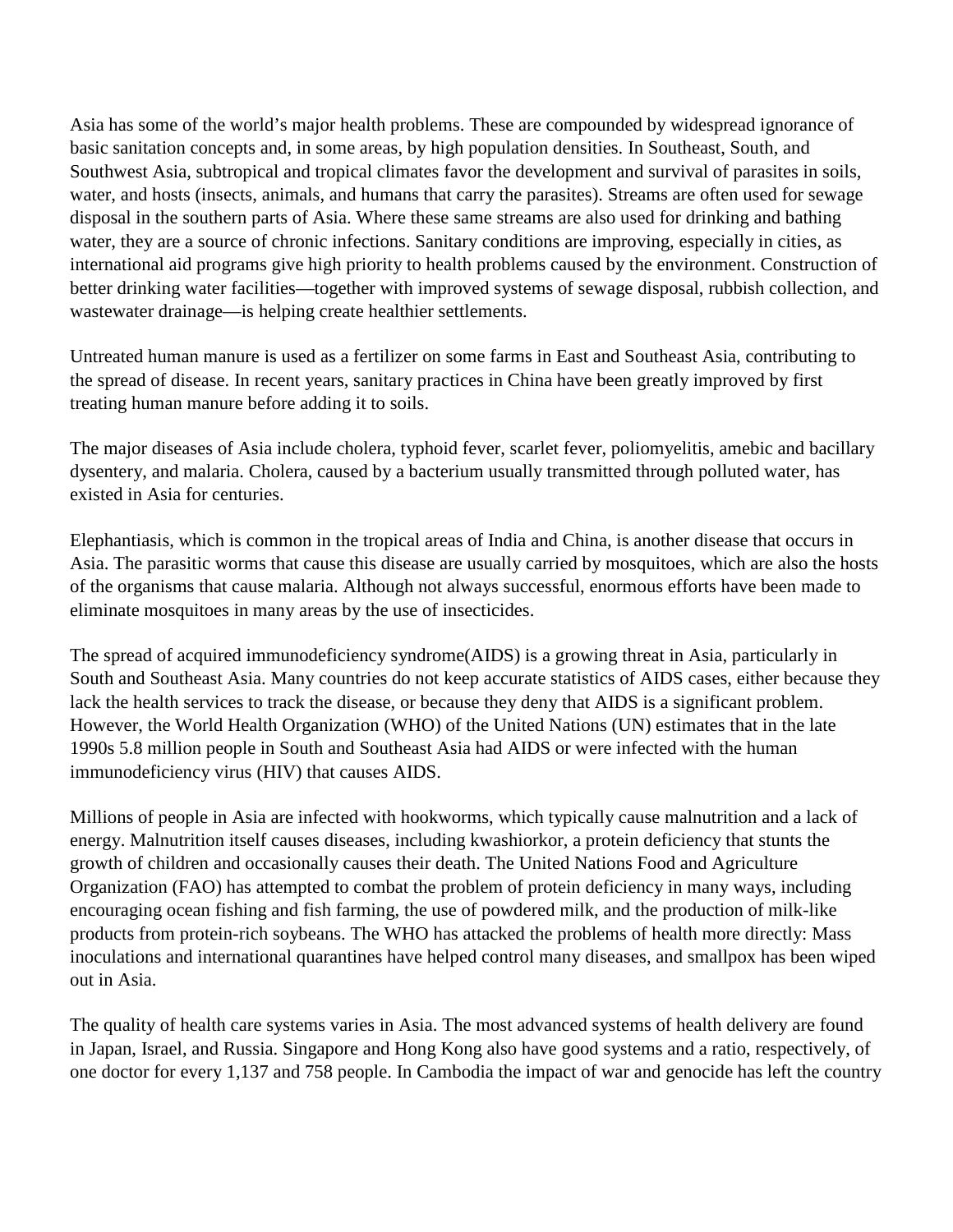with just one doctor for every 3,600 people. Countries such as Nepal, Bangladesh, Myanmar, Sri Lanka, Indonesia, and the Philippines have more than 5,000 people per doctor.

Many Asians seek traditional healers for treatment of a wide range of illnesses. Chinese traditional medicine is probably the best-known alternative to Western medicine. Techniques such as acupuncture, acupressure, and the use of herbal medicines are widely used by Chinese people throughout Asia, and many of these techniques are practiced in Western countries.

## IV PATTERNS OF ECONOMIC DEVELOPMENT

Much of Asia is economically underdeveloped. Even though the majority of the continent's population is employed in agriculture, most agriculture is characterized by low yields and poor labor productivity. Relatively few people are employed in manufacturing. The services sector is dominated by low-income positions, such as street vendors or pedicab operators. Urban centers and their industries are often poorly integrated into the rural economy. Transportation systems, both within countries and between them, are often underdeveloped.

Russia and most states of Central Asia have struggled economically since the early 1990s when the USSR and its centrally planned economy dissolved. In contrast, the economies of China and Vietnam have grown since the late 1980s when their governments began making a transformation from a centrally planned to a mixed-market system. Afghanistan, Bangladesh, and the smaller states of South Asia, as well as Laos and Cambodia in Southeast Asia, have achieved only modest economic gains. Their economies face a variety of hurdles, including a poor resource base, widespread poverty, and, often, inadequate government planning.

The value of some East and Southeast Asian currencies fell dramatically in the late 1990s, impeding the ability of certain governments, banks, and businesses to repay their foreign debt. Some countries, notably Indonesia, Thailand, and South Korea, obtained large loans from the International Monetary Fund (IMF) to meet their debt obligations. Nevertheless, the economic crisis has not reversed the years of growth; Asia's overall economic performance has been very good since the 1980s, and most analysts expect continued long-term growth. Japan is a global economic superpower with one of the world's highest average incomes per person. Economists often refer to Hong Kong, Singapore, South Korea, and Taiwan as Asia's "Four Tigers," because they rapidly achieved high economic growth and a standard of living among the highest in the world. Thailand and Malaysia were close behind. Because of their impressive annual growth rates during the early and mid-1990s, ranging from 5 to 10 percent, these countries are sometimes collectively referred to as the "newly industrialized economies" (NIEs). This term is applied loosely, however, and sometimes includes Indonesia, China, and Vietnam, which also achieved rapid growth in early and mid-1990s. Government policies that emphasize foreign investment and production of labor-intensive manufactured goods for export are central to Asia's economic success. In the early 1990s the Philippines and India introduced economic reforms modeled on those of their successful Asian neighbors. The Southwest Asian states with large petroleum resources have also done well, although the wealth generated is often concentrated in very few hands.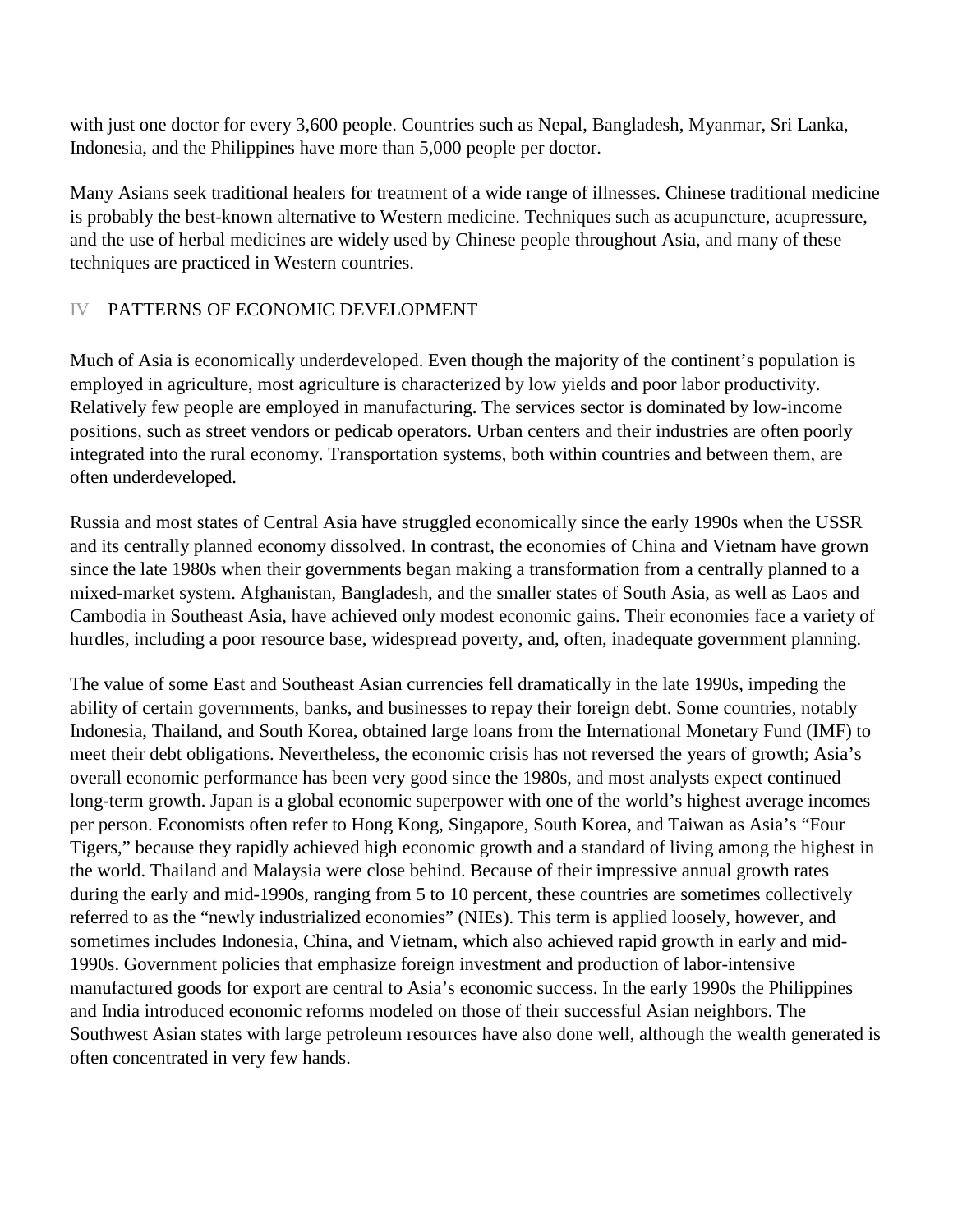## A Agriculture

Less than one-third of Asia's land is in agricultural use. The basic unit for organizing production in the rural areas is either the farm or the village, depending on the way in which rural society is structured. In South, Southeast, and East Asia, agriculture is characterized by small farms in alluvial lowlands, too many people on too little land, production largely for subsistence, and a heavy dependence on cereals and other food staples. Farming with simple handheld tools or plows pulled by draft animals is very common. Many farmers are tenants, not owning the land they work. Communal farming was once common in socialist countries. Most rural communes have disintegrated in China and Vietnam, however, and the rights to use the land have reverted to farm families.

Rice, usually grown under wet conditions, is the staple food crop of South, Southeast, and East Asia. In South and Southeast Asia, controlled irrigation facilities are poorly developed, yields are often low, and double-cropping (planting and harvesting two crops in one calendar year) is seldom practiced. Although high-yield varieties of wet rice have been introduced since the 1960s, this has not increased production as hoped.

In India, irrigation schemes have helped stabilize annual yields and increase overall production, but the average rice yield per hectare in the mid-1990s was only about half that of Japan. Nevertheless, Asian countries produce about 90 percent of the world's rice. China and India alone account for nearly 60 percent of the world total.

In addition to subsistence and small-farm agriculture, South and Southeast Asia also have large-scale estate agriculture. These farms produce crops for export, such as rubber, palm oil, coconut products, tea, pineapples, and manila hemp. Estate production originated in the late 18th and early 19th centuries when European colonial powers controlled much of the region. Many estates remain under foreign ownership and control.

In East Asia, agriculture is based on flooded-field cultivation to a latitude of about 35° north in China and about 40° north elsewhere. In contrast to Southeast Asia, yields are high, double-cropping is common, irrigation is highly controlled, and fertilizer is used extensively. These practices make Japan's wet-rice agriculture very productive, despite the small size of Japanese farms.

North of the Huai River in China's Anhui province, rice gives way to wheat and other dry grains, especially sorghum and corn. Fish farming and swine and poultry raising are practiced throughout East Asia. Dairy and beef cattle, though, are commonly raised only in Japan and Korea.

Farmers grow some grains in Asia's dry interior regions, and the raising of cattle, sheep, and horses is important. Semiarid regions of Central and Southwest Asia have agriculture centered around oases. For the most part, however, productivity levels are low.

B Forestry and Fishing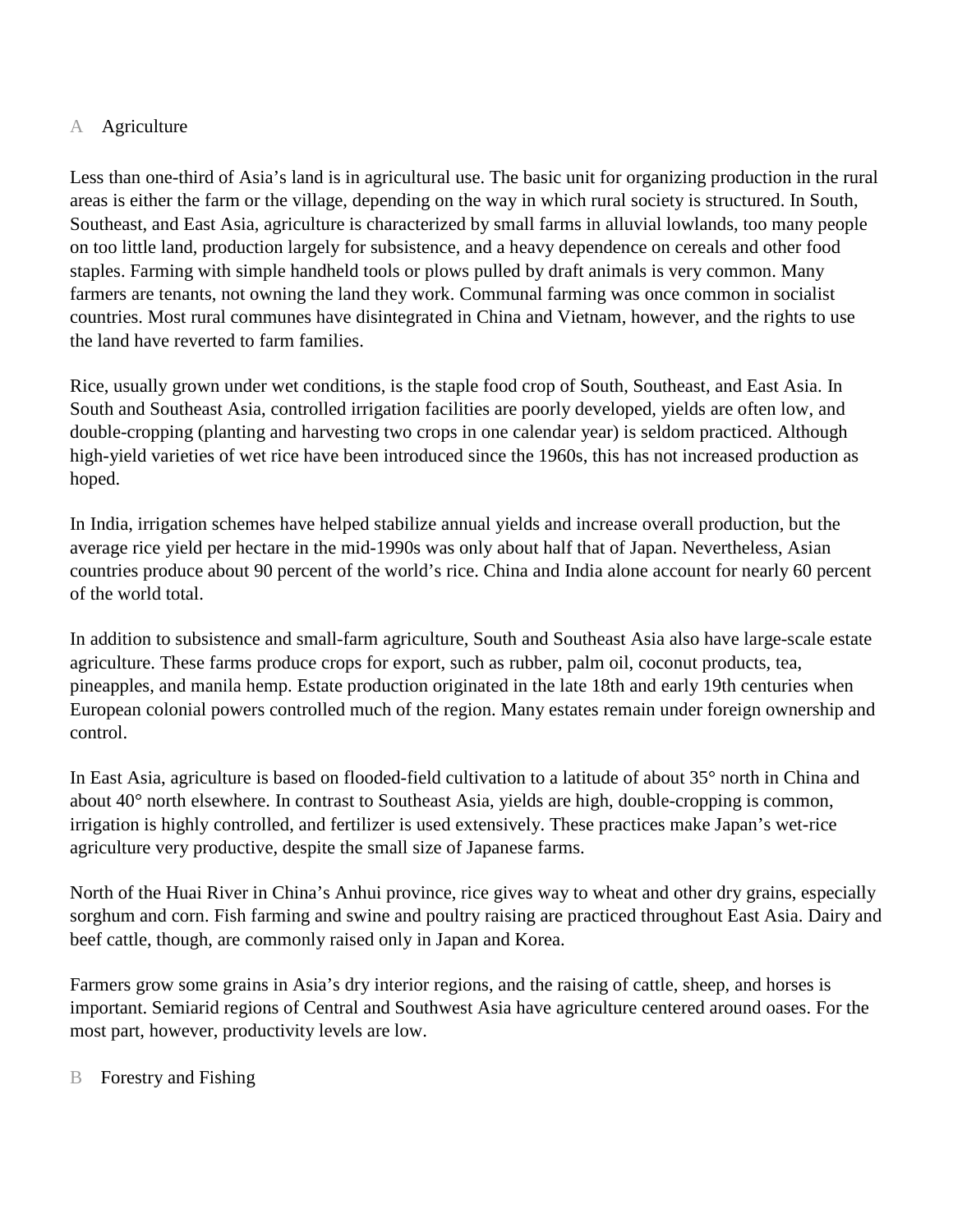Although lumbering is an important industry in Southeast Asia, the pattern of commercial production is being altered, due in part to increased concern regarding deforestation. For example, in 1985 Indonesia—a significant source of tropical hardwoods—banned the export of unprocessed logs in an attempt to slow production and increase domestic timber processing industries. The bans were replaced by a high export tax in 1992. Thailand, once a major source of teak timbers, instituted a ban on commercial logging in 1989. Many companies then shifted their attention to the forests of neighboring Cambodia, Laos, and Myanmar, where some firms developed alliances with dissident groups to illegally exploit local timbers.

Slash-and-burn agriculture is still practiced in parts of Southeast Asia, as well as in the more remote parts of humid South Asia and southern China. In the heavily populated areas of India and China, however, the original forest cover has long since been removed.

Lumbering is a major industry in Japan, where large areas of planted conifers have replaced much of the original temperate forests in the south and deciduous hardwoods in the north. Siberian timber reserves are enormous but relatively untapped; the region's inaccessibility and harsh climate prohibit logging, and the quality of the trees is generally insufficient for world markets.

Marine fisheries are extremely important in Asia. Japan is the world's leading fishing country, and China is not far behind. The fishing industry is also important in Russia, Thailand, Indonesia, Korea, and the Philippines. *Pisciculture* (raising fish in ponds) is also an important activity, especially in China. Although fishing in the less developed countries is largely for domestic consumption, emphasis has increasingly been placed on exports of dried, frozen, and canned fish.

## C Mining

Mining is also an important activity in most Asian countries, and it is a major export industry in several. Manganese is mined in India; tin in Malaysia, Thailand, and Indonesia (which combined produce most of the world's supply of this metal); and chromium ore in the Philippines. The most important mineral export, however, is petroleum, with Asian outputs accounting for about half the world's total. Southwest Asia contains the world's largest reserves of oil outside Russia, and most of the production is exported. Indonesia and, more recently, China and Malaysia are also exporters. In South Asia, modest petroleum and natural gas deposits are exploited in Bangladesh, Pakistan, and off the western coast of India. Coal mining is important in China—which contributes about 30 percent to the world's total coal output—and in central and eastern Siberia, northeastern India, Iran, and Turkey. Other significant mineral products include iron, manganese, and tungsten in China; sulfur, zinc, and molybdenum in Japan; and gold in Uzbekistan and Siberia.

## D Manufacturing

Asia's manufacturing capacity is unevenly spread but growing quickly. Japan has a highly diversified industrial sector, constituting about one-quarter of the labor force. China, Russia, and India also have large manufacturing centers. In China, manufacturing employs some 15 percent of the workforce. It is concentrated in Liaoning province in the northeastern part of the country; in Shanghai's port cities of Tianjin, Qingdao, and Wuhan; and in selected interior regions where raw materials are available. Steel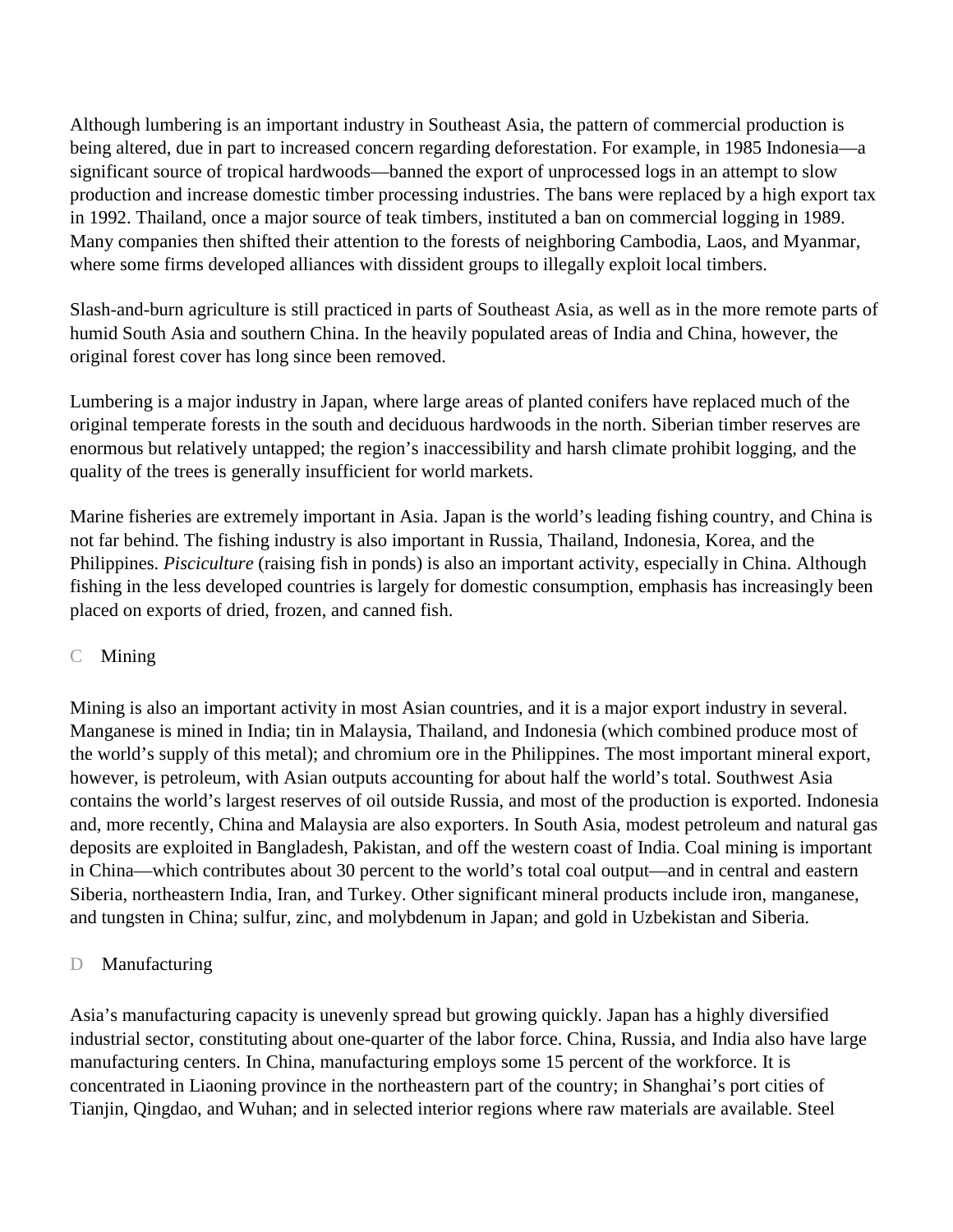production in particular is important. Manufacturing in Siberia is clustered near the Ural Mountains; near major urban areas along the Trans-Siberian Railroad, such as Novosibirsk; and near isolated centers in far eastern Russia. India's manufacturing sector employs some 16 percent of the labor force. Manufacturing is heavily concentrated in and near Kolkata, in the Mumbai area, in the central peninsula, and in several other areas where resources are available.

Since the 1960s manufacturing has grown rapidly in parts of East and Southeast Asia. South Korea's annual manufacturing output was less than one-quarter that of India's in the 1970s, but by the early 1990s South Korea had doubled the output of India. Thailand and Indonesia, particularly near Bangkok and Jakarta, have also developed significant manufacturing industries, as have Singapore, Hong Kong, Malaysia, and the Philippines. The trend in Southeast Asian countries is to take advantage of the relatively inexpensive labor by establishing manufacturing industries geared to export. Emphasis has been on clothing and shoes, and on electronic equipment such as televisions, video recorders, and compact disc players. In other countries, industries are more often concerned with processing local agricultural, mineral, and forest raw materials; with light manufacturing for domestic markets; and with the assembly of machinery and vehicles imported from other countries.

## E Energy

Petroleum-rich Southwest Asia has few other sources for energy. India has immense hydroelectric potential, and about half the electricity generated there comes from waterpower. Nonetheless, much of the energy consumed in rural India continues to be derived from the burning of dung and brushwood. Both China and Japan have shown that small-scale hydroelectric plants can be effective providers of energy to small towns and rural areas. China has thousands of small hydroelectric plants, concentrated mainly in the south, in addition to about 20 large plants. Coal, however, remains China's chief energy source. In Japan, petroleum is the largest energy source and almost all of it is imported. Siberia has great hydroelectric potential that has only recently begun to be tapped. In Southeast Asia, oil production is substantial in Indonesia, Malaysia, and Brunei, but the chief domestic sources of energy are waterpower and fuelwood.

Although overall energy production has increased greatly since the 1960s, energy consumption per capita remains extremely low in most Asian countries. The more economically developed countries or areas have moderate to high consumption levels. These include Japan, Taiwan, South Korea, Singapore, Hong Kong, Malaysia, Kuwait, Saudi Arabia, Russian Asia, and the states of Central Asia.

## F Transportation

Transportation systems are poorly developed throughout most of Asia. No comprehensive continental land transportation system exists. Few railroads cross international boundaries, except for the route between China and Russia, and one connecting Singapore, Malaysia, and Thailand. The international road network is also poorly developed, and in Central and Southwest Asia routes are often closed due to local skirmishes. Navigable rivers provide limited international transport. The Amur River, which links Russia and China, is one exception. The Mekong River starts in southwest China and meanders through Myanmar, Laos,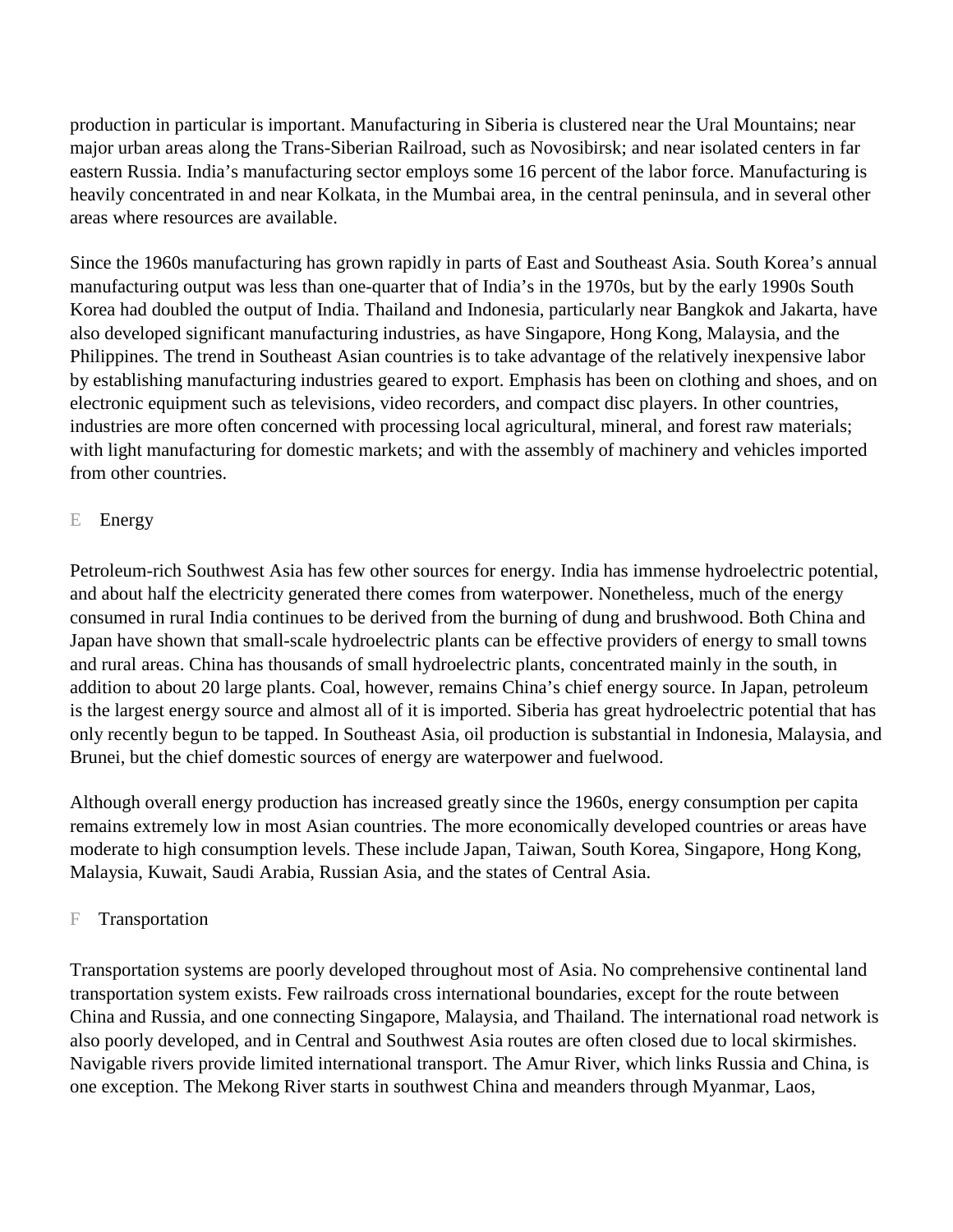Thailand, and Cambodia before emptying into the South China Sea off Vietnam. Because of local political instability and problems with navigability, however, the river has not been used to its full capacity. Recent improved cooperation between nations along the Mekong and funding support from the Asian Development Bank have led to plans to remove obstacles to river transport.

Most of Asia's international transportation is by sea or air. Both regularly scheduled and general-service ships connect all major Asian ports with each other. Port facilities are varied. Japan and China contain large ports. Shanghai is the largest Chinese port, but Qinhuangdao, Dalian, and Qingdao are also important. Singapore is the major port of Southeast Asia, well ahead of the ports for Bangkok, Jakarta (at Tanjung Priok), Kuala Lumpur (at Kelang), and Manila. Mumbai and Kolkata are important ports of the Indian subcontinent, and there are large oil exporting ports in the Persian Gulf, such as Iran's Kharg Island. Singapore and Hong Kong are particularly important as entrepôts, serving as major redistribution points. Air services link all major cities. A high-volume air corridor links Tokyo, Seoul, Taipei, Hong Kong, Bangkok, and Singapore. These airports are in the most developed countries along the Pacific coast of Asia and therefore generate more demand for business and tourist travel than interior Asia. Singapore and Bangkok have large international air terminals and sophisticated facilities in an attempt to maximize their share of Asian air services.

Domestic transportation in most countries is limited. Rural settlements are poorly connected with one another or with larger towns. Highways are few and rural roads are often unpaved. Japan, Taiwan, South Korea, Malaysia, and much of the Philippines are the exceptions. Malaysia has recently completed construction of a freeway that runs from the far north of the country to Johor Baharu, which is adjacent to Singapore. Highways in many other countries are directed toward the capital city's greater metropolitan region and its connection to the airport. An example is Jakarta, where in-city tollways and overpasses ease congestion in the city and outlying freeways link Jakarta to the satellite towns of Bekasi, Tangerang, and Bogor.

Navigable rivers are often the main highways of commerce, but not all countries have them. In China, the Yangtze River has long been the major east-west transportation artery. It is connected to Beijing and the Huabei Pingyuan (North China Plain) by the Grand Canal, which intersects the Yangtze near Shanghai.

The continent's chief transportation mode is the railroad. Japan has a dense railroad network, the centerpiece of which is the Shinkansen, a high-speed rail which connects Tokyo, Nagoya, Kyōto, Ōsaka, Okayama, and Hiroshima. Traveling at speeds of up to 249 km/h (155 mph), the bullet train is one of the world's fastest. China has the world's sixth longest railroad system and by the mid-1970s had linked all of its major manufacturing centers and provincial capitals into one vast network. Despite its enormous size, the Chinese rail network is unable to meet demand for either freight or passenger traffic. Korea and Taiwan are well served by rail. The countries of Southeast Asia, except for Thailand and Malaysia, and those of Southwest Asia have railroad systems that are small and truncated. In South Asia an integrated railroad system, originally built by the British, was divided by the political separation of India, Pakistan, and Bangladesh. The Trans-Caspian and Turk-Sib railroads are the most important rail lines in Central Asia. The Trans-Siberian Railroad and its branches, such as the Baikal-Amur Mainline (BAM) line, form the main transportation system in Siberia.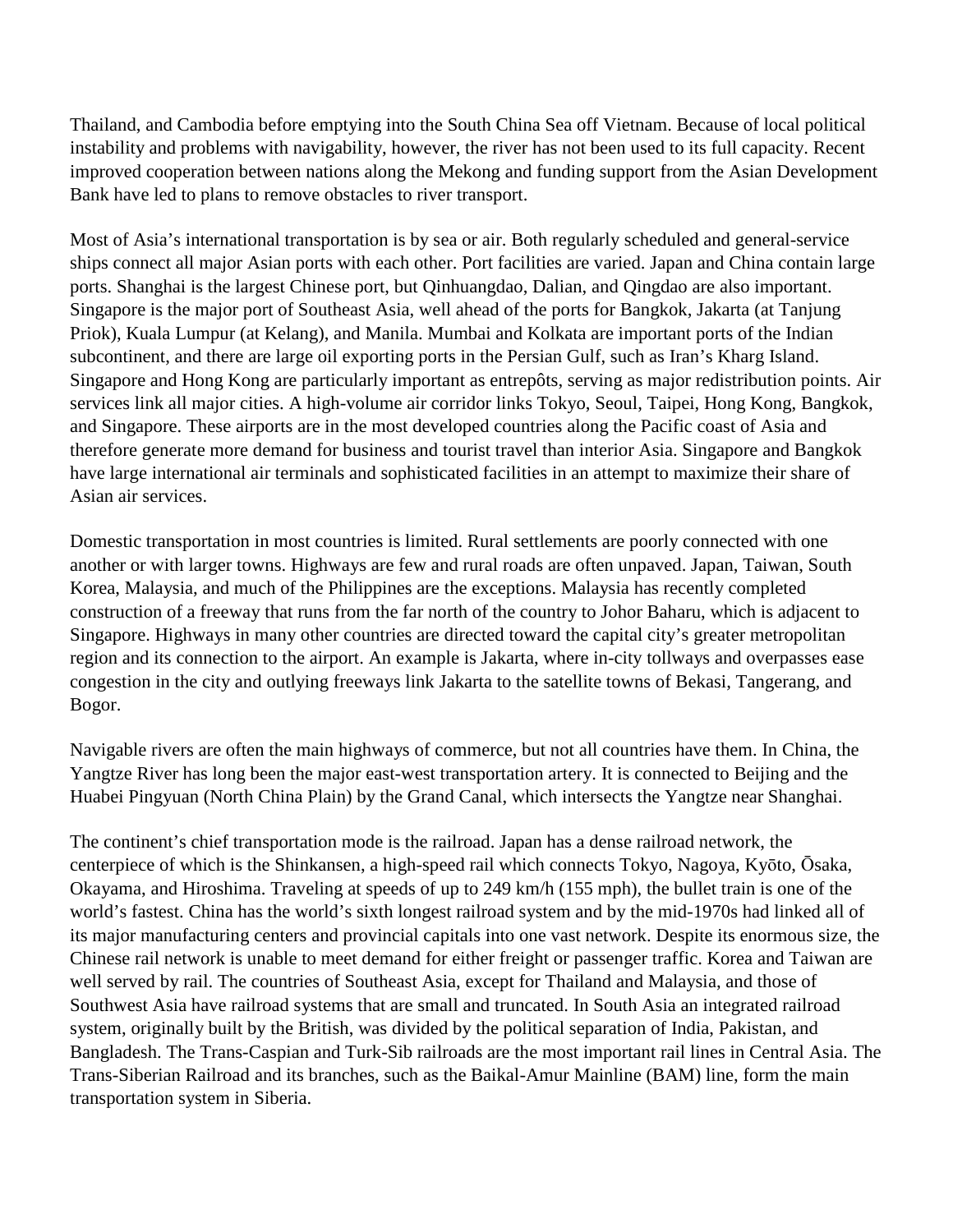#### G Trade

Some Asian countries carry on extensive international trade. Asia has 17 of the world's top 50 exporters, compared to 4 each from Africa and South America. In order of importance, the most notable exporting centers are Japan, Hong Kong, China, Taiwan, South Korea, Saudi Arabia, Singapore, Malaysia, Indonesia, Thailand, the United Arab Emirates, India, Iran, Turkey, Israel, the Philippines, and Oman.

Much of this trade is between Asian countries, particularly the export of raw material to Japan and Japan's export of manufactured goods to Asian markets. Examples include the flow of oil to Japan from the Persian Gulf, and to a lesser extent from Indonesia and Brunei. Japan's import and export trade with Southeast Asian countries is particularly strong.

The NIEs have growing exports of manufactured goods. Saudi Arabia and the United Arab Emirates are oil exporters. Hong Kong and Singapore re-export goods from China and Malaysia, respectively. Indonesia and Malaysia are major traders in raw materials.

Several organizations support the economic development and growth of trade among Asian countries. The Asian Development Bank (ADB) is based in Manila. Like the World Bank, it loans money to member countries, sometimes at subsidized rates, for developmental purposes. Its Asian membership includes most of the countries of East, Southeast, and South Asia, as well as Afghanistan and Turkey. Based in Bangkok, the United Nations Economic and Social Commission for Asia and the Pacific (ESCAP) assists with the coordination of the UN's development agencies, such as the FAO and the WHO. Asian membership in ESCAP includes the same group as the Asian Development Bank, excluding Turkey, plus Russia and several Central Asian states.

Two more localized organizations of importance are the Association of Southeast Asian Nations (ASEAN) and the Commonwealth of Independent States (CIS). ASEAN was formed in 1967 to support a range of links between member nations. Its core membership of Indonesia, Malaysia, Singapore, Thailand, the Philippines, and Brunei was supplemented by the addition of Vietnam in 1995, Myanmar and Laos in 1997, and Cambodia in 1998. Member states have created an ASEAN Free Trade Area (AFTA), which commits them to significantly reducing trade barriers, such as quotas and tariffs, by the early 21st century.

The CIS was formed in December 1991 as a loose successor to the Soviet Union. Russia, Belarus, and Ukraine were the founding members; they were soon joined by Armenia, Azerbaijan, Georgia, Moldova, Kazakhstan, Kyrgyzstan, Tajikistan, Turkmenistan, and Uzbekistan. CIS members—which share characteristics from having been members of the USSR—initially formed to coordinate economic and foreign policy, although the organization's roll has diminished since its founding in 1991.

In 1989 an organization called the Asian-Pacific Economic Cooperation (APEC) was formed to facilitate trade between North America, Oceania, and Asia. Asian members include Brunei, China, Hong Kong, Indonesia, Japan, Malaysia, Papua New Guinea, the Philippines, Singapore, South Korea, Taiwan, Thailand, and Vietnam. Since its modest launch APEC has grown in importance, with regular meetings of heads of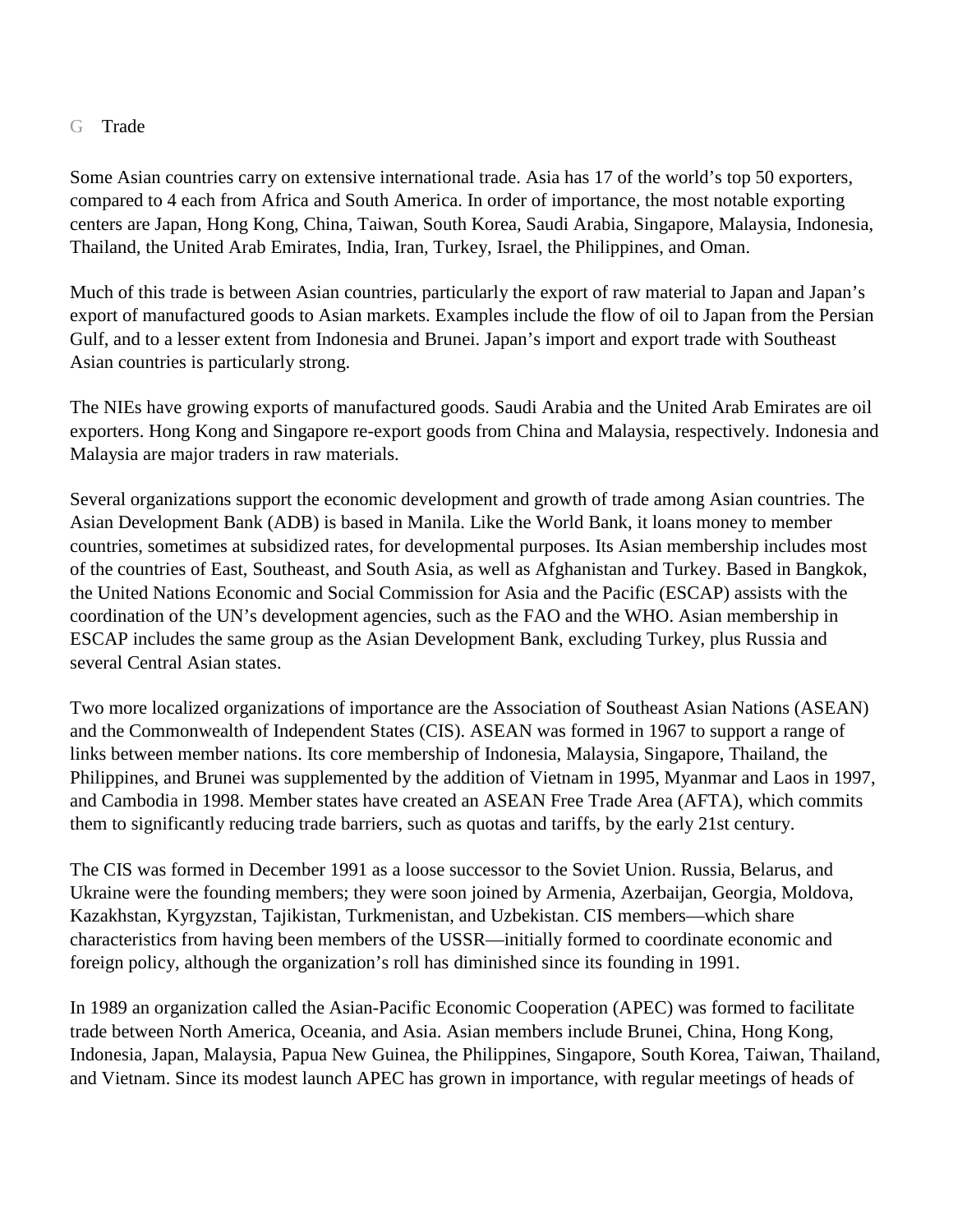government. While promoting "open regionalism," which means it will not support trade barriers aimed at nonmember countries, it also seeks to reduce barriers to trade among members.

# **HISTORY**

While Africa is thought to be the birthplace of the human species, Asia is considered the cradle of civilization. There never has been a single Asian civilization, however, because the continent's vast size caused several different civilizations to arise, each independent of the others. This article examines the interactions and successions of these civilizations. Additional information on the countries or regions mentioned is in the history sections of articles on the individual Asian countries.

## A Prehistoric Settlement

Fossil remains show that ancestors of *Homo sapiens,* or modern humans, lived in Asia thousands of years ago. The fossils of Peking Man were found near Beijing, China, and Java Man was discovered at Sangiaran, Indonesia, on Java Island. These fossils, estimated to be about 500,000 years old, are of *Homo erectus*, an ancestor of *Homo sapiens.* Other fossil evidence from China points to *Homo erectus* arriving in Asia about 1 million years ago.

*Homo erectus* likely disappeared from Java about 150,000 years ago, and *Homo sapiens* did not resettle the island until the last ice age about 10,000 years ago, when the polar ice caps receded to their present extent. The record of human habitation in China is considerably longer. There, fossils of *Homo sapiens* thought to be 150,000 to 200,000 years old have been found. By 20,000 years ago, modern humans probably lived throughout China.

## B Ancient Civilizations

The earliest known civilizations arose in the great river valleys of southwest Asia, northwest India, and northern China. Despite differences, these cultures had some similar characteristics. All were agricultural societies that depended on advanced social and political structures to maintain irrigation and flood control systems. Raids by nomadic herders forced farmers to live in walled cities for defense and to entrust their protection to aristocratic leaders. The invention of the plow about 3000 BC increased farm productivity and reduced the need for farm labor, freeing workers to become artisans. An increased agricultural yield and the work of the artisans provided trade goods that could be exchanged with people from other cultures.

## B1 Mesopotamia

Mesopotamia, an ancient region located between the Tigris and Euphrates rivers in what is now Iraq and eastern Syria, is often called the cradle of civilization. By 3000 BC the ancient country of Sumer was the center of a sophisticated culture. The Sumerians irrigated their fields from precisely measured canals, used bronze and polished stone tools, made textiles and wheel-turned pottery, built temples and palaces, and traveled in wheeled carts and sailing ships. Their accurate calendars predicted seasons and their writing,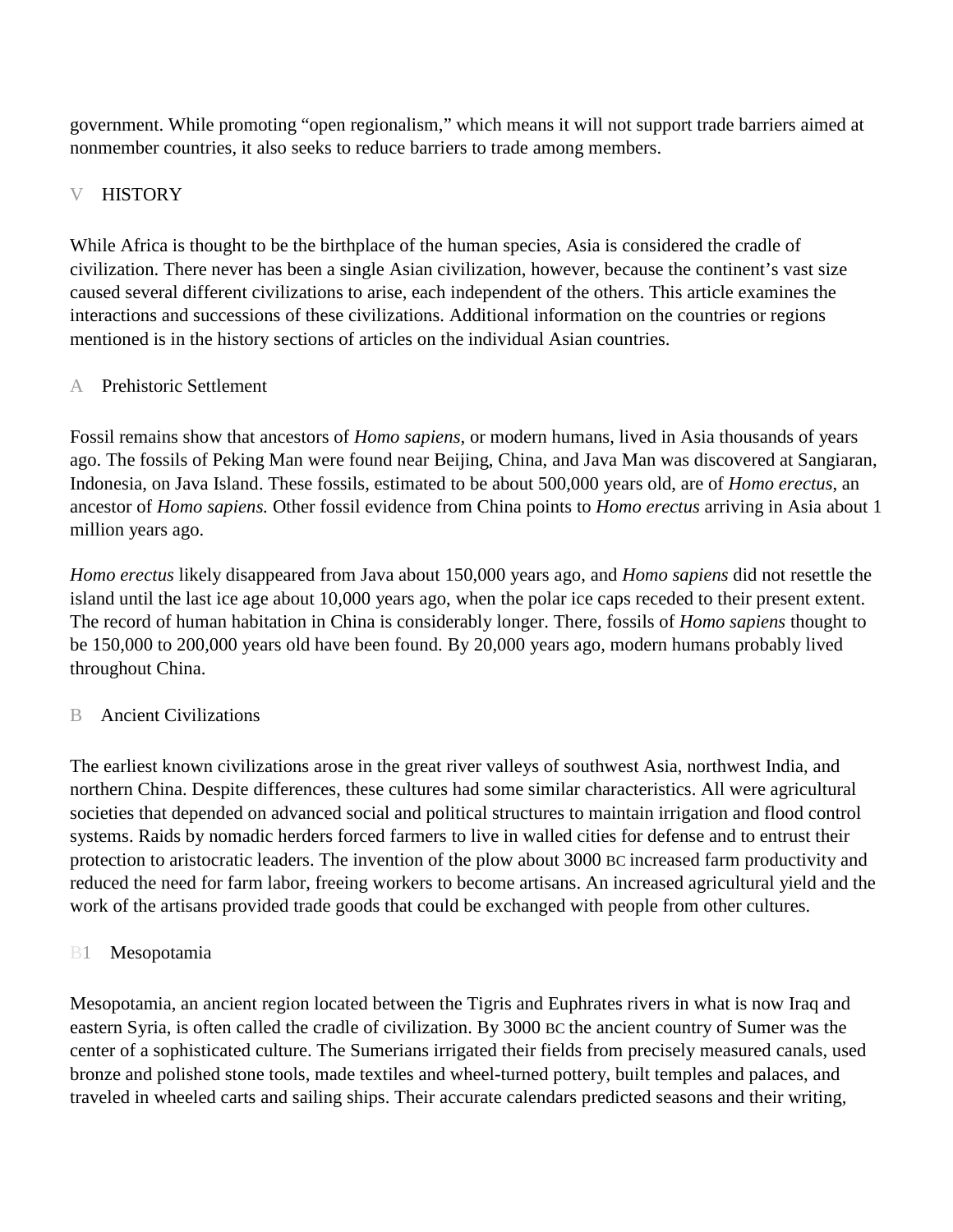known as cuneiform, was an international script*.* They worshiped a sun god and they lived by written laws. The Akkadian dynasty gained control of the entire country in the 24th century BC, and the land became known as Sumer and Akkad. Although the region fell to northern invaders about 2200 BC, Mesopotamia remained the center of western Asian civilization until the 6th century BC.

Most important of the later countries was Babylonia, which was ruled as Chaldea from the 7th to the 6th century BC. Nebuchadnezzer II, the Chaldean dynasty's most powerful ruler, conquered Jerusalem and deported the Jews in 586 BC, beginning an important period in Jewish history known as the Babylonian Captivity. From the 9th to the 7th century BC, Babylonia's northern neighbor, Assyria, amassed significant territory under the rule of Ashirnasirpur II and his successors. Assyria's attempt to conquer Babylonia in the 7th century BC failed, and the region was absorbed into Babylonia. During the 6th century BC the entire region fell to Iranian invaders, becoming part of Persia.

## **B2** Indian Civilizations

By 2300 BC an advanced civilization located in the Indus Valley of northwest India and southern Pakistan traded its cotton and textiles with Mesopotamia. As in Mesopotamia, irrigation produced crop surpluses and required an advanced social and political system. The two major cities, Mohenjo-Daro and Harappā, had straight streets lined with large, two-story homes equipped with plumbing. The Indus peoples used wheeled carts, designed creative jewelry and toys, and had written languages.

From 1500 to 1200 BC waves of people from Central Asia, transported on horse-drawn chariots, swept into the Indus Valley. They destroyed the cities they encountered, settling finally in the Ganges Valley of northeast India. They spoke a language of the Old Indo-Aryan family (*see* Sanskrit Language). The oldest preserved forms of their language, Hindi religious texts called Vedas, are in Vedic Sanskrit, spoken from about 1500 to 200 BC. From 900 to 500 BC the invaders established city-states under absolute monarchs and depended on irrigated farming, including rice culture that was possibly imported from Southeast Asia. Their Hindu religion created an elaborate caste system that stratified society.

#### B3 Roots of Chinese Civilization

A river basin also nurtured early Chinese civilization. From 3000 to 1600 BC, the plain of the Huang He (Yellow River) sustained large farming communities whose people raised silkworms and spun silk thread and cloth. They traded these products across the camel trails of Central Asia. Although an advanced society developed, the Chinese did not keep written records until the Shang dynasty of the 16th century BC. The Shang ruled over a number of local kings who controlled walled city-states that cooperated to repulse raiding northern nomads. The nomads then dislodged other tribes, setting off a chain of migrations, including that of the Aryans into India between 1500 and 1200 BC.

The Zhou dynasty, which displaced the Shang in the 11th century BC, continued the feudal tradition. Political, economic, and social life in China advanced during the Eastern Zhou period (770-256 BC). Chinese territory more than doubled to include parts of present-day northeast China as well as the Yangtze River Basin, which had the highest population concentration in the world at the time. The Zhou used iron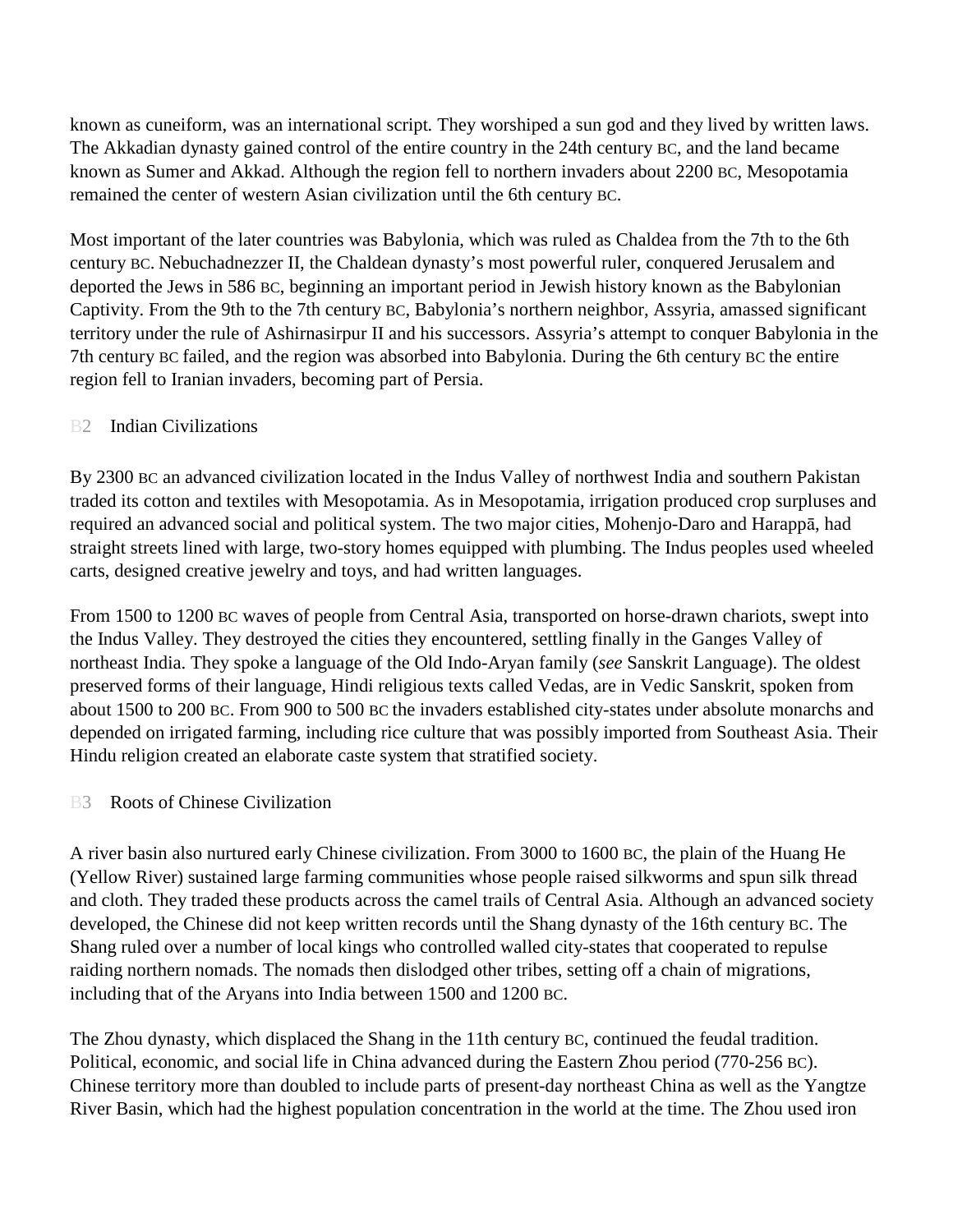weapons, expanded irrigation, and built roads and canals to improve communication and commerce. People who trained for civil service, called Mandarins, began assuming positions once held by hereditary officials. This was also the classical age of Chinese philosophy, with Confucianism, Daoism (Taoism), and Legalism all emerging during the Zhou dynasty.

## C Major Ancient States

The early civilizations grew and interacted in the 11 centuries from 500 BC to AD 600. Eager to expand their territories, rulers such as Alexander the Great facilitated cultural exchange. Aggressive Manchurian nomads caused other tribes to flee, bringing masses of people into contact with civilized states. By AD 500 the major world religions and philosophies, with the exception of Islam, had spread far from their places of origin.

## C1 Persia and Greece

In the 6th century BC Cyrus the Great unified people of Iranian descent and created the kingdom of Persia, eventually conquering and ruling territory from the Mediterranean Sea to the Indus River. The third Persian king, Darius I, centralized the empire's government and supported Zoroastrianism, a religion whose belief of good and evil and of heaven and hell may have influenced other religions such as Judaism, Christianity, and Islam.

## C2 Alexander the Great

By 330 BC Persia had been conquered by Alexander the Great, a Macedonian king whose successful military campaigns extended his empire from modern Greece to India. When he died suddenly of fever in 323 BC, his empire broke apart into three kingdoms. Despite Alexander's death, his goal of uniting eastern and western cultures was furthered by his generals, who extended Greek culture into the three kingdoms (*see* Hellenistic Age).

The Seleucids ruled the Asian kingdom, which broke into several states. One of these, called Bactria, straddled the east-west and north-south trade routes. Chinese silk and Indian cotton traveled across these routes to Greece and Rome in exchange for glass, manufactured items, and gold. Elements of Greek culture passed through Bactria before spreading across Asia. Even after nomadic Kushan tribes from Central Asia conquered Bactria, Greek influences prevailed because the new rulers absorbed Hellenistic culture, or Hellenism (a term derived from the Greek word *Hellas,* which means "Greece"). Through the 1st century AD Greek was the international language of business and diplomacy. By this time, Hellenized Romans were entrenched in western Asia, where the Byzantine Empire developed in the 4th century.

Much of southwestern and Central Asia, however, was first dominated by Parthia and later by the Persian Sassanids. Beginning in about 250 BC, the Arsacid dynasty of Parthia gained control of this large region. Due to the region's central location, the Arsacids dominated transcontinental trade. Persian Sassanids conquered Parthia in AD 224, spreading Persian culture widely. Their styles of women's costumes and cosmetics were copied throughout Asia, and Persian architecture, art, and religion spread both east and west.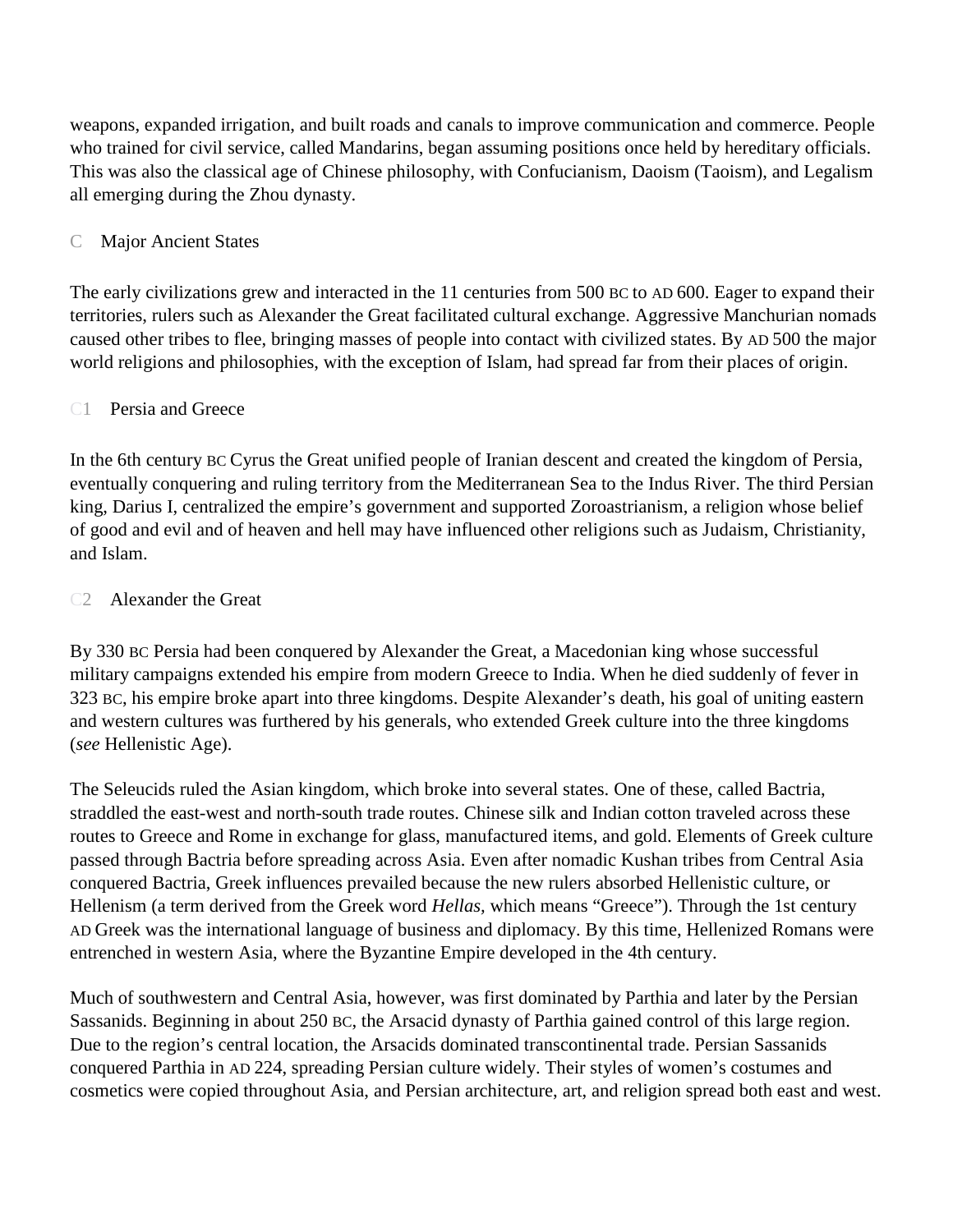## C<sub>3</sub> Indian Expansion

North India was also conquered by Persians, invaded by Alexander the Great, and ruled by Greek kings and Central Asian invaders. As a result, Indian culture both influenced and was influenced by the foreign cultures of its rulers. Both Hinduism and Buddhism may have influenced Greek philosophers, and in northwest India a Greco-Buddhist style of sculpture was popular in the 2nd century AD (*see* Indian Art and Architecture: *Buddhist Sculpture*). Central Asian Kushans conquered north India in the 1st century AD, adopted Indian culture, and converted to Buddhism, encouraging its growth in the Central Asian city-states and in China.

Although foreigners dominated north India for long periods, two native dynasties gained imperial status. The Mauryan Empire emerged as a powerful force at the end of the 4th century BC. Its greatest ruler, Asoka, sent Buddhist missionaries throughout India and Asia. With the downfall of the Maurya in 184 BC, the region fragmented and parts of it fell to foreign invaders. Buddhism became a persecuted religion as Brahman priests spread Hinduism throughout India.

Another native Indian empire emerged in AD 320 when the Gupta dynasty consolidated the Ganges Valley. Although invaders crushed the empire in the 5th century, Indian art, architecture, and civilization reached a pinnacle during the Gupta period.

Small native kingdoms ruled central and south India. The Tamil peoples of the south began colonizing Southeast Asia in the early centuries AD. From these colonies emerged the kingdom of Champa (now part of central Vietnam) and Funan (present-day Cambodia). These Southeast Asian kingdoms had cultures that contained elements of Indian civilization. Lesser states emerged in present-day Thailand, Myanmar, Malaysia, and Indonesia.

## C4 Spread of Chinese Civilization

From 206 BC to AD 200 ambitious emperors of the Chinese Han dynasty gained control of a region stretching from the Pacific Ocean to the Tarim Basin. They built northern military outposts along the Great Wall and the edges of the desert to protect the long trade caravans against raiding nomadic tribesmen. Persian, Arab, and Indian traders visited the Han capital, and the Eastern (Later) Han may have had direct contact with Rome.

In 105 BC the Han colonized parts of northern Korea. Chinese culture filtered into the indigenous Korean kingdoms of Koguryŏ (Goguryeo), Silla, Paekche (Baekche), and Kaya (Gaya). To the south, the Chinese imposed their culture on Vietnam, which they directly ruled for about 1,000 years.

Chinese culture during the Han dynasty reached new heights in pottery, sculpture, painting, music, and literature, especially after the invention of papermaking. Chinese engineers built roads and canals comparable to those of the Romans. A prosperous, urbanized society tried to live by Confucian moral ideals.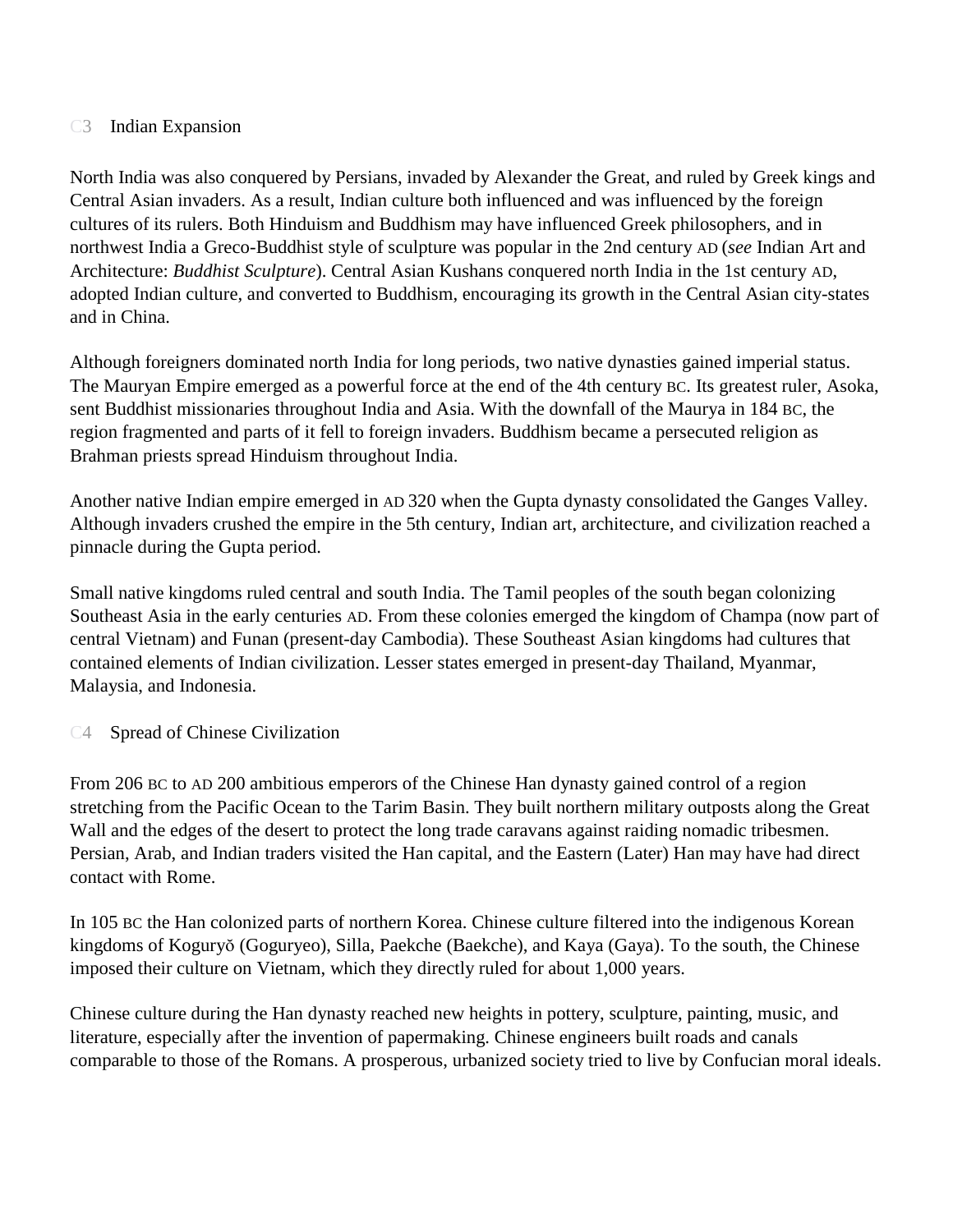As the Han dynasty declined, frontier tribesmen became bolder in their attacks. In the early centuries AD, waves of Turkic, Mongol, and Hunnish invaders ignited tribal movements that spread through Central Asia, into Europe, and eventually to Rome. Many Chinese fled south, where a Chinese state formed in the Yangtze River valley. Chinese civilization advanced despite these setbacks, with Buddhism and native Daoism emerging as the dominant religions.

Chinese influences remained strong from the 4th to 7th century during Korea's period of the Three Kingdoms. The Koreans became Buddhists. They used Chinese characters for writing and they eventually copied the Chinese Confucian system of government.

Chinese culture spread from Korea to the island kingdom of Japan, ruled by the Yamato clan, which traced its origins to a legendary sun god. Records exist of Korean Paekche monks traveling to Japan to build temples and forge large bronze images of the Buddha. Japanese alliances with the early Korean states of Kaya and Paekche were eventually severed. As a result of this early contact, however, Buddhism made significant inroads in Japan, Chinese characters were adopted for writing, and other Chinese influences affected Japanese culture.

D Muslim and Mongol Ascendancy

From the 7th to the 15th century, two forces dominated Asian events: the spread of Islam, and the expansion of the Mongols, who conquered much of Asia and threatened Europe. The Mongols warred with Islam and, on occasion, accepted and thus strengthened Islam.

# D1 Rise and Spread of Islam

In 7th-century Arabia, the prophet of Islam, Muhammad, claimed to have received the will of Allah (God) through the angel Gabriel. Muhammad's revelations, eventually collected into an Arabic-language book called the Qur'an (Koran), provided the framework of Islamic governments. To spread the word of Allah, Muhammad instructed his followers to engage in military conquest. Muhammad and his Umayyad and Abbasid successors who occupied the caliphate, the office of supreme leader of the Muslims, spread Islam from India to Spain. The caliphate presided over the Islamic states, whose culture combined Byzantine, Persian, Babylonian, and Indian elements. A key link between them was the Arabic language, which all shared through the Qur'an. *See* Spread of Islam.

In the 11th and 12th centuries the Abbasids became puppets of their Central Asian Seljuk soldiers. The Seljuks, who had converted to Islam in the 10th century, warred with the Christian Byzantine Empire. This, combined with the closing of Christian holy places in Palestine, provoked European Christians to launch military expeditions, called Crusades, into western Asia in defense of their religion. The Crusades lasted about 300 years but failed to dislodge the Muslims. Crusaders, however, returned to Europe with many elements of Islamic culture.

Muslim traders exposed Indians to Islam during the 8th century, a period of anarchy on the Indian subcontinent. During the 11th and 12th centuries Muslim Turks and Afghans repeatedly raided India,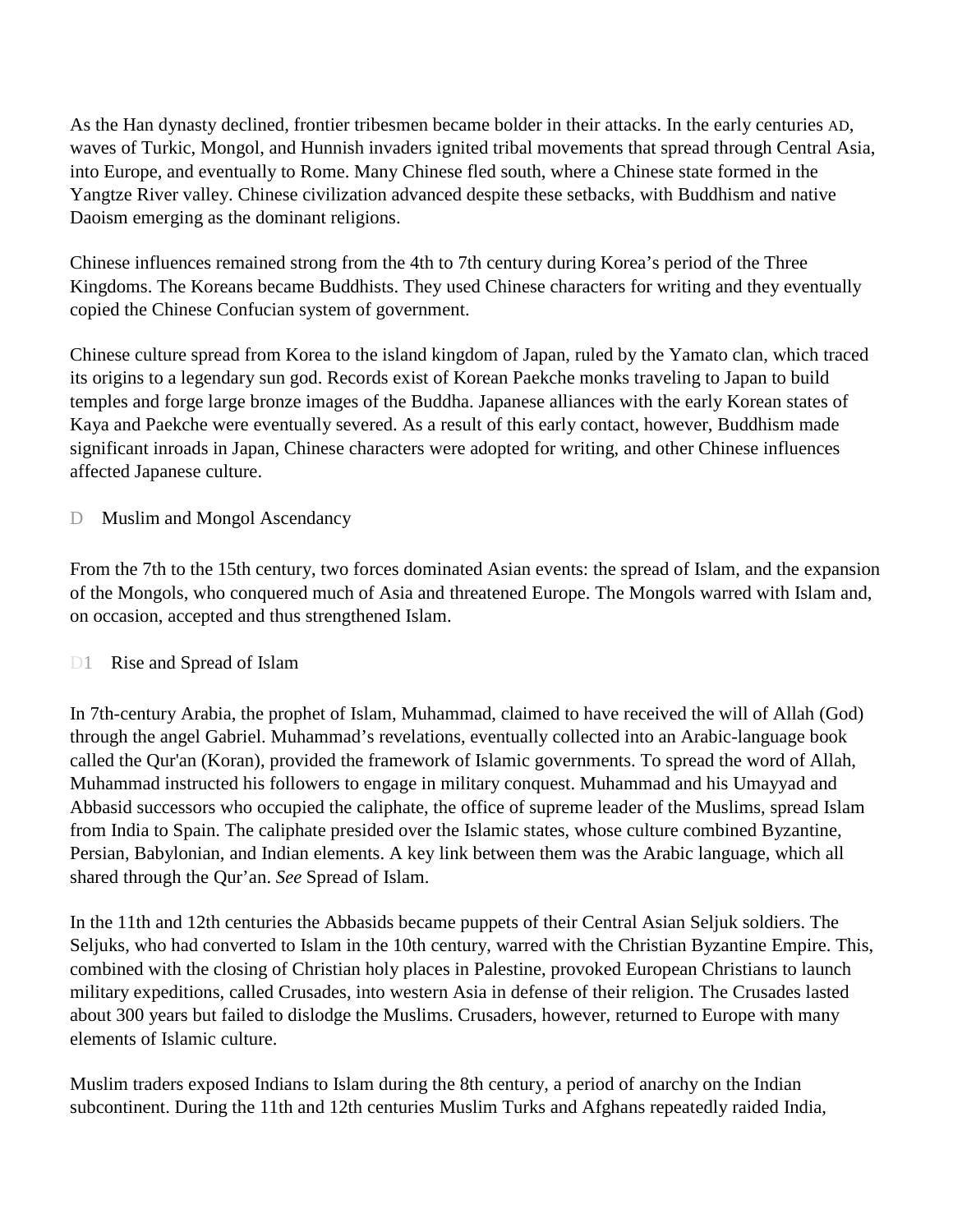destroying Hindu and Buddhist centers, until the founding of the Delhi sultanate in the early 13th century. By the time the Mongols captured Baghdād from the Abbasids in 1258, Islam had already taken root in India. Although slowed by Mongol invasions, the sultanate continued Muslim expansion in India.

While Muslim fanatics were nearly destroying Indian Buddhism, Indian traders and missionaries carried both Buddhism and Hinduism throughout Southeast Asia. The kingdom of Champa, which had adopted Indian culture in the 2nd century, fought both the Chinese-influenced Vietnamese to the north and the Indianized Khmers of Angkor (modern Cambodia) to the west. Despite Angkor's advanced civilization, it fell to the Thai who were pushed out of South China by the Mongols. In present-day Myanmar, the Buddhist kingdom of Pagan fell to direct Mongol invasion at the end of the 13th century.

In the islands of Southeast Asia, the Buddhist kingdom of Sri Vijaya on Sumatra rivaled the Sailendra dynasty of Java, whose people also built Hindu and Buddhist temples. These kingdoms were followed in turn by the Indianized Singosari and the kingdom of Majapahit, whose commerce by the 15th century was dominated by Indian Muslim traders. Although most of Malaysia and the islands of Indonesia became Muslim, Buddhism persisted on the Southeast Asian mainland.

D<sub>2</sub> Chinese Influence and Mongol Ascendancy

Islam failed to convert the countries within the sphere of influence of the Chinese, possibly because China experienced a cultural renaissance under the Tang (T'ang) dynasty (618-906). The influence of the Tang reached from Japan to far west of present-day China. Tang Chinese fostered Confucian government, but Buddhism flourished, spawning new sects such as the Zen, which appealed to the Japanese. Subsequently the Song dynasty (960-1279) was pushed out of the north by Khitan and Jurchen tribes and squeezed in the south by invading Mongols.

Meanwhile, the Korean Silla Kingdom, allied with the Tang in China, conquered the Koguryŏ and Paekche dynasties and unified the Korean Peninsula in the 7th century. The succeeding Koryŏ (Goryeo) dynasty (918-1392), like the Chinese Song, was beset by Khitans and Jurchens before yielding to the Mongols. As Mongol power declined in the 14th century, a Korean general founded the Chosŏn (Joseon) dynasty (1392- 1910), which became one of the world's longest-ruling dynasties.

China's renaissance during the Tang also affected the Japanese, who intensified their adoption of Chinese culture. Political and economic reforms during the 7th and 8th centuries included Chinese government and socioeconomic concepts. The Japanese court copied Chinese rituals and customs, and Buddhism spread Chinese ideas countrywide. As the provincial nobility grew stronger, the Fujiwara clan gained control at the end of the 8th century. During their rule—known as the Heian period—the members of the Japanese court lived opulent lives, concerning themselves with poetry writing, music, dancing, painting, landscape gardening, and perfume smelling. The Minamoto clan gained control at the end of the 12th century, beginning a period of military dictatorship ruled by shoguns. The effort of repulsing two Mongol invasions so weakened the shogunate, however, that power was seized by the Ashikaga and Japan fell into feudal anarchy.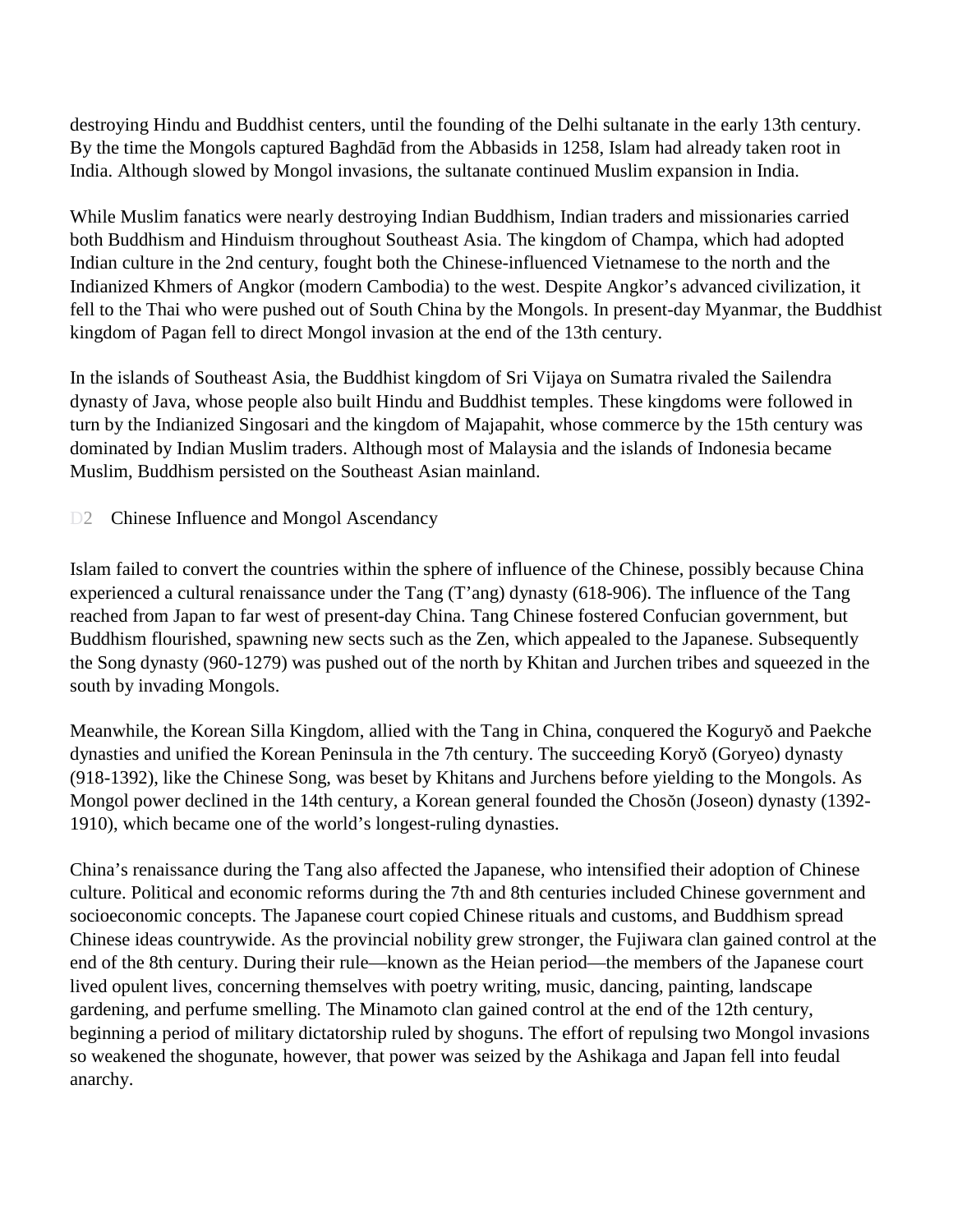The Mongols originated in the vast Asian steppes. They came to power under Genghis Khan, who used espionage, trickery, terror, and talented men to conquer western and North China, as well as parts of Central Asia. His sons and grandsons expanded the Mongol Empire into western and southern Turkistan, Iran, and Russia. After the Mongols conquered North China and Korea, Kublai Khan conquered the south, where he ended Song rule and proclaimed the Yuan dynasty (1279-1368). The Mongols accelerated cultural exchanges by maintaining an open, thriving, intercontinental trade and by encouraging foreigners such as Venetian traveler Marco Polo to serve in the Mongol court in China. In the end, corruption, heavy taxes, flood, famine, and banditry weakened the Mongols, who were overthrown in China by the Ming dynasty in 1368. Elsewhere in Asia, the Mongol Empire broke into competing factions and disintegrated during the 14th and 15th centuries.

## E Rise of Colonialism

With the fall of the Mongols, rival Asian empires once more contended for power: the Ottomans in presentday Turkey, the Mughals in India, the Iranians, and the Chinese under the Ming and Qing. Political disintegration halted overland trade. Then, as Europe's new national states entered an era of exploration and colonialism, the Ottomans cut off the western end of the sea route to the East. International competition for trade escalated, subjecting Asia to European encroachment.

## E1 Post-Mongol Empires

The Muslim Ottomans conquered the remains of the Seljuk and Byzantine empires and moved north into Europe. They captured Constantinople (present-day Istanbul), Syria, and the holy cities of Islam, Mecca, and Medina. Few strong Ottoman sultans emerged after 1566, however, and as Ottoman power declined, their empire became subject to European rivalries.

Iran revived under the Safavid dynasty during the 16th, 17th, and early 18th centuries, but then became a battlefield for Ottomans, Russians, and Afghans. During the Qajar dynasty (1794-1925), Iran became a pawn in European power struggles.

Muslim India experienced an early renaissance under the Mughal dynasty (1526-1858), which claimed descent from Turkic conqueror Tamerlane and Mongol conqueror Genghis Khan. Religious tolerance and political unity grew during the long reign of the third Mughal emperor, Akbar. Later, however, India fell into warring Muslim, Hindu, and Sikh states while weak emperors reigned in Delhi. Into this power vacuum moved the empire-building Europeans.

# E<sub>2</sub> Colonial Expansion

By the mid-19th century, the major colonial powers in Asia were Britain and Russia. The Portuguese, who had been first to bypass the Ottomans by sailing around Africa, had lost most of their Asian strongholds. Asia was torn by the rivalry between European powers. In India, for example, during the Anglo-French wars of the 18th century, both sides used Indian soldiers, called sepoys.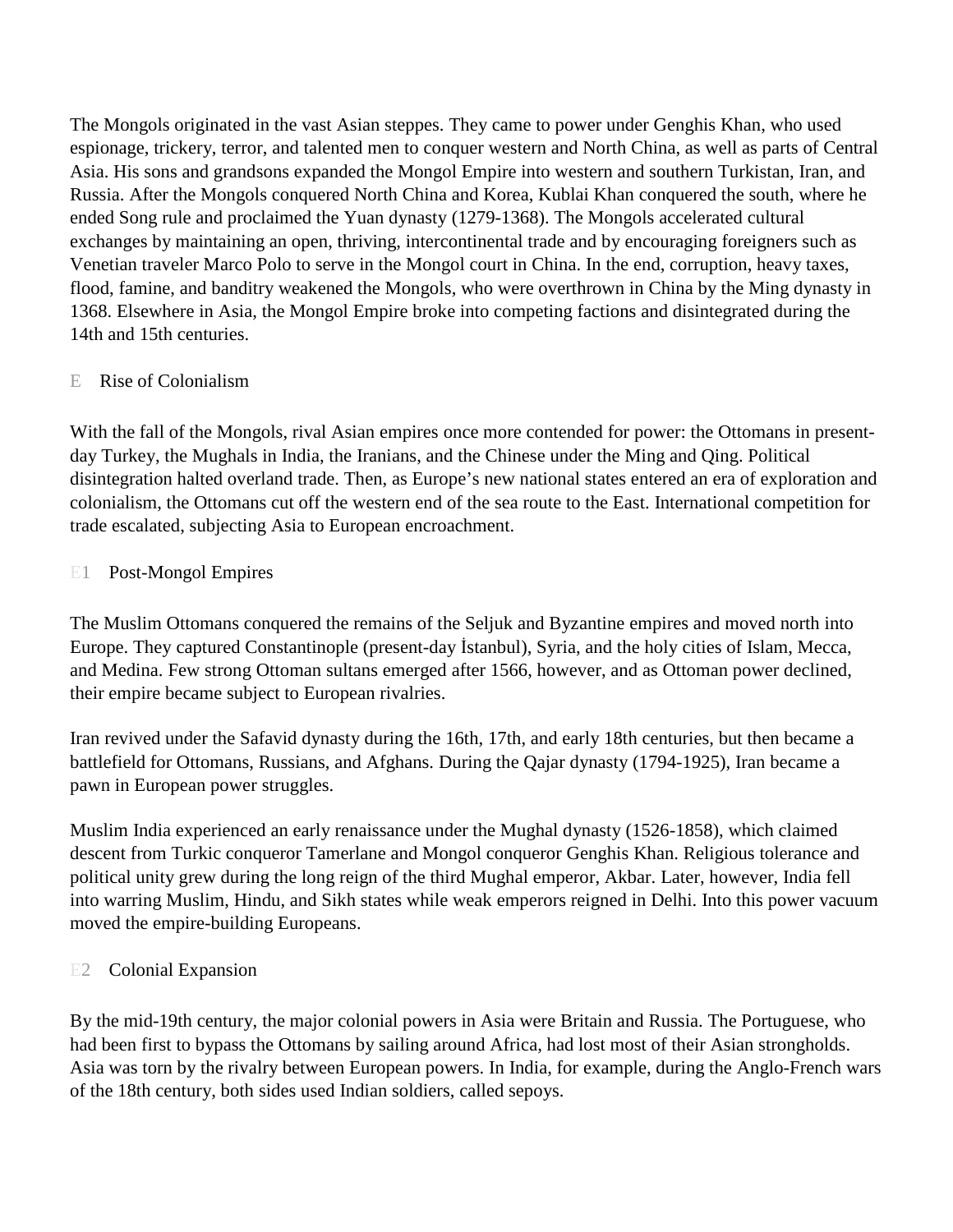After defeating the French in the late 18th century, the British expanded in India, annexing states and offering protection to others. By 1850 they controlled the entire subcontinent. Indian discontent with British rule exploded in the Sepoy Rebellion of 1857. India suppressed the revolt but introduced reforms that perpetuated British control for nearly another century.

From India, the British moved into Burma (now known as Myanmar) and the Malay Peninsula. Two Anglo-Burmese wars (1824-1826, 1852) cost Burma its seacoast. The British extended protection over Islamic states of the Malay Peninsula and took direct possession of the important trade centers of Singapore, Penang, and Malacca. Although Britain also threatened Siam (present-day Thailand), the Thai kingdom bargained away its claims to several Malay states in order to retain its own independence.

Russian expansion into Asia far surpassed that of the British in area and was completed much earlier. By 1632 Russian traders and Cossacks had reached the Pacific. Soldiers and officials followed, building forts and collecting tribute from native tribes. Russia advanced into Turkistan in 1750 and by 1828 secured claims to the Caucasus region of northern Caucasia.

The Dutch gained control of the East Indies (modern Indonesia) and the lucrative spice trade, which they had wrested from the Portuguese. Spain ruled the Philippines from the 16th century until the United States exerted control in 1898. The French lost India, but they gained influence in Indochina. Vietnam broke into two states after 1400 but was reunited in the 19th century by the southern Nguyen dynasty, which received military assistance from France. When the Nguyen moved into Cambodia and Laos, their persecution of Christians led to French annexations in the south and the extension of French protection over Cambodia.

## E3 Colonial Impact on China, Japan, and Korea

China's experience with the Europeans in this period was quite different. A thriving trade between Europe and China marked both the early Ming and early Qing dynasties. The early Ming added tributary states and sent great fleets as far as Africa, demonstrating their superiority over European nations. But they then withdrew into themselves. In the mid-17th century, with pirates ravaging the Chinese coast and Confucianist officials bickering at court, a Manchu tribe seized Beijing and proclaimed the Qing dynasty. China expanded under the Kangxi Emperor, who took office in 1661. He met with scholarly missionaries and welcomed trade with the outside world. Although China considered all foreigners to be inferior and confined them to Guangzhou (Canton) and Macao, trade grew. The narcotic drug opium became a major Chinese import. Despite Qing protests and laws prohibiting its importation, Europeans continued to sell opium in Guangzhou. Two armed clashes known as the Opium Wars erupted between Britain and China in the 19th century. As a result, China was forced to open other ports to foreign trade and residence, cede Hong Kong to Britain and Amur province to Russia, accept Western equality, and grant other trade and diplomatic concessions.

Western traders and missionaries first visited Japan in the 16th century during the later years of the Ashikaga shogunate when local wars were common. The regional warlord, Oda Nobunaga ousted the Ashikaga from their residence in Kyōto in 1573 and began reuniting Japan. When Oda was killed in 1582 his follower Toyotomi Hideyoshi took power. With the aid of Portuguese guns and military advice,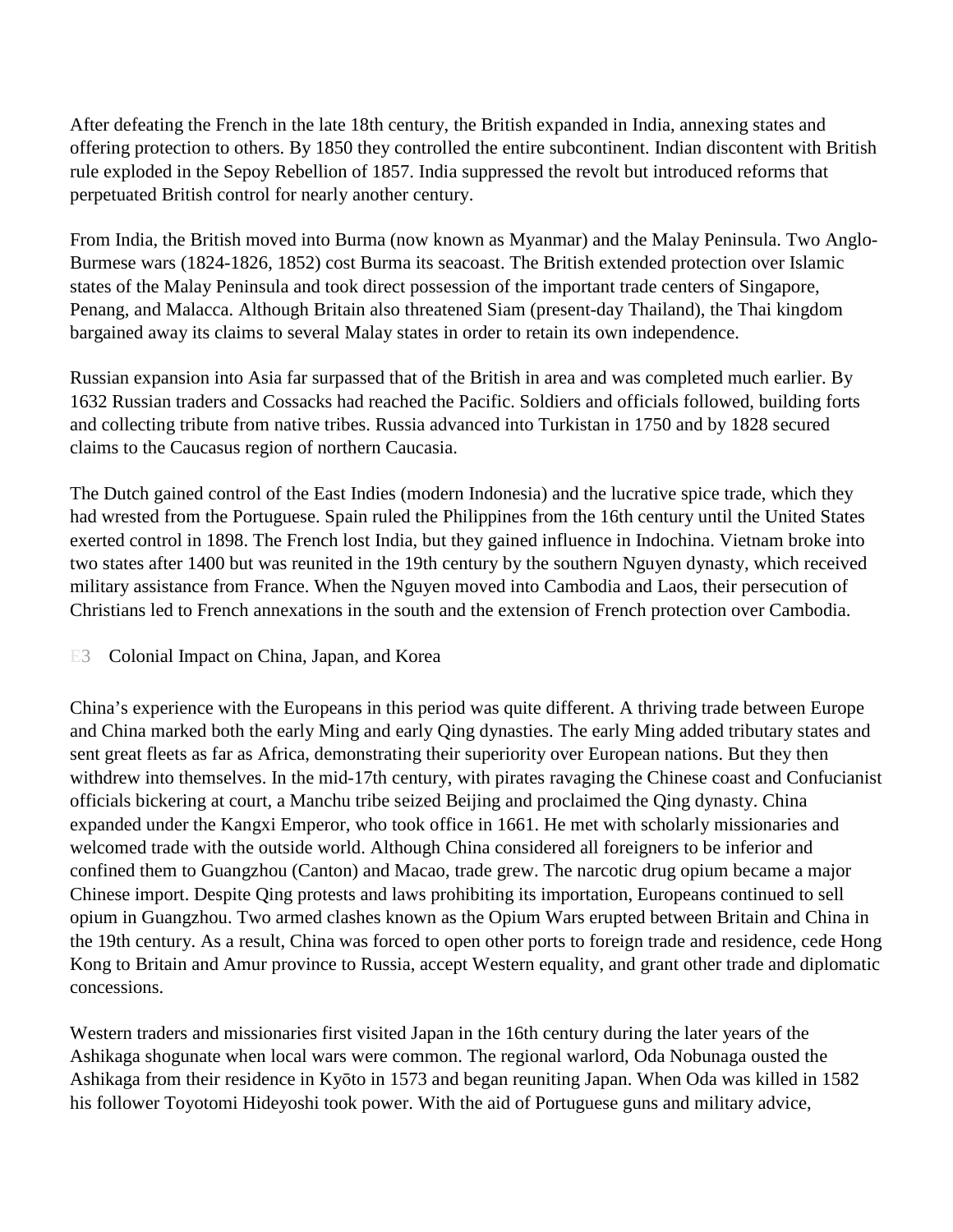Toyotomi reunited most of Japan by 1590. He then unleashed his forces on Korea, but was turned back by a coalition of Chinese Ming and Korean forces. Under the Tokugawa clan, who succeeded to the shogunate, the Japanese faced the full impact of foreign influences, which they viewed with fear and suspicion.

First came the Portuguese and Spanish, accompanied by missionaries who spread Christianity through the islands. Fearing that the missionaries were forerunners of foreign invasion, the shoguns banned Christianity, expelled the missionaries, and persecuted the converts. Western trade stopped, except with the Dutch, who avoided missionary activities and helped suppress a Christian rebellion. For two peaceful centuries, the Dutch were Japan's sole link with the West.

European traders and explorers began visiting Japan more frequently during the early 19th century, despite its official bans. In 1854 an American mission under Commander Matthew Calbraith Perry secured a treaty opening consular relations. Then in 1858 the first consul, Townsend Harris, concluded a commercial treaty.

F Imperial Expansion and Modernization

The colonialism and imperialism of the 17th to 20th century brought new problems to Asians, who until then had generally absorbed invaders. The new invaders came by sea to trade but, as their technical and military superiority grew, they sought economic and political control.

F1 Techniques of Western Exploitation

European colonizers generally took a gradual approach in establishing their supremacy. Requests to trade were followed by demands for forts and land to protect the trade, and later for concessions to exploit local resources. European government and military advisers were then pressed on local rulers. Weaker rulers were offered protection, which in time involved some control. Sometimes, as in the East Indies, the Europeans demanded tribute payable in trade goods. Rival colonial powers carved out spheres of interest in nations such as Iran and China, ultimately resulting in direct rule and occasionally in annexation.

The imperialists built railroads, roads, canals, and some schools. They also invested in plantations, oil wells, and other enterprises linked with the world economy, but sent most profits home. Meanwhile, Asia's population grew and with each generation family farms became more fragmented. The population growth also affected colonial cities, which received an influx of residents from rural areas. For Asians, these conditions were the source of demoralizing social problems.

Except in Japan and Siam (present-day Thailand), traditional Asian institutions were slow to borrow or adapt Western techniques or ideologies, and consequently suffered humiliating exploitation, unequal treaties, or foreign rule. By the beginning of World War II in 1939, nationalism and socialism had spread among the Western-educated native elite, and movements for self-government and independence emerged everywhere. The colonial governments, however, usually responded tardily to the rising expectations these movements generated.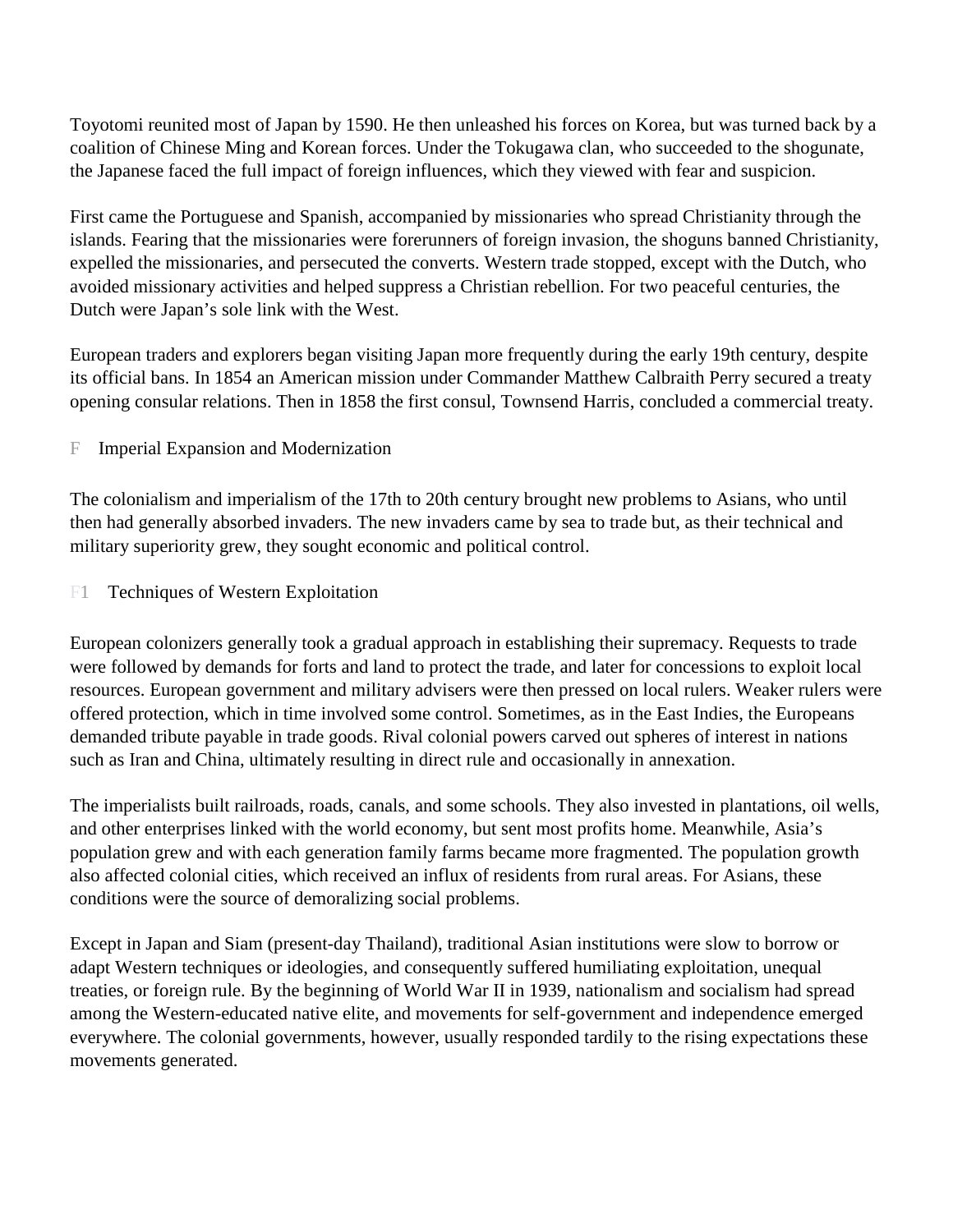#### F2 Responses to Imperialism

The education of an elite and the training of native armies encouraged internal forces that undermined the existing dynasties and prompted reform and modernization. In the Ottoman Empire and Iran, for example, foreign-trained army officers seized power, which aroused feelings of nationalism and promoted modernization.

Native participation in India's colonial government broadened gradually. The pace never satisfied Indian aspirations, however, and Indian schools produced more graduates than there were jobs. Rising discontent found voice in several associations and political parties. Among these was the Indian National Congress, which first convened in 1885. Originally advocating democratic reforms under British rule, by 1929 the group was demanding total independence. The Muslim League, founded in 1906 and a rival of the Indian National Congress, was also influential.

In 1930 Britain refused to grant India dominion status, or self-government within the Commonwealth of Nations. This stimulated a Hindu independence movement led by Mohandas Karamchand Gandhi, and in 1935 the Muslim League, led by Mohammed Ali Jinnah, demanded a separate Islamic state.

Nationalism and dissent also grew in Southeast Asia. Britain fully annexed Burma by the late 19th century. With British rule came Indian immigration and Buddhist social disintegration. Buddhist monks and students began agitating first for separation from India, then later for complete self-government. Although the Dutch ended crown rule in the East Indies in 1867 and granted reforms and increased autonomy, dissidence grew, stimulated by Muslim leaders and Dutch repression. In the Philippines, annexed by the United States in 1898, nationalistic activities paralleled growing self-government. France completed annexing or asserting protectorates over Indochina by 1885. Although Laos and Cambodia accepted French rule, Vietnamese nationalists agitated for independence.

As foreign powers exploited China and the country suffered revolutions and natural disasters, many Chinese believed the Qing dynasty had lost its mandate to rule. They doubted, however, that any dynasty could cope with Western technology and ideologies without modifying or eliminating China's Confucian system. China lost the first of the Sino-Japanese Wars in 1894, further exposing its helplessness and stimulating dissent. A revolution led by Sun Yat-sen ended the Qing dynasty in 1912. Sun and other republican leaders were pushed aside by military leaders, led by President Yüan Shi-k'ai. When Yüan died in 1916, China disintegrated into warlord rule, while Japan sought to gain supremacy over China in World War I (1914- 1918). At the Treaty of Versailles, former German concessions in China's Shandong Peninsula were given to Japan, and Chinese students erupted in protest. Some students became republican nationalists, while others looked to Communism and to the new Union of Soviet Socialist Republics (USSR). A long civil war followed between the Kuomintang (KMT) led by Chiang Kai-shek and the Communists under Mao Zedong. They were unable to permanently unite, even against Japanese invaders, who by 1941 had advanced well into China from their puppet state of Manchukuo in the northeastern part of the country. Japan's threat to China was eliminated at the end of World War II in 1945 and the Communists gained control of the country by 1949. The KMT fled to Taiwan.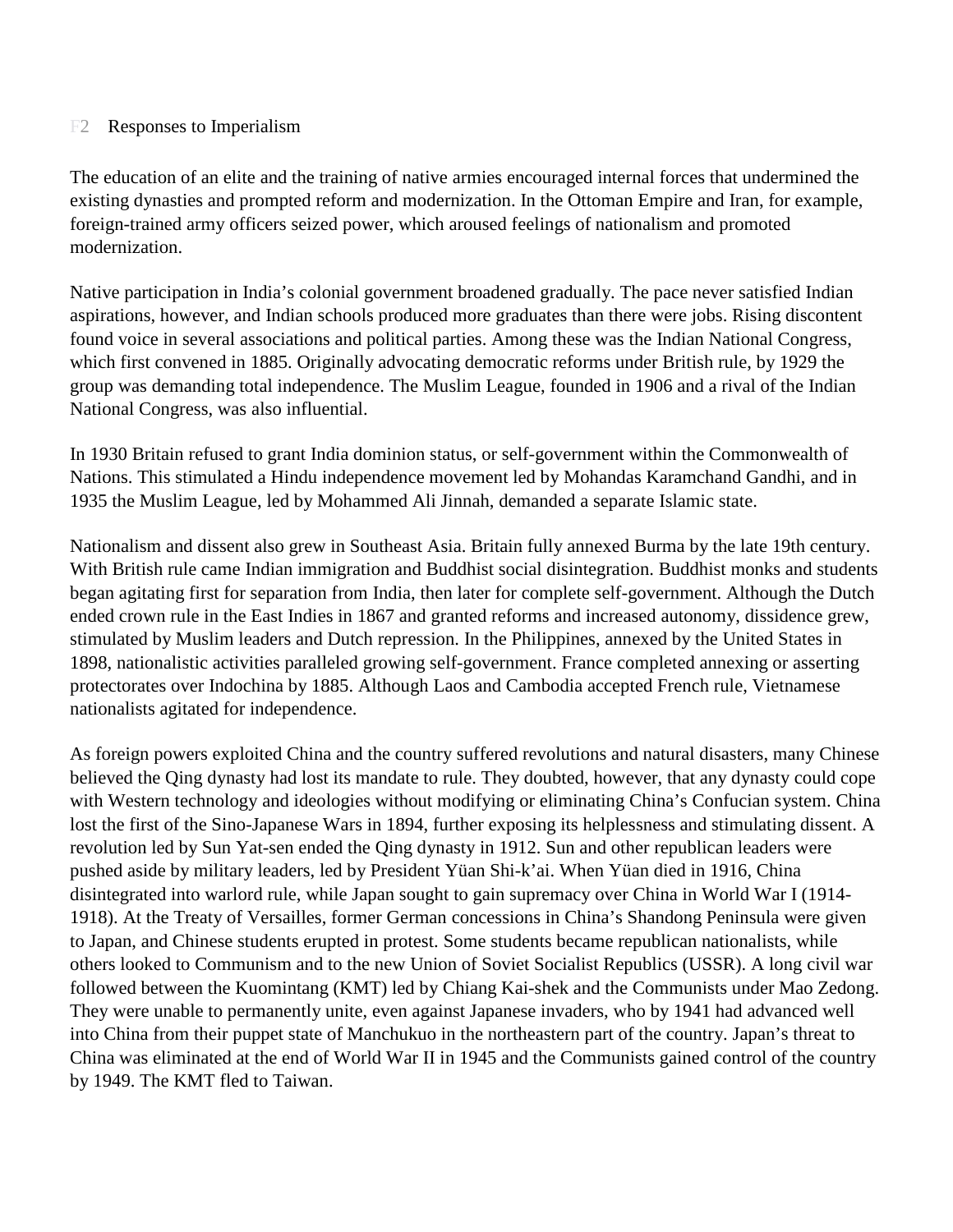#### F3 Maintaining Independence

Siam retained independence due to the efforts of two progressive kings, Mongkut (Rama IV) and his son Chulalongkorn (Rama V). Constitutional monarchy came in 1932, but subsequent coups brought military dictatorships and a new name, Thailand, symbolizing Thai nationalism.

Japan prevented foreign encroachment by rapid modernization. The government built factories and sold them to private companies. Universal conscription ended the military monopoly of the samurai warriors, and in the new army even peasants became officers. Under Emperor Meiji, constitutional monarchy and universal male suffrage were established in 1889, forcing elected leaders to seek popular support.

Japan's victory in the Russo-Japanese War of 1904 to 1905 boosted its international prestige. With the annexation of Korea in 1910, Japan became a colonial power. European exports came to a halt during World War I, enabling Japan to expand its own foreign markets. When the world economic depression of the 1930s hit Japan, ambitious young officers pressed for ultranationalist policies. Japan initiated heavy arms expansion and the conquest of northeast China, and invaded China and Southeast Asia. In 1940 Japan formed an alliance with Germany's Adolf Hitler and Italy's Benito Mussolini, who accepted Japan's plans for a new order in East Asia.

#### G Independence and Conflict

Asia was catapulted into world prominence during World War II. Japan entered the war in 1941 and rapidly made conquests in the Pacific and Southeast Asia, exposing the vulnerability of the Western powers. India became a staging area for the Allied Powers, which included Britain, France, and the United States. In Southwest Asia, the Allies occupied strategic areas to protect supply routes. The eventual Allied victory in World War II further stimulated native expectations for independence and modernization in South and Southeast Asia.

#### G1 Intensified Nationalism

Fueled by intensified nationalism, militant independence movements had largely ended colonial rule in Asia by the end of the 1950s. But major differences persisted. On the Indian subcontinent, religious separatism created Muslim Pakistan alongside India. Pakistan was itself subdivided in 1971 when its eastern section broke away and formed Bangladesh. Border disputes embittered Pakistani-Indian relations as Pakistan produced a series of autocratic military rulers, while India maintained a parliamentary democracy.

In Southwest Asia, religious and territorial nationalism created the Jewish state of Israel in 1948. Hostilities between Israel and its Arab neighbors—Egypt, Syria, Iraq, and Jordan—disrupted world trade when the Suez Canal was closed in 1956 and 1957, and again from 1967 to 1975. Meanwhile, Israel occupied large tracts of Arab land. Palestinian Arab refugees from Israel formed the Palestine Liberation Organization (PLO) and demanded return of their homeland. Peace efforts led to a treaty between Israel and Egypt in 1979, but a solution to the Israeli-Arab differences remained elusive. Following the Persian Gulf War of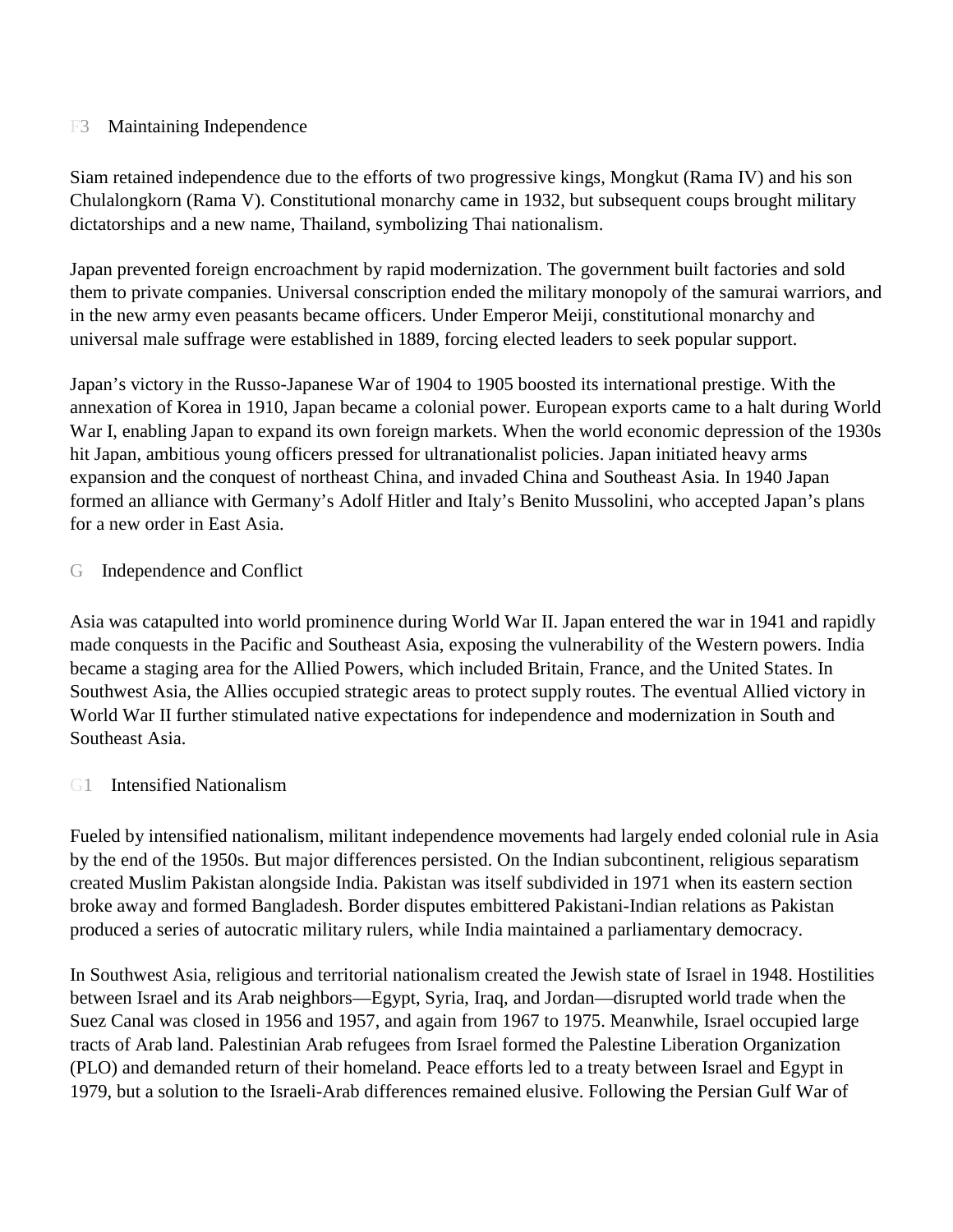1991, Israel and other Middle East countries met in Madrid, Spain, in November. Although initial conferences there and in Washington, D.C., in 1992 failed to resolve major issues, for many countries these meetings represented their first direct contact with Israel. Subsequent meetings in the 1990s led to limited Palestinian self-rule in the West Bank and Gaza Strip, with Israeli control over Jewish settlements there.

The Middle East was divided into numerous states, each subject to internal stresses. Iran, for example, experienced a nationalistic outburst in the 1950s under its charismatic prime minister, Mohammad Mosaddeq, who nationalized the oil industry. Twenty-five years later, in 1979, a religious and political nationalistic surge deposed the U.S.-supported Muhammad Reza Shah Pahlavi (*see* Islamic Revolution of Iran). As the conservative Islamic government floundered, militants seized the U.S. embassy and initiated a long international crisis. Iraq, meanwhile, seized the opportunity to launch a bloody, costly, and ultimately inconclusive border war (*see* Iran-Iraq War). Iraq occupied Kuwait in 1990, but the Persian Gulf War of 1991 restored Kuwaiti independence.

## G2 Ideological Confrontation

Postwar rivalry between Communist and non-Communist ideologies was part of the global contest between the USSR and the United States. Communism appealed to many Asians eager for independence, participatory government, and social reforms. An important Communist triumph was the victory of the Soviet-supported People's Republic of China in 1949 and the retreat of the U.S.-backed Nationalists to Taiwan. It was tempered, however, by continued United Nations (UN) recognition of the Republic of China on Taiwan. Under Mao Zedong the Chinese Communists experimented with radical socialist programs, ending in the destructive Cultural Revolution (1966-1976). As differences between China and the USSR grew, the United States began diplomatic contacts with Communist China. The People's Republic was given China's seat at the UN in 1971, and in 1979 the United States recognized it as China's only government.

Communist forces also won in Vietnam when North Vietnam, aided by the USSR and China, defeated U.S. supported South Vietnam in 1975. The Communist victory in Vietnam, as well as victories in Cambodia and Laos, caused a mass migration of refugees to other countries of Asia, Europe, North America, and Australia. In other locations, Communist forces lost. The new independent government of the Republic of the Philippines crushed the Communist Hukbalahaps. The Malays, with British help, contained their Communist guerrillas. Indonesia's Communist Party, which thrived under independence leader Sukarno, was suppressed in 1965. The resulting massacre mingled ideological with nationalistic motivations, for many Indonesian Communists were ethnic Chinese.

In Korea, which had been divided by Soviet and American occupation forces, the Communist north invaded the south in 1950. As UN forces repulsed the North Korean troops, Communist Chinese intervention brought a stalemate and an uneasy truce. *See* Korean War.

The strategic position and resources of the Middle East thrust the area into the ideological contest. An early Soviet attempt to occupy northern Iran failed, but the USSR later gained influence in Iraq, Syria, and Yemen. The Arab-Israeli conflict also inclined many Arab nationalists to favor the USSR. From 1979 to 1989, Soviet troops occupied Afghanistan, sending some 3 million Afghan refugees into Pakistan.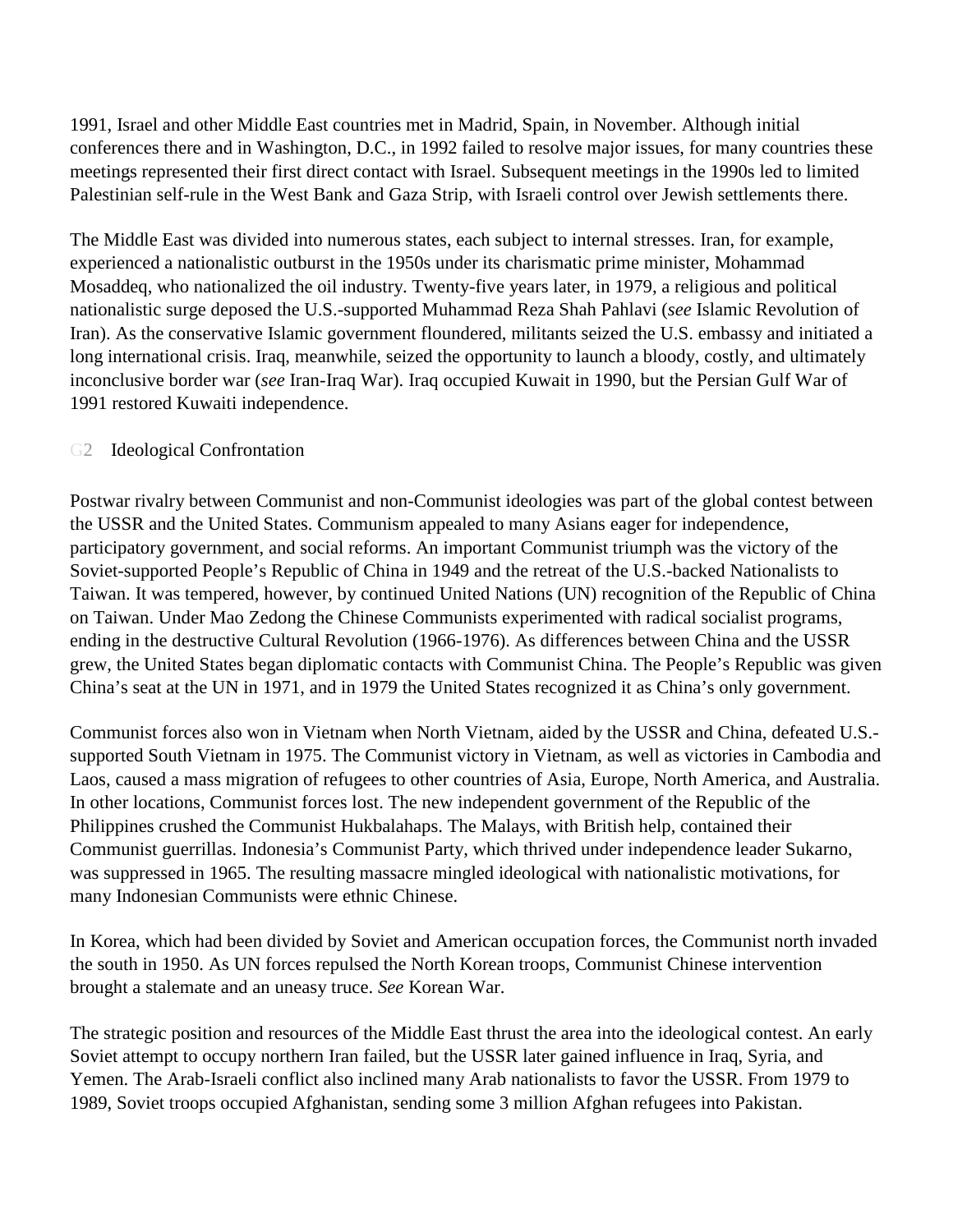No Asian country was untouched by the confrontation between Communist and non-Communist ideologies. The failure of Turkey's government to curb inflation and to stop leftist-inspired riots and assassinations brought about a military coup in 1980. During most of the 1970s and 1980s, India sided with the Soviets on many foreign policy issues, and Pakistan looked toward China and the United States. While postwar Japan maintained the democratic reforms of the U.S. occupation, Communists gained power in labor unions and student groups.

## G3 The Decline of Communism

During the 1980s and early 1990s some of the critical political alliances throughout Asia began to change. Both China and Vietnam embarked on a process of economic reform that was firmly established by the mid-1980s. The opening of both countries to foreign investment, coupled with the demise of the Soviet Union and the Communist regimes of Eastern Europe, thrust China and Vietnam into new links with the West. Vietnam gained admittance to the staunchly anti-Communist Association of Southeast Asian Nations (ASEAN) in 1995, and China sought out a greater role in international matters.

In 1990 the Communist Party of the Soviet Union agreed to give up its monopoly on power, and in late 1991 the Soviet Union collapsed. A new, democratic constitution was adopted in Russia in 1993. A series of new Central Asian states, formerly republics within the USSR, obtained their independence with the demise of the Soviet Union. Other republics that remained part of Russia, such as Chechnya, have continued to seek independence.

Politics in the Middle East have continued to take unexpected turns. In 1993 the PLO, formerly intent on destroying Israel, recognized the country's right to exist. Israel, in turn, recognized the PLO as the representative body of the Palestinians. Limited self-rule followed in Gaza and the West Bank.

## H Economic Expansion

Postwar economic and industrial expansion along Asia's Pacific coast have supported claims that the world is on the threshold of the "Pacific century." During the 1970s Japan outpaced the United States in automobile, steel, and electronic production. In 1970 the Japanese economy was just one-fifth the size of the U.S. economy. By 1992 it had grown to two-thirds the size of the U.S. economy; per person production was significantly higher than in the United States, and per capita growth was more than twice the U.S. rate. Japan has emerged as one of the world's two economic superpowers, next to the United States.

Following in Japan's footsteps, Asia's "Four Tigers"—Hong Kong, Singapore, South Korea, and Taiwan have prospered as they expanded manufacturing and exports. By the 1990s all were among the world's top 20 exporters, along with China and Saudi Arabia. Altogether, Asian economies accounted for 17 of the world's top 50 exporters.

Pacific Asian economic growth has not been without cost. Although there is a trend toward democratization in some countries, such as South Korea and Thailand, most retain authoritarian governments. Rapid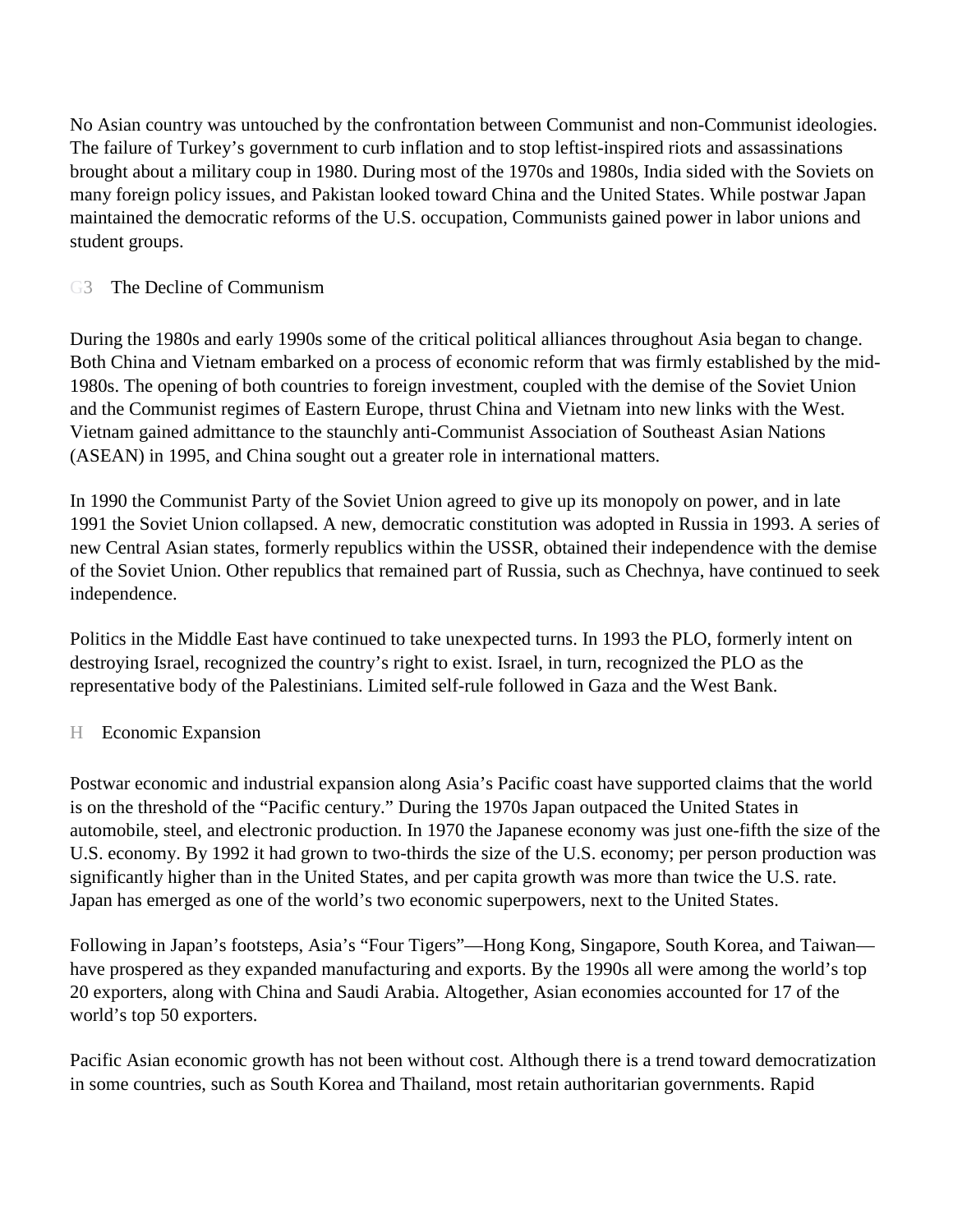industrial growth has often proved damaging to the environment. Inequalities in the distribution of income have generally worsened in the early industrialization phase, before slowly starting to improve.

In Southwest Asia, oil exports produced huge wealth. Although large sums ended up in private hands, much money was poured into social and modernization programs. Thousands of students who studied abroad returned to demand more rapid change than governments or conservative religious elements could accommodate. Such a climate preceded the Iranian revolution of 1979.

Oil also became a potent political weapon. During the Arab-Israeli War of 1973, Arab producers denied oil to countries supporting Israel. Acting together, the oil-exporting nations so escalated crude-oil prices during the late 1970s that oil-importing countries suffered severe inflation with concurrent recession. The Iran-Iraq War of the 1980s, which at first appeared to threaten oil output, actually had the effect of reducing oil prices because it fostered disunity among the oil-producing countries of the Middle East. Iraq's 1990 invasion of Kuwait also affected oil output, as many of Kuwait's oil wells were set on fire by Iraqi forces during their retreat from Kuwait in the 1991 Persian Gulf War. The war also emphasized the fragility of the Middle East's political situation.

Profound changes—many of which should improve the economic and social development of Asia—have been initiated by the industrialization of the countries of Pacific Asia, the breakup of the Soviet Union, the emergence of more democratic governments, and the moves toward peace in the Middle East. Yet many political problems remain to be solved. Fighting in Afghanistan, the struggles of the Chechens in Russia, the Tamil push for a homeland independent of Sri Lanka, and the Tibetans urge for independence from China are some of the regional conflicts that remain in Asia. The countries of North America and Europe dominated most of the 20th century; Asia's influence on world affairs is growing and will likely continue to expand in the 21st century.